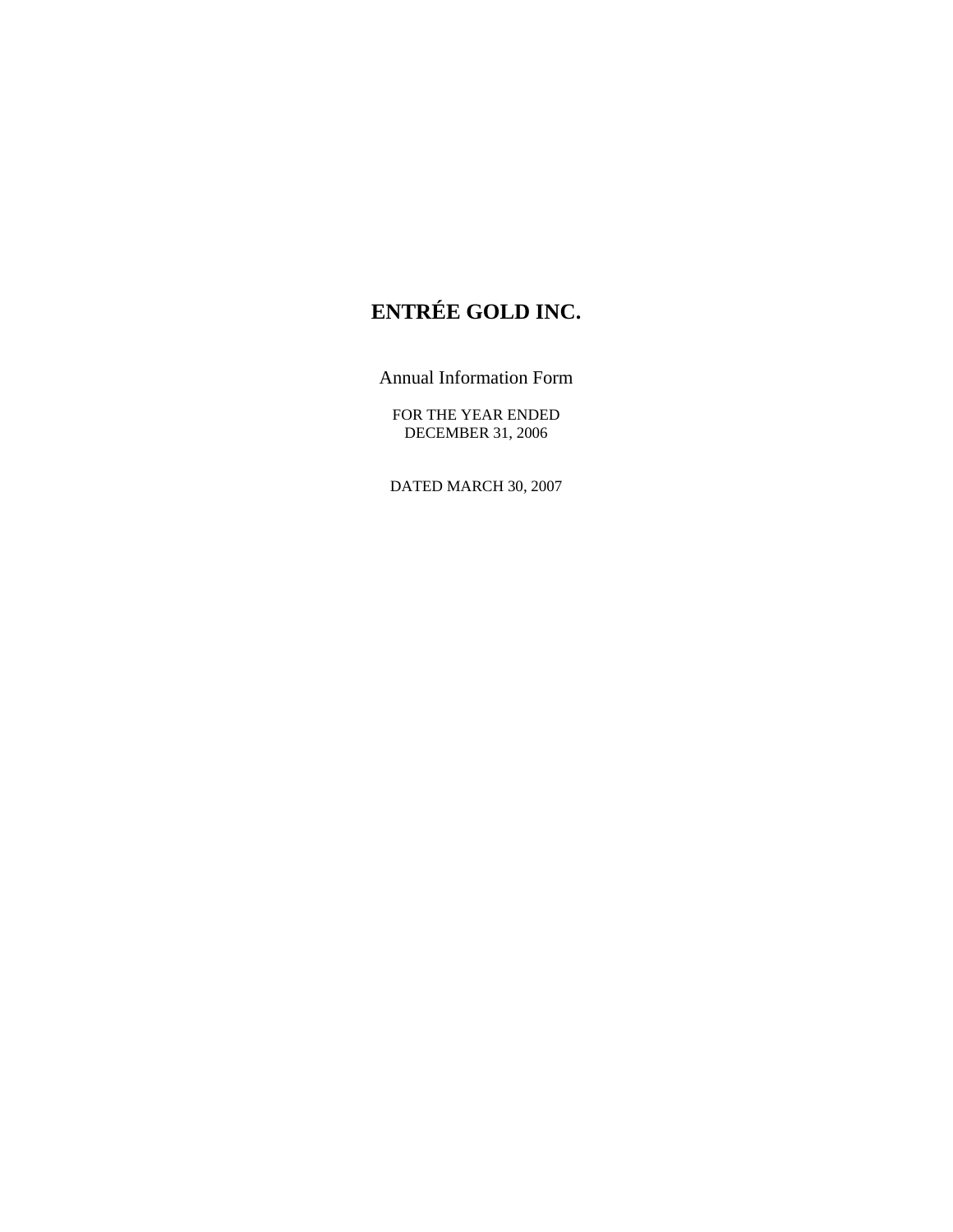## **TABLE OF CONTENTS**

| <b>CANADIAN DISCLOSURE STANDARDS FOR MINERAL RESOURCES AND MINERAL RESERVES3</b> |  |
|----------------------------------------------------------------------------------|--|
|                                                                                  |  |
|                                                                                  |  |
|                                                                                  |  |
|                                                                                  |  |
|                                                                                  |  |
|                                                                                  |  |
|                                                                                  |  |
|                                                                                  |  |
|                                                                                  |  |
|                                                                                  |  |
|                                                                                  |  |
|                                                                                  |  |
|                                                                                  |  |
|                                                                                  |  |
|                                                                                  |  |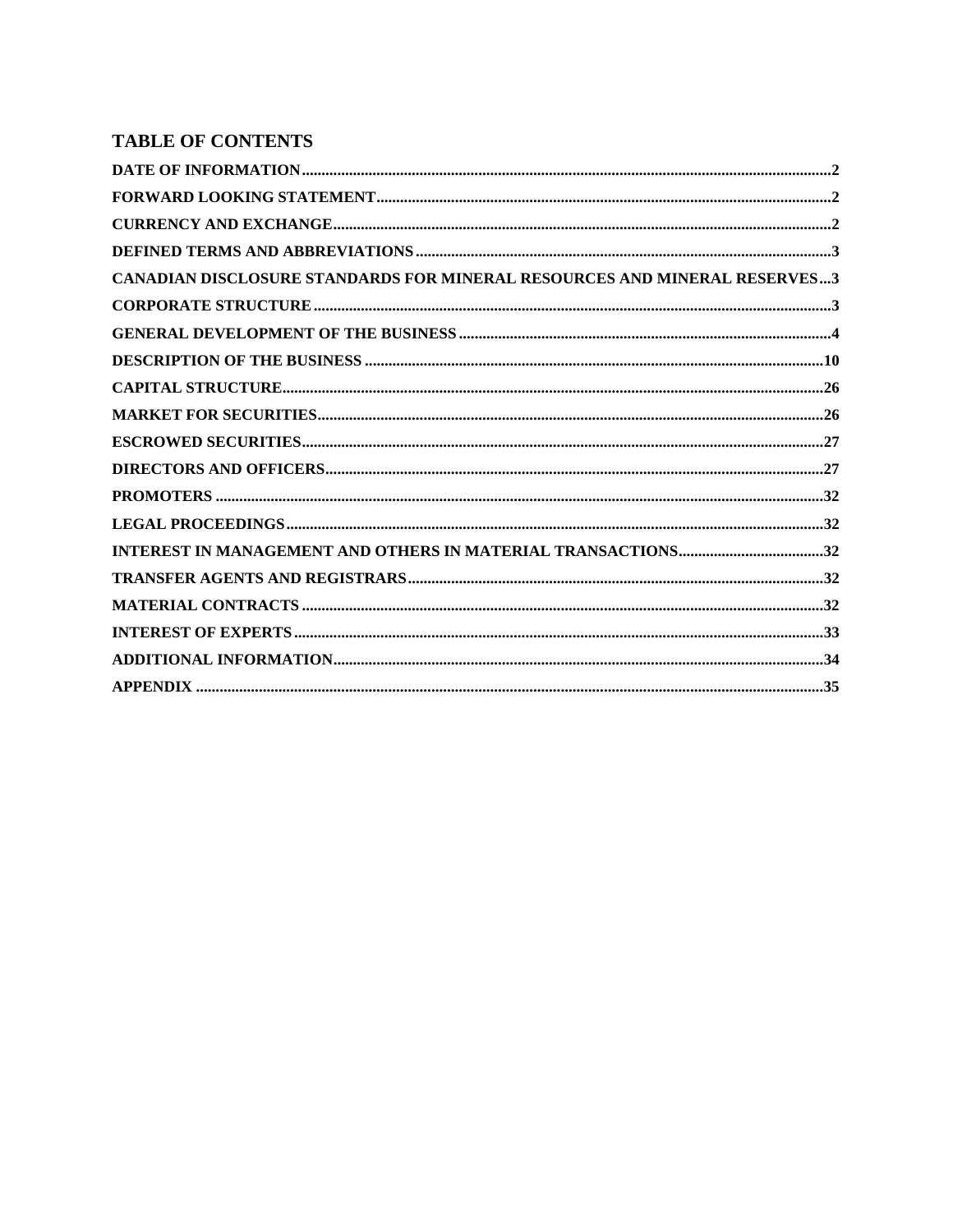## **ENTRÉE GOLD INC. ANNUAL INFORMATION FORM**

#### **DATE OF INFORMATION**

The effective date for this Annual Information Form is March 30, 2007.

#### **FORWARD LOOKING STATEMENT**

This Annual Information Form (the "AIF") and documents incorporated by reference herein contain "forwardlooking statements" within the meaning of securities legislation and the United States Private Securities Litigation Reform Act of 1995. These forward-looking statements are made as of the date of this AIF or, in the case if documents incorporated by reference herein, as of the date such documents and the Company doe not intend, and doe not assume any obligation, to update these forward-looking statements.

Forward-looking statements include, but are not limited, the future price of gold and copper, the estimation of mineral reserves and resources, the realization of mineral reserve and resource estimates, the timing and amount of estimated future production, costs of production, capital expenditures, cost and timing of the development of new deposits, success of exploration activities, permitting time lines, currency fluctuations, requirements for additional capital, government regulation of mining operations, environmental risks, unanticipated reclamation expenses, title disputes or claims and limitations on insurance coverage. In certain cases, forward-looking statements can identified by the use of words such as "plans", "expects" or "does not expect", "is expected", "budget", "scheduled", "estimates", "forecasts", "intends", "anticipates", or "does not anticipate" or "believes" or variations of such words and phrases or statements that certain actions, events or results "may", "could", "would", "might" or "will be taken", "occur" or "be achieved". Forward-looking statements involve known and unknown risks, uncertainties and other factors which may cause the actual results, performances or achievements of the Company to be materially different from any future results, performance or achievements expressed or implied by the forward-looking statements. Such factors include, among other, risks related to international operations; actual results of current exploration activities; actual results of current reclamation activities; conclusions of economic evaluations; changes in project parameters as plans continue to be refined; future prices of gold and copper; possible variations in ore reserves, grade recovery and rates; failure of plant , equipment or processes to operate as anticipated; accident, labour disputes and other risks of the mining industry; delays in obtaining government approvals or financing or in the completion of development or construction activities, as well as those factors discussed in the section entitled "Risk Factors" in this AIF. Although the Company has attempted to identify important factors that could cause actual actions, event or results to differ materially from those described in forward-looking statements, there may be other factors that cause actions, events or results not to be anticipated, estimated or intended. There can be no assurance that forward-looking statements will prove to be accurate, as actual results and future events could differ materially from those anticipated in such statements. Accordingly, readers should not place undue reliance on forward-looking statements.

#### **CURRENCY AND EXCHANGE**

Our financial statements are stated in United States dollars and are prepared in conformity with United States Generally Accepted Accounting Principles.

In this annual report, all dollar amounts are expressed in U.S. dollars unless otherwise specified. Because our principal executive office is located in Canada, many of our obligations are and will continue to be incurred in Canadian dollars (including, by way of example, salaries, rent and similar expenses). Where the disclosure is not derived from the financial statements filed with this annual report, we have not converted Canadian dollars to U.S. dollars for purposes of making the disclosure in this annual report.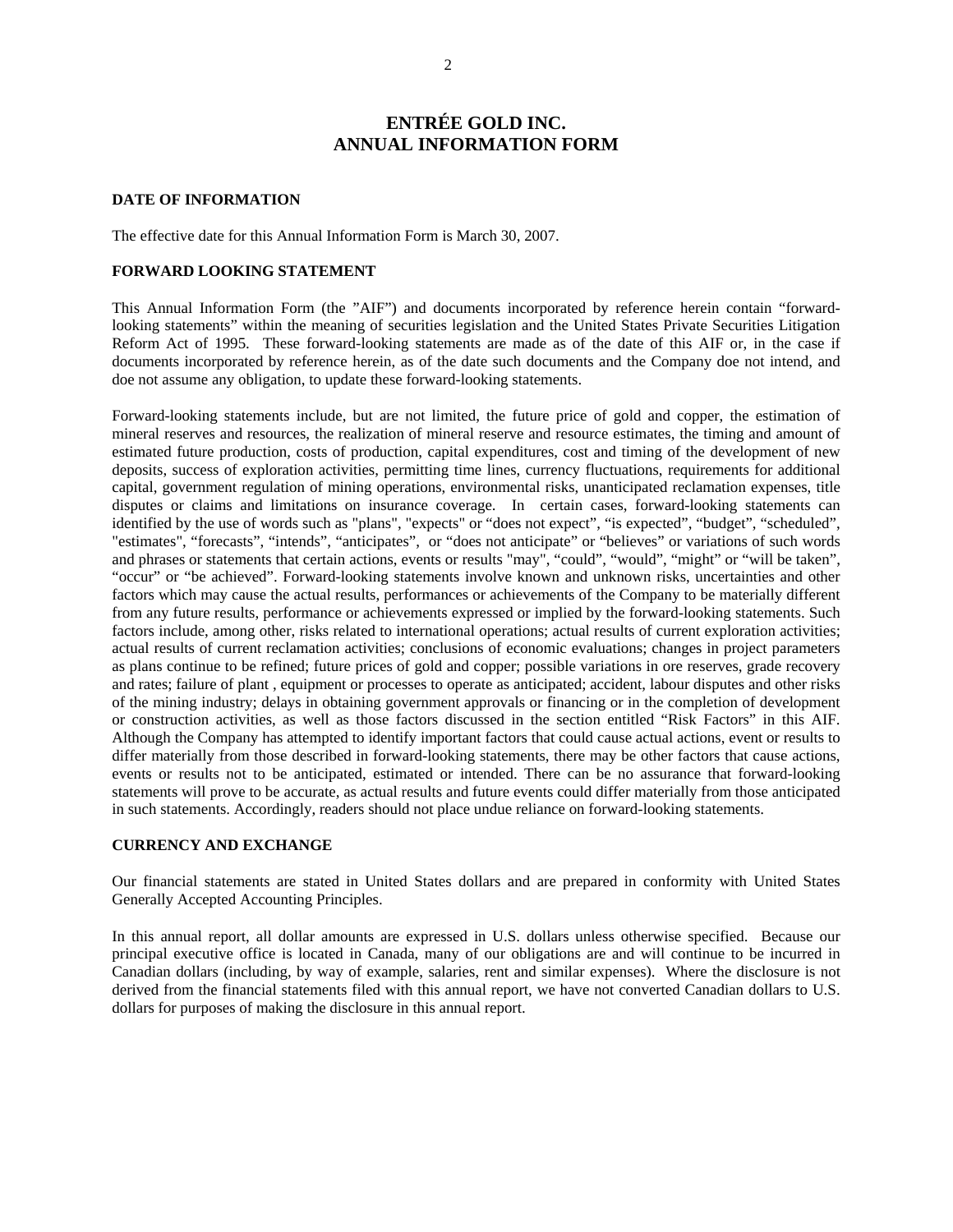## **DEFINED TERMS AND ABBREVIATIONS**

As used in this annual report, the terms "we", "us", "our", and "Entrée" mean Entrée Gold Inc. and our whollyowned Mongolian subsidiary Entrée LLC, unless otherwise indicated.

#### **CANADIAN DISCLOSURE STANDARDS FOR MINERAL RESOURCES AND MINERAL RESERVES**

Canadian disclosure standard for the terms "Mineral Reserve," "Proven Mineral Reserve" and "Probable Mineral Reserve" are Canadian mining terms as defined in accordance with National Instrument 43-101 – Standards of Disclosure for Mineral Projects ("NI 43-101"), which adopts the definitions to the terms ascribed by the Canadian Institute of Mining, Metallurgy and Petroleum ("CIM") in the *CIM Standards on Mineral Resources and Mineral Reserves*, as may be amended from time to time by the CIM.

The definitions of proven and probable reserves used in NI 43-101 differ from the definitions in the United States Securities and Exchange Commission ("SEC") Industry Guide 7. Under SEC Guide 7 standards, a "Final" or "Bankable" feasibility study is required to report reserves, the three year history average price is used in any reserve or cash flow analysis to designate reserves and the primary environmental analysis or report must be filed with the appropriate governmental authority.

In addition, the terms "Mineral Resource", "Measured Mineral Resource", "Indicated Mineral Resource" and "Inferred Mineral Resource" are defined in and required to be disclosed by NI 43-101; however, these terms are not defined terms under SEC Industry Guide 7 and normally are not permitted to be used in reports and registration statements filed with the SEC. Investors are cautioned not to assume that any part or all of mineral deposits in these categories will ever be converted into reserves. "Inferred Mineral Resources" may only be separately disclosed, have a great amount of uncertainty as to their existence, and great uncertainty as to their economic and legal feasibility. It cannot be assumed that all or any part of an Inferred Mineral Resource will ever be upgraded to a higher category. Under Canadian rules, estimates of Inferred Mineral Resources may not form the basis of feasibility or prefeasibility studies, except in rare cases.

Accordingly, information contained in this report and the documents incorporated by reference herein containing descriptions of our mineral deposits may not be comparable to similar information made public by U.S. companies subject to the reporting and disclosure requirements under the United States federal securities laws and the rules and regulations thereunder.

#### **CORPORATE STRUCTURE**

#### **Name, Address and Incorporation**

We are an exploration stage company engaged in the exploration of natural resource properties located in Mongolia and Arizona, USA. Our principal executive office is located at Suite 1201 - 1166 Alberni Street, Vancouver, British Columbia, Canada V6E 3Z3. The telephone number for our principal executive office is (604) 687-4777 and our web site is located at www.entreegold.com. Information contained on our website does not form part of this annual report. Our registered and records office is at Suite 950 - 1055 West Georgia Street, Vancouver, British Columbia, V6E 3P3 and our agent for service of process in the United States of America is National Registered Agents, Inc., 1090 Vermont Avenue NW, Suite 910, Washington, DC 20005.

We also maintain an administrative office in Ulaanbaatar, the capital of Mongolia, from which we support our Mongolian operations. The address of our Mongolian office is Jamyan Gun Street-5, Ar Mongol Travel Building, Suite #201, #202, Sukhbaatar District, 1st Khoroo, Ulaanbaatar, Mongolia. The telephone number for our Mongolian office is 976.11.318562.

Our Company was incorporated in British Columbia, Canada, on July 19, 1995, under the name Timpete Mining Corporation. On February 5, 2001, we changed our name to Entrée Resources Inc. On October 9, 2002 we changed our name from Entrée Resources Inc. to Entrée Gold Inc. and, on January 22, 2003, we changed our jurisdiction of domicile from British Columbia to the Yukon Territory by continuing our company into the Yukon Territory. On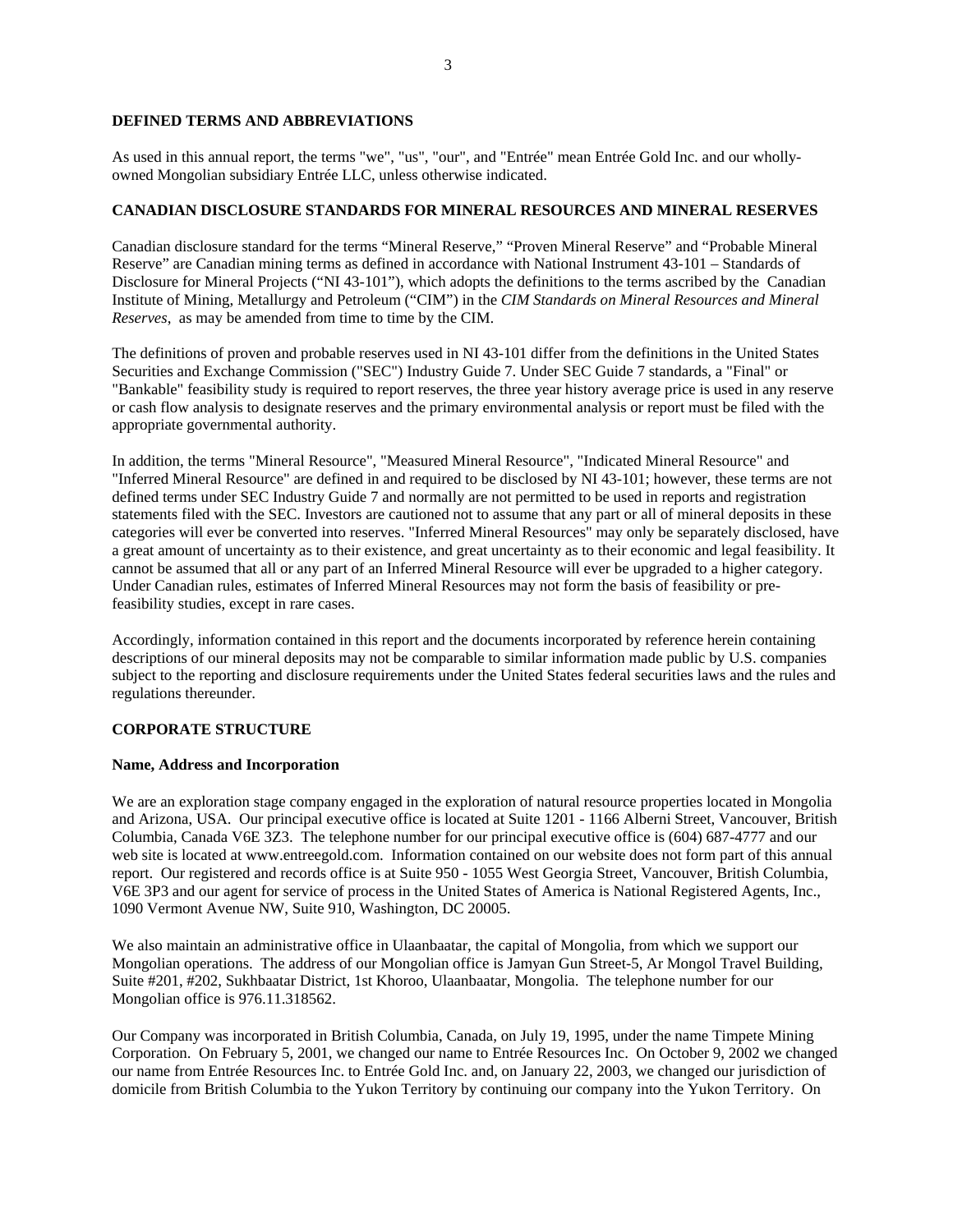May 27, 2005, the Company changed the governing jurisdiction from the Yukon Territory to British Columbia by continuing into British Columbia under the British Columbia *Business Corporation Act.*

At inception our Memorandum and Articles authorized our company to issue up to 20,000,000 common shares without par value. On September 30, 1997, we subdivided our authorized capital on a two new shares for one old share basis, resulting in authorized capital of 40,000,000 common shares without par value. On February 5, 2001, we subdivided our common shares on a four new shares for one old share basis, thus increasing authorized capital to 160,000,000 common shares without par value and simultaneously reduced our authorized capital to 100,000,000 common shares without par value. On October 9, 2002 we consolidated our authorized capital, both issued and unissued, on the basis of one new share for each two old shares, resulting in authorized capital of 50,000,000 common shares without par value and simultaneously increased the authorized capital from 50,000,000 common shares without par value to 100,000,000 common shares without par value. On May 20, 2004, we received approval from our shareholders to increase our authorized share capital from 100,000,000 commons shares without par value to an unlimited number of common shares, all without par value. This increase became effective June 16, 2004, the date we filed the amendment to our Articles.

#### **Intercorporate relationships**

We have three wholly-owned subsidiary companies:

Entrée LLC, a Mongolian limited liability company formed July 25, 2002, for the purpose of conducting our Mongolian operations.

Entrée U.S. Holdings Inc, a British Columbia corporation acquired on December 11, 2006 for the purpose of holding Entrée Gold (US) Inc.

Entrée Gold (US) Inc. an Arizona corporation formed on December 22, 2006, for the purpose of conducting our Arizona operations.

#### **GENERAL DEVELOPMENT OF THE BUSINESS**

#### **Three Year History**

In July 2002, the Company entered into an option agreement to acquire 60% of three mineral exploration licenses in Mongolia covering 179,590 hectares ("Lookout Hill") (See below). During 2002 our management changed to current management.

In September, 2003, the Company agreed to purchase a  $100\%$  interest in Lookout Hill and a  $4<sup>th</sup>$  mineral license ("Manlai") for cash and stock. During 2003, the Company raised \$11,356,687 from the issuance of capital stock and began initial exploration of the Mongolian concessions.

The Company continued the exploration of the Mongolian concessions during 2004. In October 2004, the Company entered into an Equity Participation and Earn-in Agreement with Ivanhoe Mines Ltd. ("Ivanhoe") to explore approximately 40,000 hectares of Lookout Hill ("Entrée-Ivanhoe Project Property") in return for the right to earn a 70% or 80% interest in the project property depending on the depth of mineralization for the expenditure of \$35,000,000 in exploration (see below). During 2004, the Company raised \$4,016,448 from the issuance of capital stock of which \$3,846,521 represented an equity investment by Ivanhoe.

During 2005, the Company raised \$24,197,263 from the issuance of capital stock through a significant equity investment by Rio Tinto plc, a further investment by Ivanhoe (see below) and the exercise of warrants and stock options The Company commenced drilling on its 100% owned properties and Ivanhoe carried out a drilling program on the Hugo North Extension. In March 2005, The Company became a Tier I Issuer on the TSX Venture Exchange. In July, 2005, the Company was approved for listing on the American Stock Exchange. The Company is also traded on the Frankfurt Stock Exchange under the symbol "EKA, WKN:121411." On April 24, 2006, the Company delisted from the TSX Venture Exchange and listed on the Toronto Stock Exchange, under the same symbol "ETG."

In February, 2006, the Company announced that a new mineral resource estimate had delineated an initial Inferred Resource for the Hugo North Extension. An Inferred Resource of 190 million tonnes grading 1.57% copper and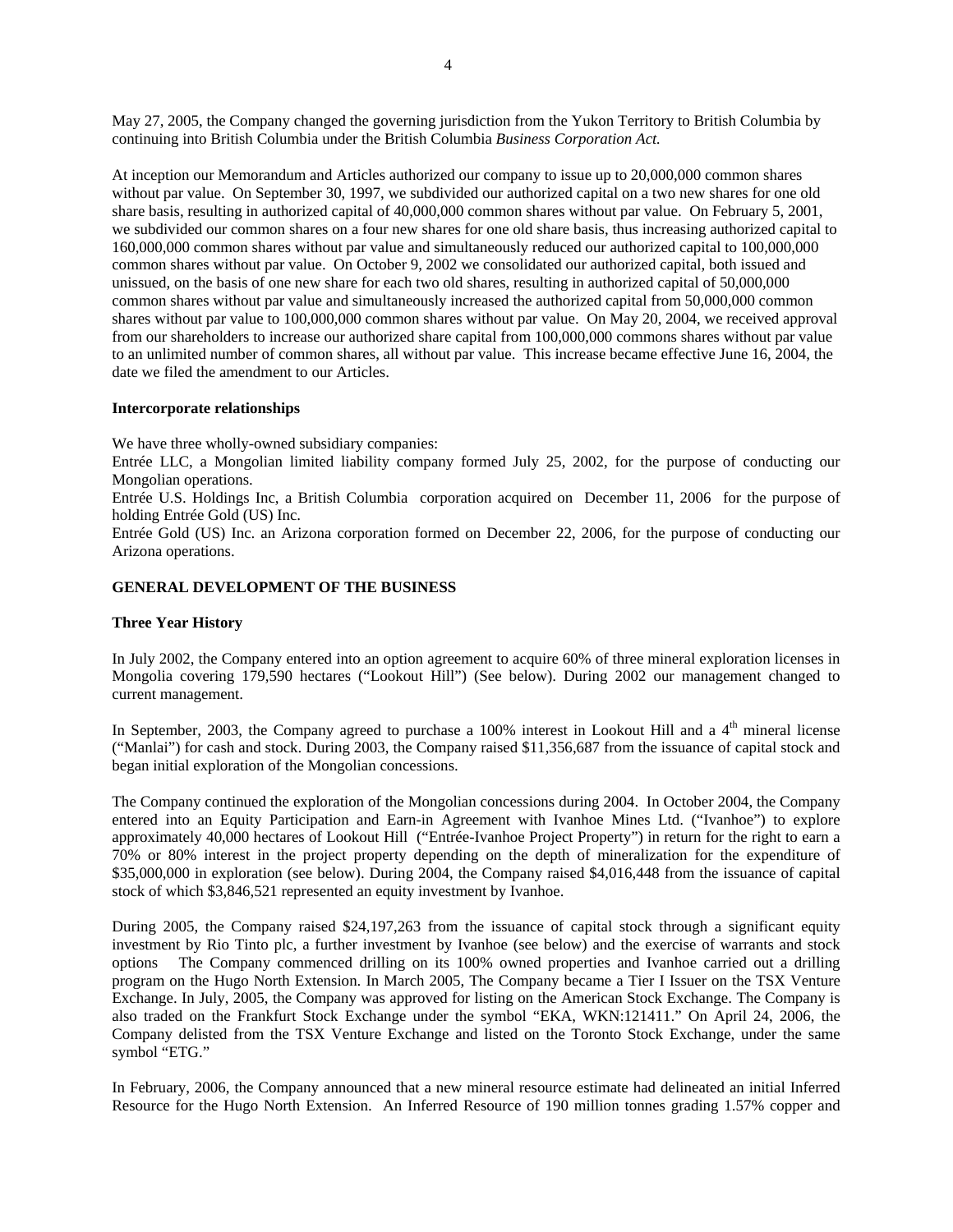0.53 g/t gold (a copper equivalent grade of 1.91%) was estimated to contain approximately 6.6 billion pounds of copper and 3.2 million ounces of gold.

In 2006, 11 diamond drill holes, totalling 8,614.1 m and 18 shallow reverse circulation holes, totalling 3,290.0 m, were completed by the Company on targets outside the Entrée-Ivanhoe agreement area on Lookout Hill. Additional work included IP and magnetometer geophysical surveys, soil and rock geochemical sampling, and geological mapping. The areas targeted by drilling included: West Grid geophysical, geological and geochemical anomalies; the large Ring Dyke geophysical anomaly and associated zones of alteration; the Zone III epithermal gold system; and the Zones I and II areas of associated alteration and geophysical targets.

Exploration at the Company's Manlai project in 2006 focused on following up targets defined during the previous field season. The program consisted of a 13 kilometre infill time domain IP survey, 8 diamond drill holes, totalling 4,270 metres (mainly in the East Target area), and additional geological mapping. The drilling and mapping greatly enhanced the Company's understanding of the geological setting. The drilling was successful in partially defining a mineralized, porphyry-style stockwork over an area approximately 250 metres by 500 metres. This zone is still open along strike and to depth.

In May 2006, the Company secured an option to acquire the Sol Dos copper prospect, located in the prolific Safford district, of south-east Arizona. Under the terms of the option agreement, the Company may earn a 100% interest in the Sol Dos property by spending \$4 million on exploration over four years, and by making staged payments totalling \$1 million in cash and 250,000 Entrée shares. The Company's interest would be subject to a 2% NSP royalty, one half of which it may purchase.

In late 2006, the Company completed a 20 line kilometre program of deep probing IP and magnetic surveys on the property. Drilling is planned to test a 2 by 1.5 kilometres IP chargeability anomaly, which is coincidental with historic drilling that encountered low-grade copper values associated with altered intrusives. The prospect is modeled as a large porphyry copper target, similar to the San Juan and Dos Pobres deposits being developed by Phelps Dodge, approximately 8 miles (14 kilometres) to the northwest, and to the deep, high-grade Resolution porphyry copper deposit, being evaluated by Rio Tinto and BHP Billiton, approximately 60 miles (100 kilometres) to the west-northwest.

Drill targets have been identified and documentation has been submitted to the Bureau of Land Management ("BLM") for permitting of the proposed follow-up exploration program. A drilling contract was signed with Boart Longyear for 2,000 metres of diamond drilling. The drilling program is expected to commence shortly as permit approval was received from BLM in March 2007.

In March 2007, the Company announced that an updated mineral resource estimate had been calculated, based on infill drilling conducted by Ivanhoe to November 1, 2006. The updated mineral resource estimate was prepared by AMEC Americas Limited ("AMEC") and AMEC's technical report "Lookout Hill Project, Mongolia, NI 43-101 Technical Report", with an effective date of March 29, 2007 has been filed on SEDAR (www.sedar.com) and is incorporated by reference into this AIF. At a 0.6% copper equivalent cut-off, the Hugo North Extension is now estimated to hold an Indicated Resource of 117 million tonnes grading 1.80% copper and 0.61 g/t gold (a copper equivalent grade of 2.19%). This Indicated Resource is estimated to contain 4.6 billion pounds of copper and 2.3 million ounces of gold. An Inferred Resource estimate for the Hugo North Extension is estimated to contain 95.5 million tonnes grading 1.15% copper and 0.31 g/t gold (a copper equivalent grade of 1.35%). The contained metal estimated within the Inferred Resource portion of the Hugo North Extension is 2.4 billion pounds of copper and 950,000 ounces of gold.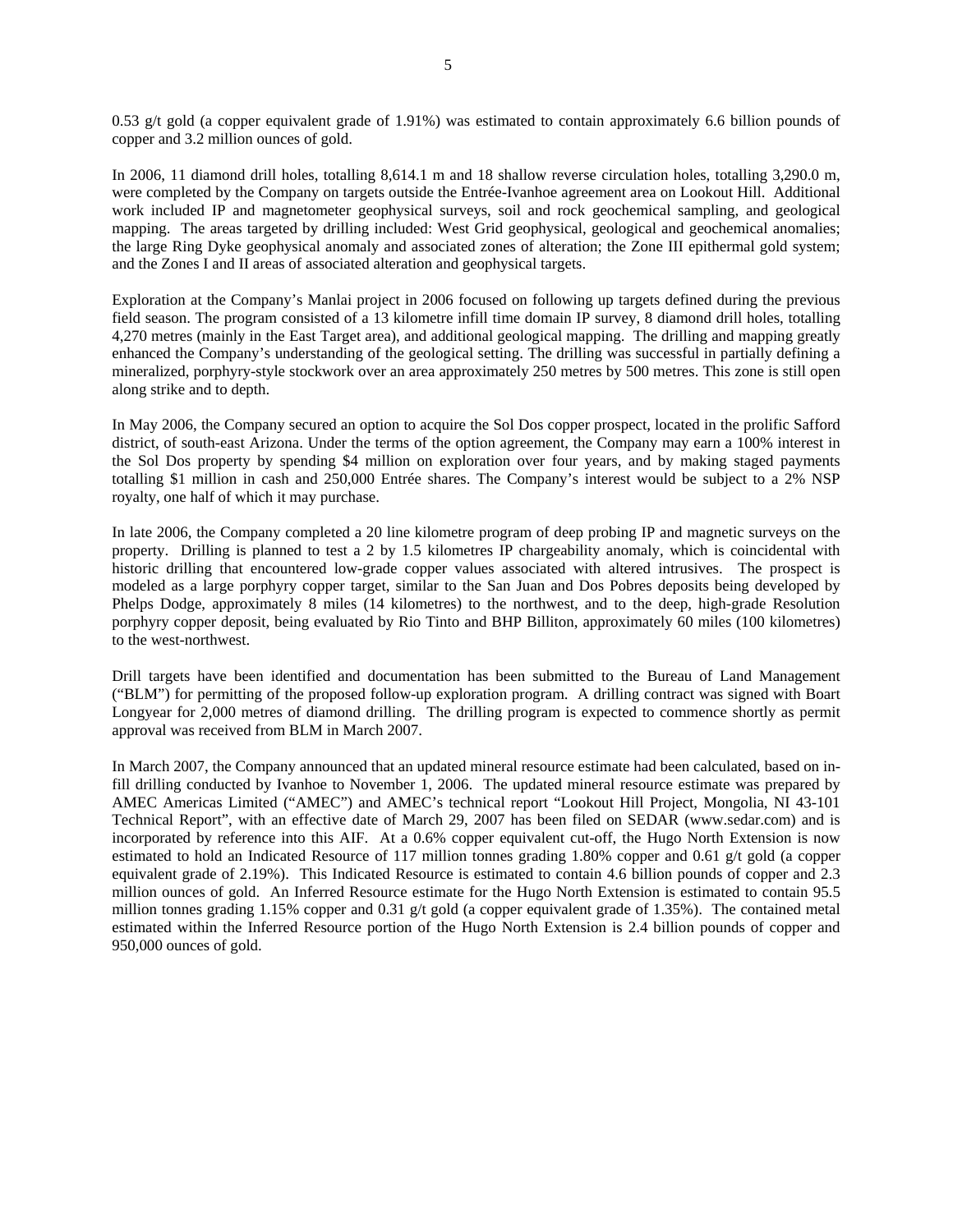|                  | CuEq    | <b>Tonnage</b> | <b>Copper</b> | Gold  | CuEq   | <b>Contained Metal</b> |           |               |
|------------------|---------|----------------|---------------|-------|--------|------------------------|-----------|---------------|
| <b>Class</b>     | Cut-off | (tonnes)       | (%)           | (g/t) | $(\%)$ | Cu ('000 lb)           | $Au$ (oz) | CuEq('000 lb) |
| <b>Indicated</b> | 3.5     | 22,300,000     | 3.68          | 1.43  | 4.59   | 1,809,000              | 1,030,000 | 2,257,000     |
|                  | 3.0     | 32,000,000     | 3.36          | 1.29  | 4.18   | 2,370,000              | 1,330,000 | 2,949,000     |
|                  | 2.5     | 42,400,000     | 3.08          | 1.17  | 3.83   | 2,879,000              | 1,590,000 | 3,580,000     |
|                  | 2.0     | 52,300,000     | 2.84          | 1.09  | 3.53   | 3,275,000              | 1,830,000 | 4,070,000     |
|                  | 1.5     | 65,400,000     | 2.56          | 0.96  | 3.17   | 3,691,000              | 2,020,000 | 4,571,000     |
|                  | 1.25    | 74,300,000     | 2.39          | 0.88  | 2.96   | 3,915,000              | 2,100,000 | 4,849,000     |
|                  | 1.0     | 84,800,000     | 2.22          | 0.80  | 2.73   | 4,150,000              | 2,180,000 | 5,104,000     |
|                  | 0.9     | 89,700,000     | 2.14          | 0.77  | 2.63   | 4,232,000              | 2,220,000 | 5,201,000     |
|                  | 0.8     | 96,700,000     | 2.04          | 0.72  | 2.50   | 4,349,000              | 2,240,000 | 5,330,000     |
|                  | 0.7     | 107,400,000    | 1.91          | 0.66  | 2.33   | 4,522,000              | 2,280,000 | 5,517,000     |
|                  | 0.6     | 117,000,000    | 1.80          | 0.61  | 2.19   | 4,643,000              | 2,290,000 | 5,649,000     |
|                  | 0.5     | 123,900,000    | 1.73          | 0.58  | 2.10   | 4,726,000              | 2,310,000 | 5,736,000     |
|                  | 0.4     | 130,300,000    | 1.67          | 0.55  | 2.02   | 4,797,000              | 2,300,000 | 5,803,000     |
|                  | 0.3     | 137,900,000    | 1.59          | 0.52  | 1.92   | 4,834,000              | 2,310,000 | 5,837,000     |
| <b>Inferred</b>  | 3.5     | 1,400,000      | 3.32          | 1.03  | 3.98   | 102,000                | 50,000    | 123,000       |
|                  | 3.0     | 3,600,000      | 2.97          | 0.88  | 3.53   | 236,000                | 100,000   | 280,000       |
|                  | 2.5     | 5,900,000      | 2.68          | 0.87  | 3.23   | 349,000                | 170,000   | 420,000       |
|                  | 2.0     | 11,000,000     | 2.20          | 0.86  | 2.75   | 534,000                | 300,000   | 667,000       |
|                  | 1.5     | 29,100,000     | 1.73          | 0.58  | 2.10   | 1,110,000              | 540,000   | 1,347,000     |
|                  | 1.25    | 45,000,000     | 1.55          | 0.46  | 1.84   | 1,538,000              | 670,000   | 1,825,000     |
|                  | 1.0     | 62,200,000     | 1.39          | 0.39  | 1.64   | 1,906,000              | 780,000   | 2,249,000     |
|                  | 0.9     | 70,000,000     | 1.33          | 0.37  | 1.56   | 2,053,000              | 830,000   | 2,407,000     |
|                  | 0.8     | 78,300,000     | 1.27          | 0.34  | 1.49   | 2,192,000              | 860,000   | 2,572,000     |
|                  | 0.7     | 87,000,000     | 1.21          | 0.32  | 1.42   | 2,321,000              | 900,000   | 2,724,000     |
|                  | 0.6     | 95,500,000     | 1.15          | 0.31  | 1.35   | 2,421,000              | 950,000   | 2,842,000     |
|                  | 0.5     | 105,200,000    | 1.09          | 0.29  | 1.27   | 2,528,000              | 980,000   | 2,945,000     |
|                  | 0.4     | 127,600,000    | 0.96          | 0.26  | 1.13   | 2,701,000              | 1,070,000 | 3,179,000     |
|                  | 0.3     | 152,400,000    | 0.85          | 0.23  | 1.00   | 2,856,000              | 1,130,000 | 3,360,000     |

**Table 1: Hugo North Extension Indicated and Inferred Mineral Resource on the Ivanhoe/Entrée Shivee Tolgoi Joint Venture Property as of February 20, 2007** 

\* Copper equivalent (CuEq) grades have been calculated using assumed metal prices (US\$0.80/lb. for copper and US\$350/oz. for gold); %CuEq = %Cu +  $[Au(g/t)x(11.25/17.64)]$ 

#### **Significant Acquisitions in 2006**

The Company made no significant acquisitions in 2006.

#### **The Lookout Hill Property**

Pursuant to an 'arms length' option agreement dated July 25, 2002, we purchased from Mongol Gazar Co., Ltd., (Mongol Gazar) an unrelated privately held Mongolian company, an option to acquire up to a 60% interest in three mineral licenses issued by the Mineral Resources Authority of Mongolia granting exploration rights, respectively, over three contiguous parcels of land known as Togoot (License No. 3136X), comprised of 104,484 hectares, Shivee Tolgoi (License No. 3148X), comprised of 54,760 hectares and Javhlant (License No. 3150X), comprised of 20,346 hectares. "Shivee Tolgoi" translates into English as "Lookout Hill" and we refer to all three of these parcels, collectively, as Lookout Hill. For a more detailed discussion of our Lookout Hill property please refer to the Property Description and Location section of this annual information form, beginning at page 18, below.

The option agreement provided that we could purchase up to a 60% interest in the Lookout Hill in stages by: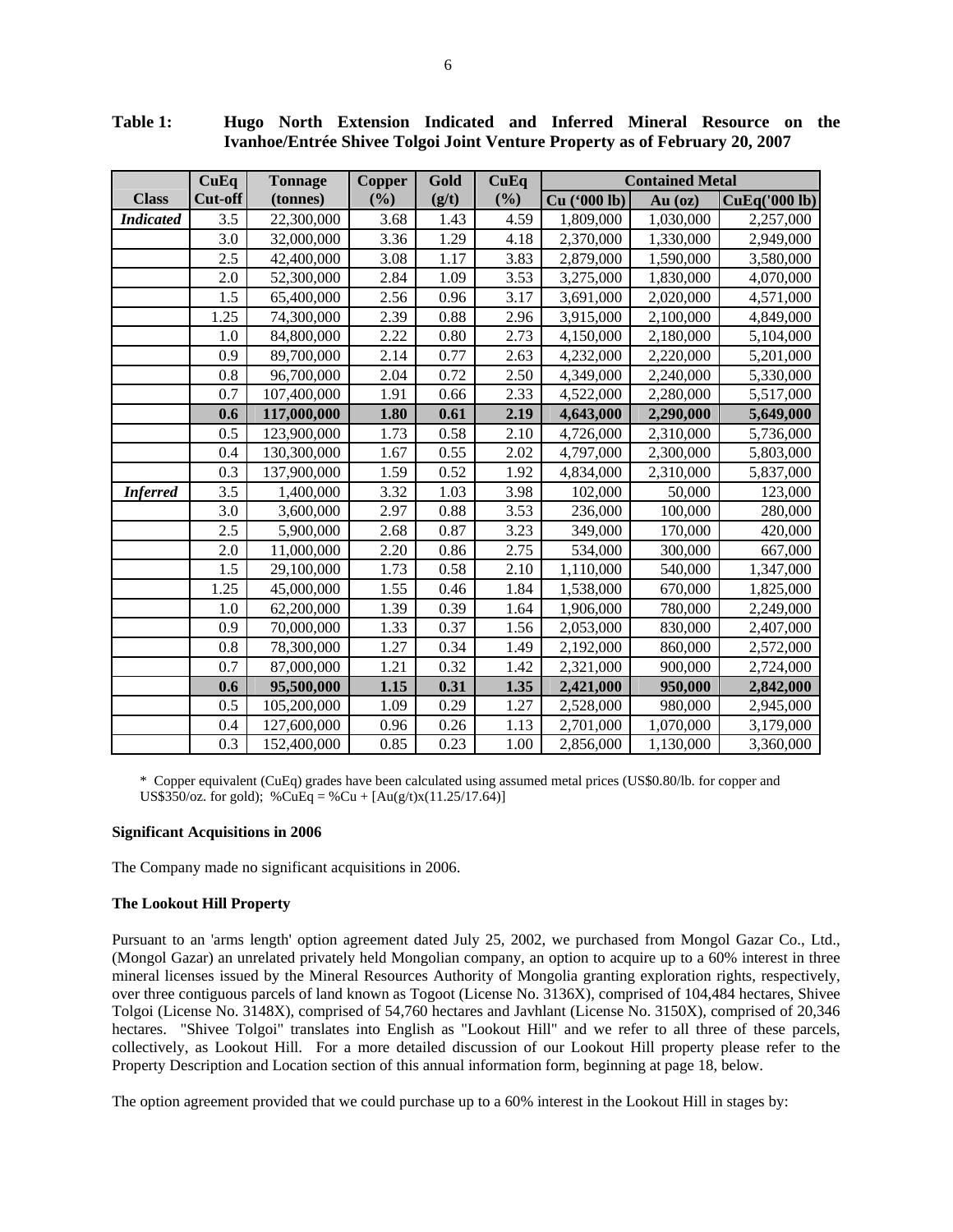- incurring \$490,000 in exploration expenditures on the Lookout Hill property prior to the first anniversary of the date of the agreement and reimbursing Mongol Gazar for up to \$200,000 for exploration expenditures incurred by it on the Lookout Hill property during this period;
- incurring \$1,490,000 in cumulative exploration expenditures on the Lookout Hill property prior to the second anniversary of the date of the agreement and issuing 1,000,000 common shares to Mongol Gazar;
- incurring \$3,490,000 in cumulative exploration expenditures on the Lookout Hill property prior to the third anniversary of the date of the agreement and issuing an additional 1,000,000 common shares to Mongol Gazar;
- incurring \$7,490,000 in cumulative exploration expenditures on the Lookout Hill property prior to the fourth anniversary of the date of the agreement and issue an additional 1,000,000 common shares to Mongol Gazar;
- incurring \$12,490,000 in cumulative exploration expenditures on the Lookout Hill property prior to the fifth anniversary of the date of the agreement and either (a) issuing a final 1,000,000 of our common shares to Mongol Gazar or (b) completing a feasibility study on the Lookout Hill property;

In return, Mongol Gazar agreed to transfer to us a 15% interest in the Lookout Hill property after the second anniversary of the date of the option agreement, and an additional 15% interest after each of the third, fourth and fifth anniversaries for an aggregate total of a 60% interest. Thereafter, we intended to form a joint venture with Mongol Gazar for further development of the Lookout Hill property, if warranted by the results of our exploration. We agreed to pay a net smelter return royalty to Mongol Gazar and Mongol Gazar agreed that we could purchase half of this net smelter return royalty for \$10,000,000. We paid a finder's fee for this transaction to Canaccord Capital Corporation, consisting of 200,000 of our common shares. By an assignment effective July 25, 2002, we assigned our interest in the option agreement to our wholly-owned subsidiary Entrée LLC, which we formed specifically for the purpose of holding and operating our mining properties in Mongolia.

Pursuant to a purchase agreement dated September 13, 2003 between our company and our subsidiary Entrée LLC on the one hand, and Mongol Gazar and its Mongolian affiliate MGP LLC, on the other hand, we agreed to purchase a 100% interest in the Lookout Hill property, free of any net smelter return royalty, together with an additional mineral license (License No. 3045X) pertaining to a parcel of property known as the Manlai property, located in the Kharmagtai area of Mongolia in the Manlai and Tsogt-tsetsii Soums, Omnogovi (also spelled Umnogobi) Aimag (A 'Soum' is the local Mongolian term for a township or district, an 'Aimag' is the local equivalent of a state or province;), approximately 120 kilometres north of the Lookout Hill property (see below). In consideration for these properties we agreed to pay \$5,500,000 in cash and to issue 5,000,000 common shares of our company to Mongol Gazar. We also agreed that if Mongol Gazar sold these 5,000,000 common shares at any time prior to November 30, 2004 for net proceeds of less than \$5,000,000, we would pay them an amount equal to the difference between \$5,000,000 and the net proceeds they actually received. Although this purchase agreement superseded the option agreement dated July 25, 2002, we agreed that we would reinstate the option agreement if the transactions described in the purchase agreement did not close.

The purchase agreement provided that we could use the cash portion of the purchase price to clear any encumbrance on the Lookout Hill property, and that we were to pay the balance of the cash portion of the purchase price, and issue the 5,000,000 common shares, fifteen days after we received notice from our Mongolian lawyers that satisfactory title to the Lookout Hill and Manlai properties had been transferred into the name of our Mongolian subsidiary, Entrée LLC, free of all liens, charges and encumbrances.

Because Mongol Gazar was still in the process of clearing title to the Manlai property at the time we were preparing to complete our acquisition of the Lookout Hill property, we entered into an Amending Agreement dated November 6, 2003 severing the Manlai property from the September 13, 2003 purchase agreement. We entered into a separate purchase agreement with respect to the Manlai property, pursuant to which we would acquire title to it for no additional consideration at such time as Mongol Gazar was able to transfer clear title. Title to this parcel was transferred to our subsidiary Entrée LLC on February 9, 2004.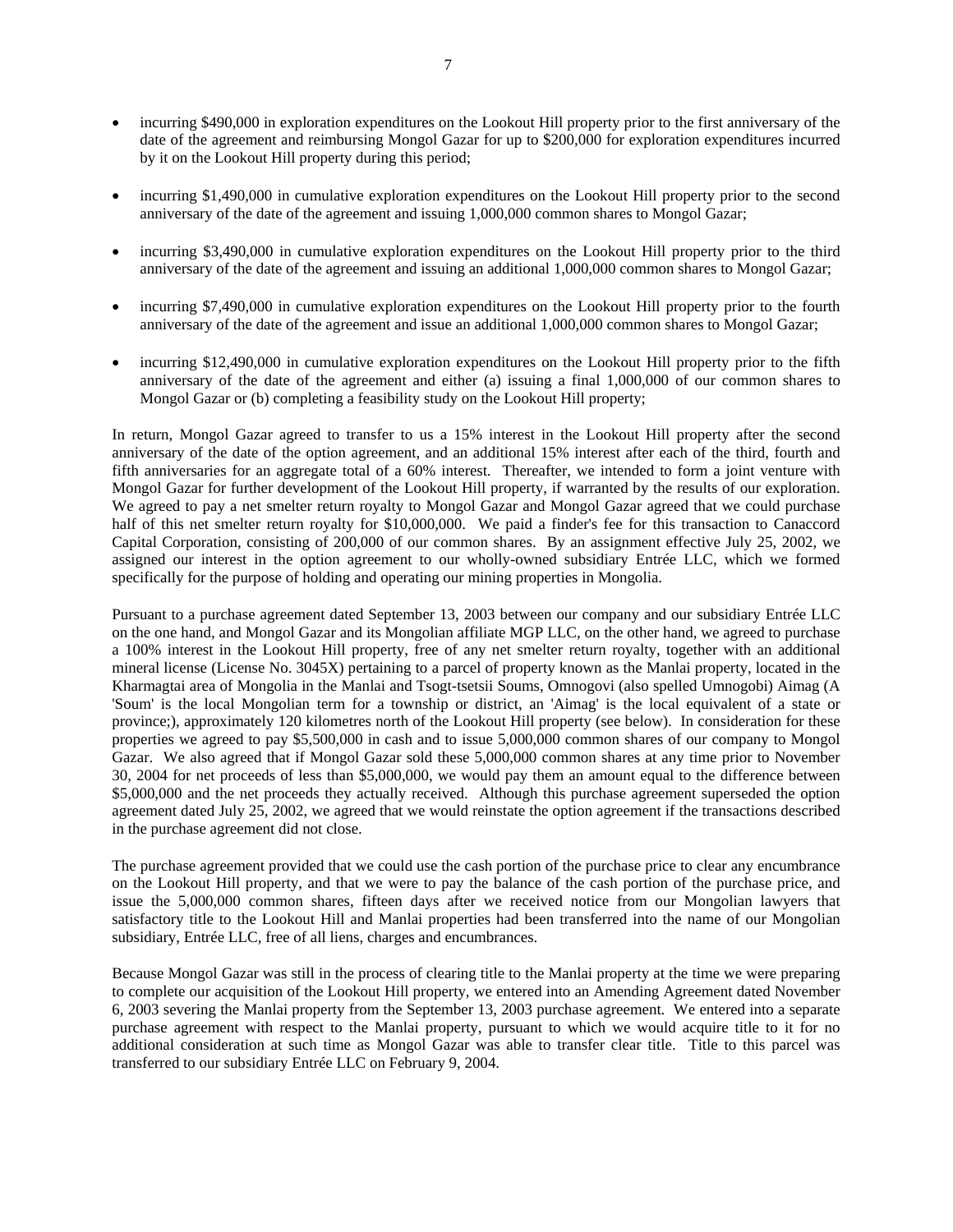Title to the Javhlant and Togoot parcels was transferred to our subsidiary, Entrée LLC, on September 30, 2003 and title to the third parcel comprising the Lookout Hill property, Shivee Tolgoi, was transferred to Entrée LLC on October 28, 2003. We paid the first part of the cash portion of the purchase price of \$5,500,000, in the amount of \$500,000, on September 19, 2003 and the balance of the cash portion of the purchase price on November 13, 2003.

In a subsequent agreement dated as of April 20, 2004, we agreed to issue to Mongol Gazar non-transferable share purchase warrants for the purchase of up to 250,000 of our common shares at a purchase price of \$1.05 per share until expiration of the warrants on April 20, 2006 in consideration of (i) the waiver by Mongol Gazar of our obligation to pay to it the shortfall, if any, between \$5,000,000 and the net proceeds realized upon a sale of the 5,000,000 common shares issued to them as part of the purchase price for the Lookout Hill property and (ii) a 100% interest in the Khatsavch Property (Licence #6500X, consisting of 632 hectares) located in Khanbogd and Bayan Ovoo Soums, Omnogovi, Mongolia. The share purchase warrants were issued on June 14, 2004, and title to the Khatsavch property has been registered in the name of Entrée LLC.

## **Equity Participation and Earn-in Agreement with Ivanhoe Mines Ltd.**

We entered into an arms-length Equity Participation and Earn-In Agreement dated as of October 15, 2004, with Ivanhoe, an unrelated Yukon corporation which owns a mineral exploration property known as Oyu Tolgoi, or 'Turquoise Hill', which is located adjacent to our Lookout Hill property. This agreement provided that, upon satisfaction of certain conditions, Ivanhoe would:

- subscribe for 4,600,000 units from our company for Cdn \$1.00 per unit, with each unit consisting of one common share of our company and one share purchase warrant entitling the holder to purchase one additional common share of our company for a purchase price of Cdn \$1.10 for two years from the date of purchase.
- have the right, during an earn-in period beginning on closing of the subscription for units and ending, at the latest, on the eighth anniversary of that closing date (subject to earlier expiration as specified in the agreement), to earn a participating interest in a mineral exploration and, if warranted, development and mining project to be conducted by Ivanhoe on a 40,000 hectares portion of our company's 179,500 hectare Lookout Hill property shown on the map below. The amount of the participating interest in the project will vary depending on the amount of money that Ivanhoe expends on the project during the earn-in period, but the agreement provides that Ivanhoe can earn a 51% interest by expending an aggregate of at least \$20,000,000 during the earn-in period, a 60% interest by expending an aggregate of at least \$27,500,000 during the earn-in period, or a sliding percentage interest, depending on the depth from which minerals are extracted from the project, of between 70% and 80% by expending an aggregate of at least \$35,000,000 during the earn-in period.
- have the right to nominate one member of our Board of Directors during the earn-in period.

In addition, the Equity Participation and Earn-In Agreement gives to Ivanhoe a pre-emptive right to such percentage of any offering of securities of our company as will enable them to preserve their ownership percentage in our company which, after the acquisition of the 4,600,000 units, would be approximately 9% prior to exercise of any of their share purchase warrants and could, upon the exercise of the latter, go as high as 17% of our issued and outstanding common shares. During any period of time that Ivanhoe owns more than 10% of our issued and outstanding common shares, Ivanhoe is required to vote these shares as our board of directors direct on all matters pertaining to the appointment of directors, the appointment and remuneration of our auditors and all other matters to be submitted to our shareholders except for 'extraordinary' matters. 'Extraordinary' matters are defined in the Equity Participation and Earn-In Agreement to mean matters requiring a special majority (66.33%), the vote of a majority of disinterested shareholders and matters where Ivanhoe is precluded from voting.

The portion of our property subject to the Equity Participation and Earn-In Agreement, which is referred to in the agreement as the "Entrée-Ivanhoe Project Property", is shown below: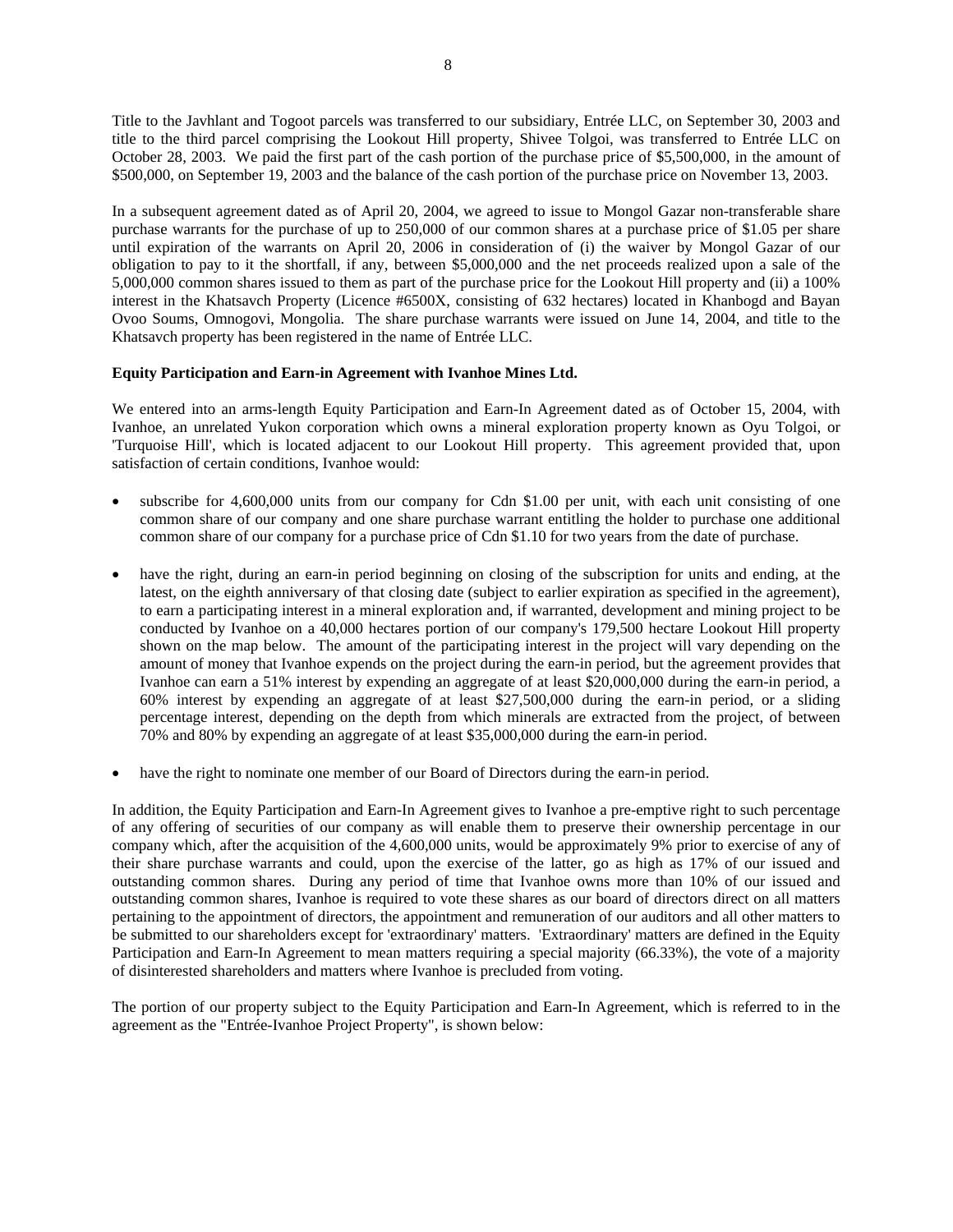## Entree Gold Inc./Ivanhoe Mines Ltd. **Project Property Boundaries**



We closed the private placement described in the Equity Participation and Earn-In Agreement on November 9, 2004, at which time Ivanhoe purchased the 4,600,000 units described above.

## **Investment by Rio Tinto in Entrée Gold Inc.**

In June 2005, Rio Tinto plc (one of the world's largest mining and exploration companies), through its wholly owned subsidiary, Kennecott Canada Exploration Inc (collectively, "Rio Tinto") completed a private placement into Entrée, whereby they purchased 5,665,730 units at a price of \$C2.20 per unit, which consisted of one Entrée common share and two warrants (one "A" warrant and one "B" warrant). Two "A" warrants entitle Rio Tinto to purchase one Entrée common share for C\$2.75 within two years; two "B" warrants entitle Rio Tinto to purchase one Entrée common share for C\$3.00 within two years. Proceeds from Rio Tinto's investment were \$10,170,207. Ivanhoe exercised its pre-emptive right to maintain proportional ownership of Entrée's shares and thereby exercised its warrant for 4,600,000 shares at C\$1.10, resulting in proceeds to Entrée of \$4,069,214. In July Ivanhoe took part in the private placement, purchasing 1,235,489 units, resulting in further proceeds to Entrée of \$2,217,209. Rio Tinto purchased an additional 641,191 units of the private placement to maintain proportional ownership, resulting in further proceeds of \$1,150,681.

At March 21, 2007 Ivanhoe owned approximately 14.7% of Entrée's issued and outstanding shares with the potential to hold up to a total of 16.2% upon the exercise of warrants.

At March 21, 2007 Rio Tinto owned approximately 8.9% of Entrée's issued and outstanding shares with the potential to hold up to a total of 16.3% upon the exercise of warrants.

Ivanhoe and Rio Tinto are required to vote these shares as our board of directors direct on all matters pertaining to the appointment of directors, the appointment and remuneration of our auditors and all other matters to be submitted to our shareholders except for "extraordinary" matters. "Extraordinary" matters are defined in the Equity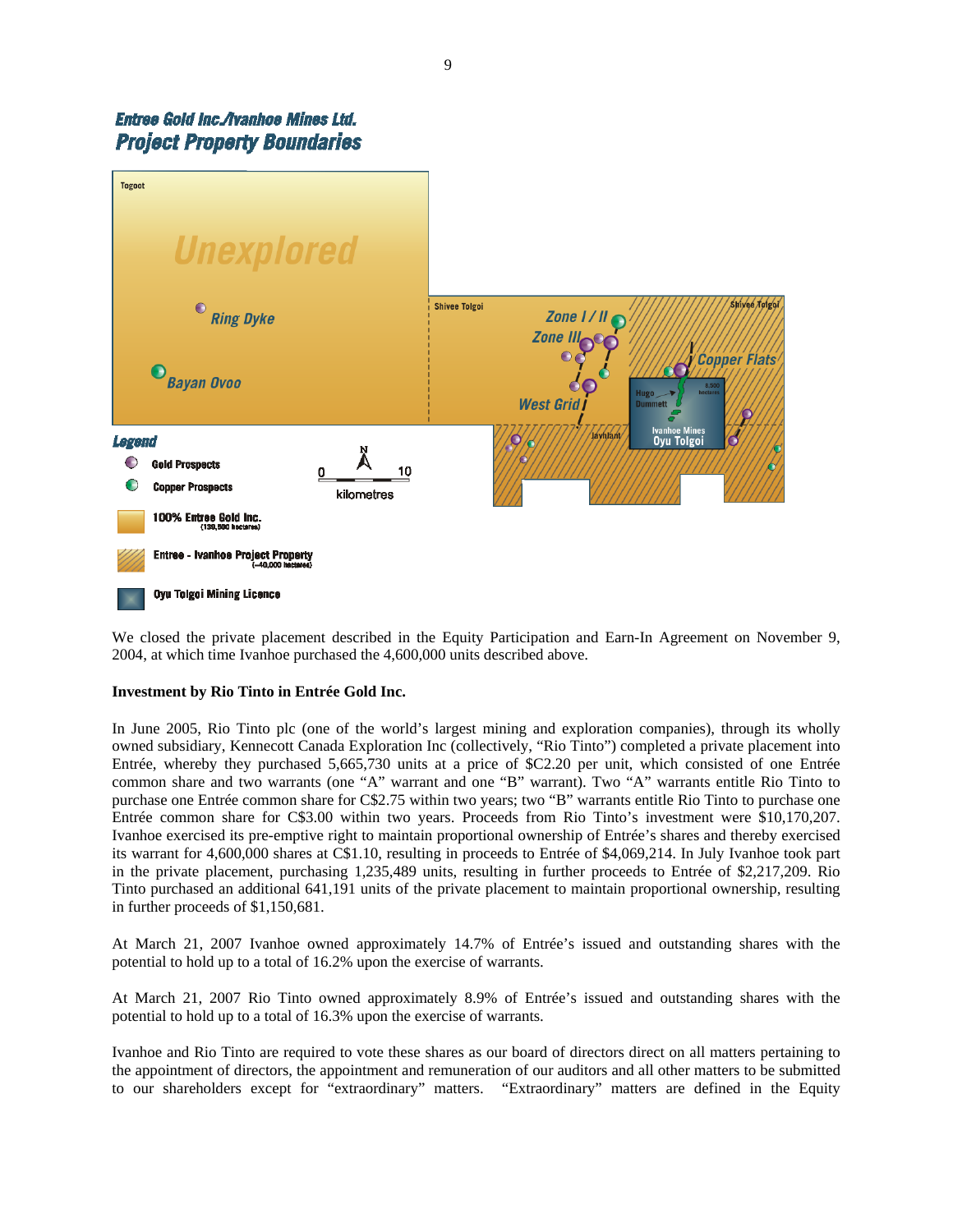Participation and Earn-In Agreement to mean matters requiring a special majority (66.33%), the vote of a majority of disinterested shareholders and matters where Ivanhoe or Rio Tinto is precluded from voting.

#### **Investment by Rio Tinto in Ivanhoe**

In October 2006, Rio Tinto announced that it had agreed to invest up to \$1.5 billion to acquire up to a 33.35% interest in Ivanhoe. The proceeds from this investment were targeted to fund the joint development of the Oyu Tolgoi copper-gold project. The Company believes this investment is a major vote of confidence by one of the world's pre-eminent mining companies in both the Oyu Tolgoi deposit and in the country of Mongolia.

#### **DESCRIPTION OF THE BUSINESS**

#### **General**

We are in the mineral resource business. This business generally consists of three stages: exploration, development and production. Mineral resource companies that are in the exploration stage have not yet found mineral resources in commercially exploitable quantities, and are engaged in exploring land in an effort to discover them. Mineral resource companies that have located a mineral resource in commercially exploitable quantities and are preparing to extract that resource are in the development stage, while those engaged in the extraction of a known mineral resource are in the production stage. Our company is in the exploration stage.

Mineral resource exploration can consist of several stages. The earliest stage usually consists of the identification of a potential prospect through either the discovery of a mineralized showing on that property or as the result of a property being in proximity to another property on which exploitable resources have been identified, whether or not they are or have in the past been extracted.

After the identification of a property as a potential prospect, the next stage would usually be the acquisition of a right to explore the area for mineral resources. This can consist of the outright acquisition of the land or the acquisition of specific, but limited, rights to the land (e.g., a license, lease or concession). After acquisition, exploration would probably begin with a surface examination by a prospector or professional geologist with the aim of identifying areas of potential mineralization, followed by detailed geological sampling and mapping of this showing with possible geophysical and geochemical grid surveys to establish whether a known trend of mineralization continues through un-exposed portions of the property (i.e., underground), possibly trenching in these covered areas to allow sampling of the underlying rock. Exploration also commonly includes systematic regularly spaced drilling in order to determine the extent and grade of the mineralized system at depth and over a given area, as well as gaining underground access by ramping or shafting in order to obtain bulk samples that would allow one to determine the ability to recover various commodities from the rock. Exploration might culminate in a feasibility study to ascertain if the mining of the minerals would be economic. A feasibility study is a study that reaches a conclusion with respect to the economics of bringing a mineral resource to the production stage.

Our wholly-owned Mongolian subsidiary, Entrée LLC, is the registered owner of four mineral exploration licenses (Javhlant, Shivee Tolgoi and Togoot comprising the Lookout Hill property, and the Manlai properties) permitting mineral exploration on four parcels of land located in Mongolia. Three of these parcels, Javhlant, Shivee Tolgoi and Togoot, are contiguous. All four mineral exploration licenses are located in the Gobi Desert.

Our company's exploration activities in Mongolia are under the supervision of Robert Cann, P.Geo., Entrée's Vice President, Exploration. Mr. Cann is a "qualified person" as defined in the Canadian Securities Administrators' National Instrument 43-101 (Standards of Disclosure for Mineral Projects).

All rock samples from our property are prepared and analyzed by SGS Mongolia of Ulaanbaatar, Mongolia. Soil and silt samples and check rock samples are analyzed by Acme Analytical Laboratories of Vancouver, British Columbia, Canada.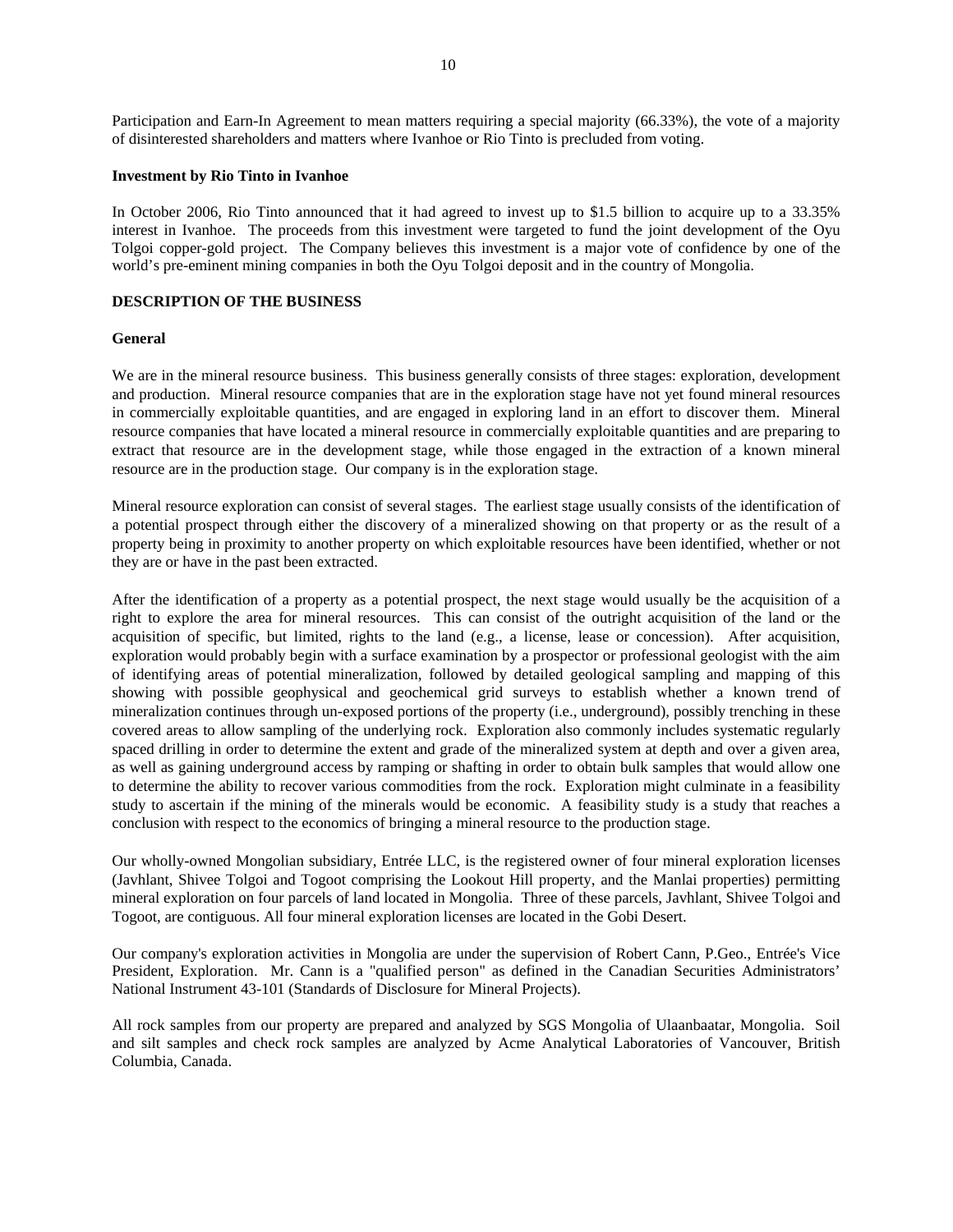Our company's exploration activities in Arizona are under the supervision of Robert Cann, P.Geo., Entrée's Vice President, Exploration and a "qualified person" under National Instrument 43-101. Except where otherwise noted, Mr. Cann is also responsible for the preparation of technical information in this AIF.

## **Environmental Compliance**

Our current and future exploration and development activities, as well as our future mining and processing operations, if warranted, are subject to various federal, state and local laws and regulations in the countries in which we conduct our activities. These laws and regulations govern the protection of the environment, prospecting, development, production, taxes, labour standards, occupational health, mine safety, toxic substances and other matters. Our management expects to be able to comply with those laws and does not believe that compliance will have a material adverse effect on our competitive position. We intend to obtain all licenses and permits required by all applicable regulatory agencies in connection with our mining operations and exploration activities. We intend to maintain standards of compliance consistent with contemporary industry practice.

In Mongolia, mining companies are required to file an annual work plan with, and provide a summary report to, the local Soum upon the conclusion of exploration activities that includes a discussion of environmental impacts. In addition, mining companies are required to post a bond equal to 50% of the total estimated cost of any anticipated environmental reclamation, which is refunded upon completion of the reclamation work. We have filed our annual work plan and we have posted a bond in Khanbogd Soum equal to approximately \$550, Bayan Ovoo Soum equal to approximately \$500 and in Manlai Soum equal to approximately \$140. These bonds cover environmental reclamation to the end of 2005. This amount is refundable to us once we have completed all environmental work to the satisfaction of the local Soum (the local Mongolian equivalent of a township or district).

In Arizona, exploration companies are required to apply for a work permit that specifically details the proposed work program. A reclamation bond must be posted prior to the issuance of the appropriate permit. A bond in the amount of \$4,400 was posted and the permit was granted in March 2007.

#### **Competition**

The mineral exploration, development, and production industry is largely unintegrated. We compete with other exploration companies looking for mineral resource properties and the resources that can be produced from them. While we compete with other exploration companies in the effort to locate and license mineral resource properties, we do not compete with them for the removal or sale of mineral products from our properties, nor will we do so if we should eventually discover the presence of them in quantities sufficient to make production economically feasible. Readily available markets exist world-wide for the sale of gold and other mineral products. Therefore, we will likely be able to sell any gold or mineral products that we are able to identify and produce. Our ability to be competitive in the market over the long term is dependent upon the quality and amount of ore discovered, cost of production and proximity to our market. Due to the large number of companies and variables involved in the mining industry, it is not possible to pinpoint our direct competition.

#### **Employees**

At December 31, 2006, we had twelve employees working for us. In Vancouver, we employ six employees, with the remaining six employees working in our office in Ulaanbaatar, Mongolia. During the 2006 field season, we also employed ten contract expatriate geologists, geological technicians and summer students at our Lookout Hill project and three expatriate geologists at our Manlai project. In addition to our expatriate employees, we hire up to 100 local personnel, including geologists, labourers, geophysical helpers, geochemical helpers, cooks, camp maintenance personnel, drivers and translators. These local hires are hired as needed throughout each field season. The number of local hires fluctuates throughout the year, depending on the workload. None of our employees belong to a union or are subject to a collective agreement. We consider our employee relations to be good.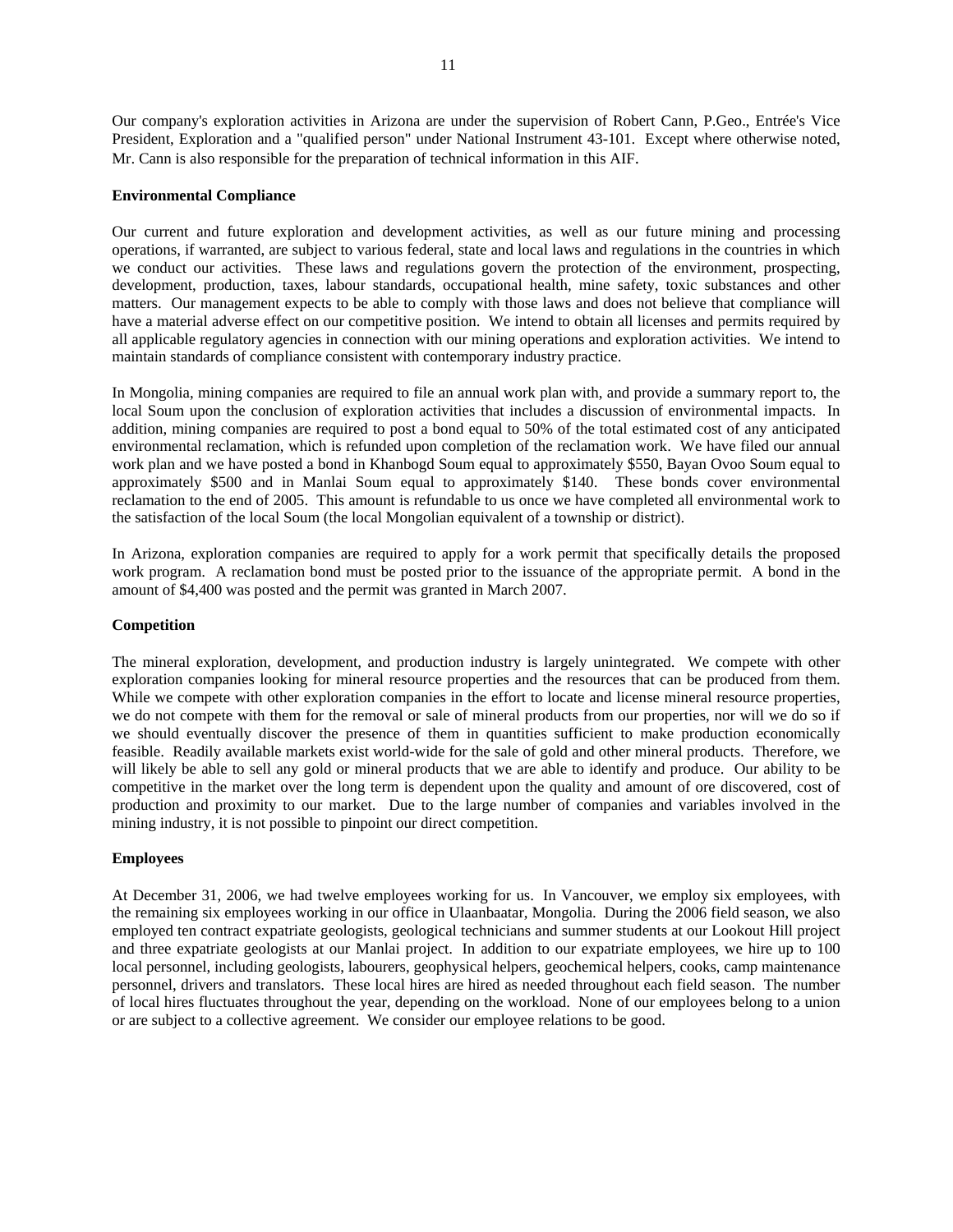#### **Risk Factors**

As stated on page 3, this AIF contains forward-looking statements, and any assumptions upon which they are based, are made in good faith and reflect our current judgment regarding the direction of our business, actual results will almost always vary, sometimes materially, from any estimates, predictions, projections, assumptions or other future performance suggested in this annual report. Except as required by applicable law, including the securities laws of the United States, we do not intend to update any of the forward-looking statements to conform these statements to actual results.

An investment in our common stock involves a number of very significant risks. You should carefully consider the following risks and uncertainties in addition to other information in this AIF in evaluating our company and our business before purchasing shares of our company's common stock. Our business, operating results and financial condition could be seriously harmed due to any of the following risks. The risks described below are not the only ones facing our company. Additional risks not presently known to us may also impair our business operations. You could lose all or part of your investment due to any of these risks.

#### **Risks Associated With Mining**

*All four of our properties are in the exploration stage. There is no assurance that we can establish the existence of any mineral resource on any of our properties in commercially exploitable quantities. Until we can do so, we cannot earn any revenues from operations and if we do not do so we will lose all of the funds that we expend on exploration. If we do not discover any mineral resource in a commercially exploitable quantity, our business will fail.* 

Despite exploration work on our mineral properties, we have not established that any of them contain any mineral reserve, nor can there be any assurance that we will be able to do so. If we do not, our business will fail.

A mineral reserve is defined by the Securities and Exchange Commission in its Industry Guide 7 (which can be viewed over the Internet at http://www.sec.gov/divisions/corpfin/forms/industry.htm#secguide7) as that part of a mineral deposit which could be economically and legally extracted or produced at the time of the reserve determination. The probability of an individual prospect ever having a "reserve" that meets the requirements of the Securities and Exchange Commission's Industry Guide 7 is extremely remote; in all probability our mineral resource property does not contain any 'reserve' and any funds that we spend on exploration will probably be lost.

Even if we do eventually discover a mineral reserve on one or more of our properties, there can be no assurance that we will be able to develop our properties into producing mines and extract those resources. Both mineral exploration and development involve a high degree of risk and few properties which are explored are ultimately developed into producing mines.

The commercial viability of an established mineral deposit will depend on a number of factors including, by way of example, the size, grade and other attributes of the mineral deposit, the proximity of the resource to infrastructure such as a smelter, roads and a point for shipping, government regulation and market prices. Most of these factors will be beyond our control, and any of them could increase costs and make extraction of any identified mineral resource unprofitable.

#### *Our four exploration licenses in Mongolia expire in March and April 2008.*

All of our exploration licenses in Mongolia currently expire in March or April 2008. Under Mongolian Minerals Law, we may extend these licenses until March or April 2010. Exploration license holders are entitled to apply for conversion to a mining license before their exploration license has expired.

*Mineral operations are subject to applicable law and government regulation. Even if we discover a mineral resource in a commercially exploitable quantity, these laws and regulations could restrict or prohibit the exploitation of that mineral resource. If we cannot exploit any mineral resource that we might discover on our properties, our business may fail.*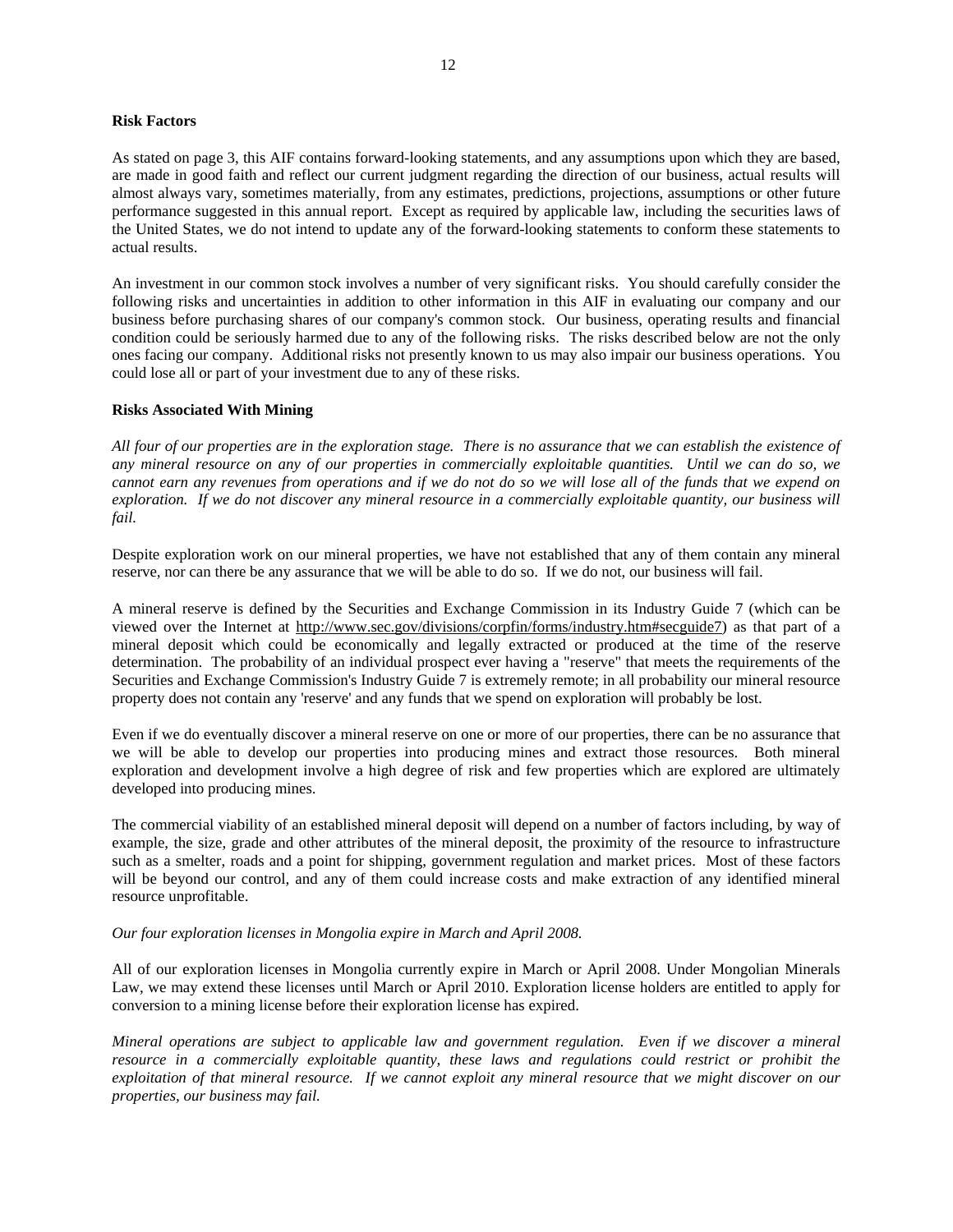Both mineral exploration and extraction require permits from various foreign, federal, state, provincial and local governmental authorities and are governed by laws and regulations, including those with respect to prospecting, mine development, mineral production, transport, export, taxation, labour standards, water right, occupational health, waste disposal, toxic substances, land use, environmental protection, mine safety and other matters. There can be no assurance that we will be able to obtain or maintain any of the permits required for the continued exploration of our mineral properties or for the construction and operation of a mine on our properties at economically viable costs. If we cannot accomplish these objectives, our business could fail.

We believe that we are in compliance with all material laws and regulations that currently apply to our activities but there can be no assurance that we can continue to do so. Current laws and regulations could be amended and we might not be able to comply with them, as amended. Further, there can be no assurance that we will be able to obtain or maintain all permits necessary for our future operations, or that we will be able to obtain them on reasonable terms. To the extent such approvals are required and are not obtained, we may be delayed or prohibited from proceeding with planned exploration or development of our mineral properties.

Environmental hazards unknown to us which have been caused by previous or existing owners or operators of the properties may exist on the properties in which we hold an interest. More specifically, we are required to deposit 50% of our proposed reclamation budget with the local Soum Governors office which will be refunded only on acceptable completion of land rehabilitation after mining operations have concluded. Even if we relinquish our licenses, we will still remain responsible for any required reclamation.

*If we establish the existence of a mineral resource on any of our properties in a commercially exploitable quantity, we will require additional capital in order to develop the property into a producing mine. If we cannot raise this additional capital, we will not be able to exploit the resource, and our business could fail.* 

If we do discover mineral resources in commercially exploitable quantities on any of our properties, we will be required to expend substantial sums of money to establish the extent of the resource, develop processes to extract it and develop extraction and processing facilities and infrastructure. Although we may derive substantial benefits from the discovery of a major deposit, there can be no assurance that such a resource will be large enough to justify commercial operations, nor can there be any assurance that we will be able to raise the funds required for development on a timely basis. If we cannot raise the necessary capital or complete the necessary facilities and infrastructure, our business may fail.

*Mineral exploration and development is subject to extraordinary operating risks. We do not currently insure against these risks. In the event of a cave-in or similar occurrence, our liability may exceed our resources, which would have an adverse impact on our company.* 

Mineral exploration, development and production involves many risks which even a combination of experience, knowledge and careful evaluation may not be able to overcome. Our operations will be subject to all the hazards and risks inherent in the exploration, development and production of resources, including liability for pollution, cave-ins or similar hazards against which we cannot insure or against which we may elect not to insure. Any such event could result in work stoppages and damage to property, including damage to the environment. We do not currently maintain any insurance coverage against these operating hazards. The payment of any liabilities that arise from any such occurrence would have a material, adverse impact on our company.

#### *Climatic Conditions.*

Mongolia's weather normally varies to the extremes, from temperature highs in the summer of 40° Celsius to lows of minus 40° Celsius in the winter. Such adverse conditions often preclude normal work patterns and can severely limit exploration and mining operations, usually making work impossible from November through to March. Although good project planning can ameliorate these factors, unseasonable weather can upset programs with resultant additional costs and delays.

*Mineral prices are subject to dramatic and unpredictable fluctuations.*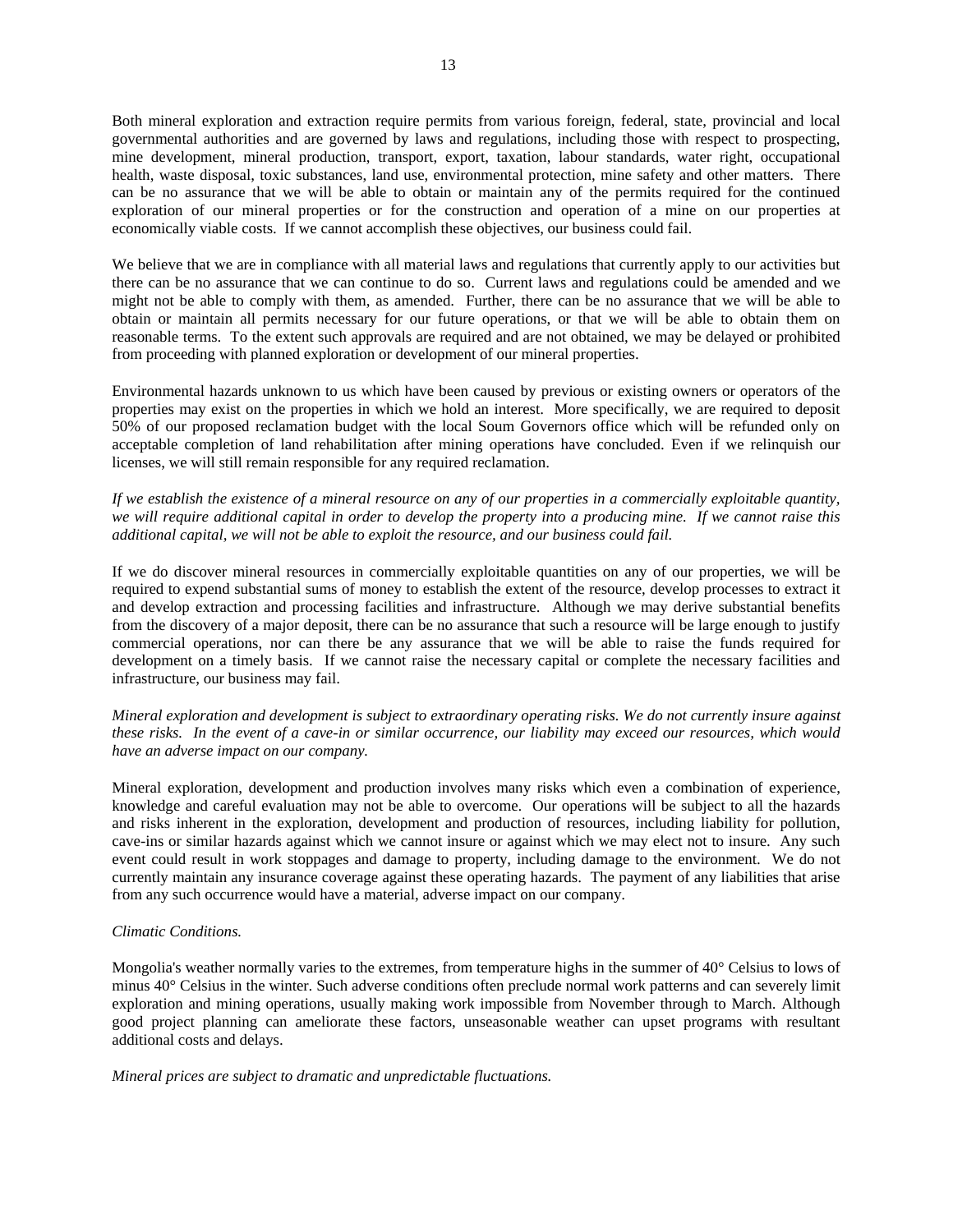We expect to derive revenues, if any, from the extraction and sale of precious and base metals such as gold, silver and copper. The price of those commodities has fluctuated widely in recent years, and is affected by numerous factors beyond our control including international economic and political trends, expectations of inflation, currency exchange fluctuations, interest rates, global or regional consumptive patterns, speculative activities and increased production due to new extraction developments and improved extraction and production methods. Mongolian law requires the sale or export of gold mined in Mongolia to be made through the Central Bank of Mongolia and/or other authorized entities at world market prices. The effect of these factors on the price of base and precious metals, and, therefore, the economic viability of any of our exploration projects, cannot accurately be predicted.

*The mining industry is highly competitive and there is no assurance that we will continue to be successful in acquiring mineral claims. If we cannot continue to acquire properties to explore for mineral resources, we may be required to reduce or cease operations.* 

 The mineral exploration, development, and production industry is largely unintegrated. We compete with other exploration companies looking for mineral resource properties and the resources that can be produced from them. While we compete with other exploration companies in the effort to locate and license mineral resource properties, we do not compete with them for the removal or sales of mineral products from our properties if we should eventually discover the presence of them in quantities sufficient to make production economically feasible. Readily available markets exist worldwide for the sale of gold and other mineral products. Therefore, we will likely be able to sell any gold or mineral products that we identify and produce.

We compete with many companies possessing greater financial resources and technical facilities. This competition could adversely affect our ability to acquire suitable prospects for exploration in the future. Accordingly, there can be no assurance that we will acquire any interest in additional mineral resource properties that might yield reserves or result in commercial mining operations.

## *Our title to our resource properties may be challenged by third parties or the licenses that permit us to explore our properties may expire if we fail to timely renew them and pay the required fees.*

We have investigated the status of our title to the four mining licenses granting us the right to explore the Togoot (License 3136X), Shivee Tolgoi (License 3148X), Javhlant (License No. 3150X), and Manlai (License No. 3045X) mineral resource properties and we are satisfied that the title to these four licenses is properly registered in the name of our Mongolian subsidiary, Entrée LLC and that these licenses are currently in good standing.

We cannot guarantee that the rights to explore our properties will not be revoked or altered to our detriment. The ownership and validity of mining claims and concessions are often uncertain and may be contested. Should such a challenge to the boundaries or registration of ownership arise, the Government of Mongolia may declare the property in question a special reserve for up to three years to allow resolution of disputes or to clarify the accuracy of our mining license register. We are not aware of challenges to the location or area of any of the mining concessions and mining claims. There is, however, no guarantee that title to the claims and concessions will not be challenged or impugned in the future. Further, all of our licenses are exploration licenses, which were issued initially for a three-year term with a right of renewal for two more years, and a further right of renewal for two years, making a total of seven years. Mongolian Mineral Law was amended in July 2006. Consequently, our licenses may be extended for a further two year term for final expiry in March and April 2010, unless previously converted to mining licenses. The total estimated annual fees in order to maintain the licenses in good standing is approximately \$280,000. If we fail to pay the appropriate annual fees or if we fail to timely apply for renewal, then these licenses may expire or be forfeit.

#### **Risks Related To Our Company**

*We have a limited operating history on which to base an evaluation of our business and prospects.*

Although we have been in the business of exploring mineral resource properties since 1995, we have not yet located any mineral reserve. As a result, we have never had any revenues from our operations. In addition, our operating history has been restricted to the acquisition and exploration of our mineral properties and this does not provide a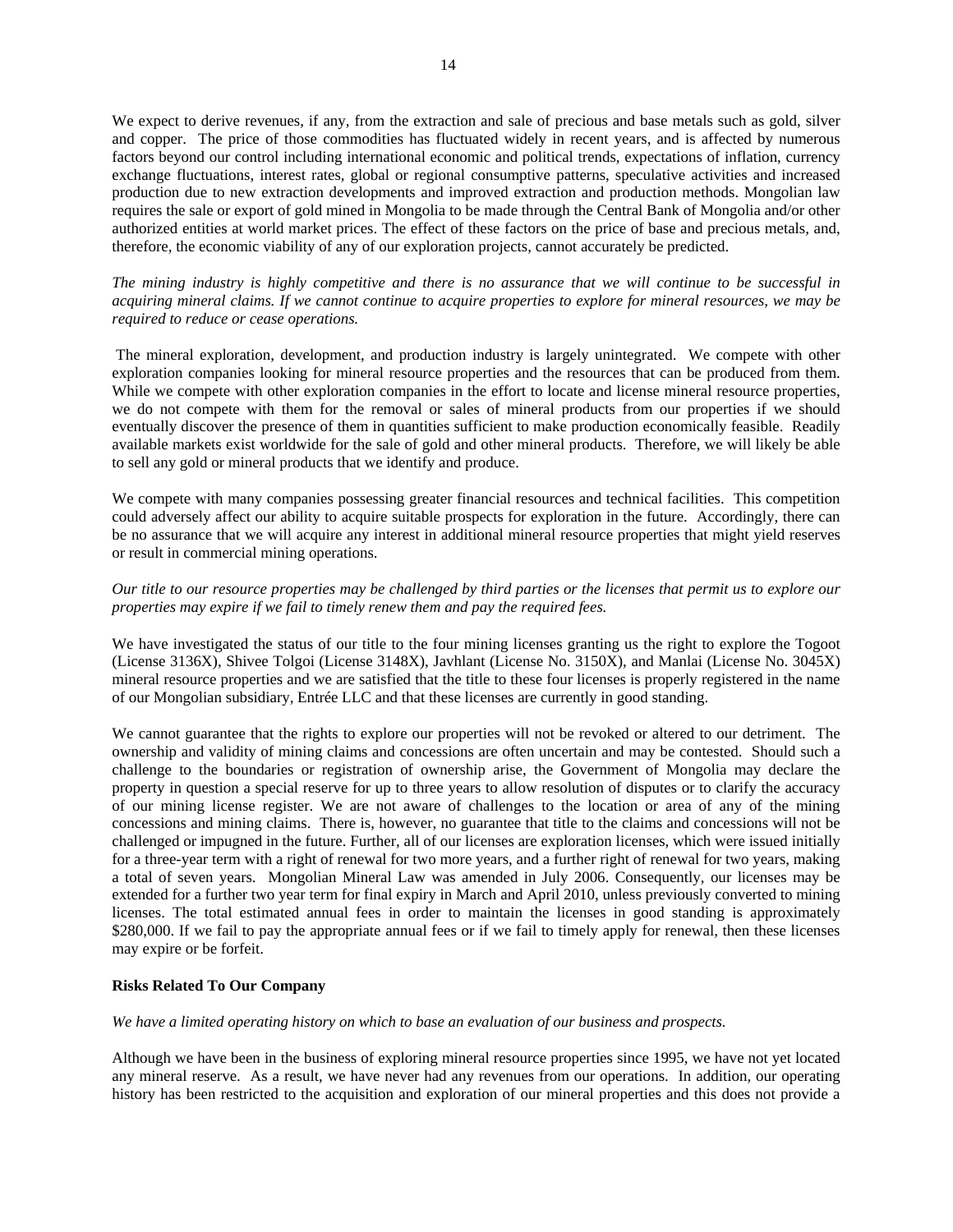meaningful basis for an evaluation of our prospects if we ever determine that we have a mineral reserve and commence the construction and operation of a mine. We have no way to evaluate the likelihood of whether our mineral properties contain any mineral reserve or, if they do that we will be able to build or operate a mine successfully. We anticipate that we will continue to incur operating costs without realizing any revenues during the period when we are exploring our properties. During the twelve months ending December 31, 2007, we expect to spend approximately \$7,000,000 on the maintenance and exploration of our mineral properties and the operation of our company. We therefore expect to continue to incur significant losses into the foreseeable future. We recognize that if we are unable to generate significant revenues from mining operations and any dispositions of our properties, we will not be able to earn profits or continue operations. At this early stage of our operation, we also expect to face the risks, uncertainties, expenses and difficulties frequently encountered by companies at the start up stage of their business development. We cannot be sure that we will be successful in addressing these risks and uncertainties and our failure to do so could have a materially adverse effect on our financial condition. There is no history upon which to base any assumption as to the likelihood that we will prove successful and we can provide investors with no assurance that we will generate any operating revenues or ever achieve profitable operations.

#### *The fact that we have not earned any operating revenues since our incorporation raises substantial doubt about our ability to continue to explore our mineral properties as a going concern.*

We have not generated any revenue from operations since our incorporation and we anticipate that we will continue to incur operating expenses without revenues unless and until we are able to identify a mineral resource in a commercially exploitable quantity on one or more of our mineral properties and we build and operate a mine. As at December 31, 2006, we had working capital of approximately \$14,300,000. We estimate our average monthly operating expenses to be approximately \$583,000 each month, including exploration, general and administrative expense and investor relations expenses. As a result, we believe that we will not have to raise any additional funds to meet our currently budgeted operating requirements for the next 12 months. If these funds are not sufficient, or if we do not begin generating revenues from operations sufficient to pay our operating expenses when we have expended them, we will be forced to raise necessary funds from outside sources. As we cannot assure a lender that we will be able to successfully explore and develop our mineral properties, we will probably find it difficult to raise debt financing. We have traditionally raised our operating capital from sales of equity, but there can be no assurance that we will continue to be able to do so. If we cannot raise the money that we need to continue exploration of our mineral properties, we may be forced to delay, scale back, or eliminate our exploration activities. If any of these actions were to occur, there is a substantial risk that our business would fail.

## *Our by-laws and employment agreements between our company and some of our officers and directors indemnify our officers and directors against costs, charges and expenses incurred by them in the performance of their duties.*

Our by-laws contain provisions limiting the liability of our officers and directors for all acts, receipts, neglects or defaults of themselves and all of our other officers or directors or for any other loss, damage or expense incurred by our company which shall happen in the execution of the duties of such officers or directors, as do employment agreements between our company and some of our officers and directors. Such limitations on liability may reduce the likelihood of derivative litigation against our officers and directors and may discourage or deter our shareholders from suing our officers and directors based upon breaches of their duties to our company, though such an action, if successful, might otherwise benefit our company and our shareholders.

## *Investors' interests in our company will be diluted and investors may suffer dilution in their net book value per share if we issue employee/director/consultant options or if we issue additional shares to finance our operations.*

We have not ever generated revenue from operations. We are currently without a source of revenue and will most likely be required to issue additional shares to finance our operations and, depending on the outcome of our exploration programs, may issue additional shares to finance additional exploration programs of any or all of our projects or to acquire additional properties. We may also in the future grant to some or all of our directors, officers, insiders, and key employees options to purchase our common shares as non-cash incentives to those persons. Such options may be granted at exercise prices equal to market prices, or at prices as allowable under the policies of the Toronto Stock Exchange, when the public market is depressed. The issuance of any equity securities could, and the issuance of any additional shares will, cause our existing shareholders to experience dilution of their ownership interests.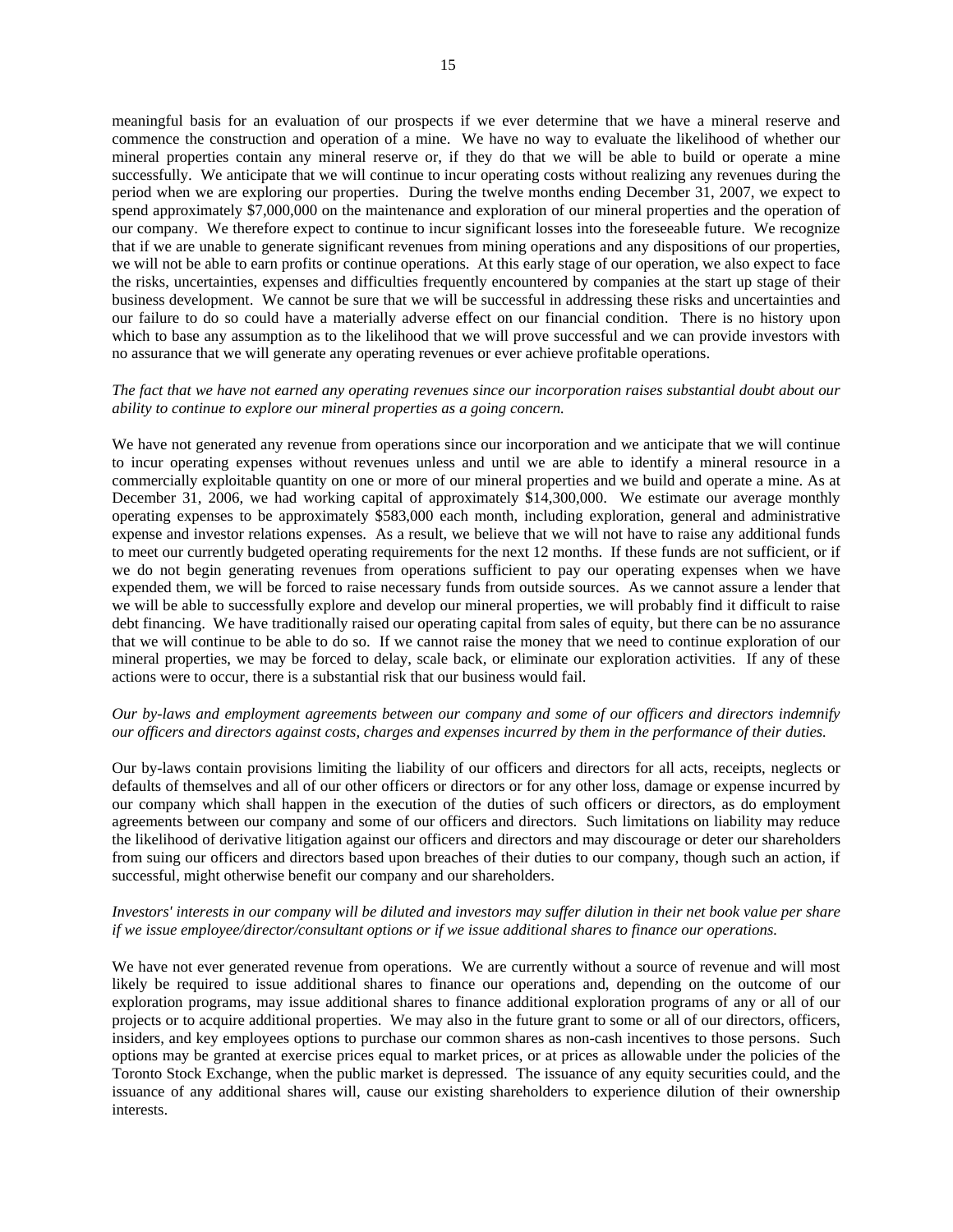If we issue additional shares or decide to enter into joint ventures with other parties in order to raise financing through the sale of equity securities, investors' interests in our company will be diluted and investors may suffer dilution in their net book value per share depending on the price at which such securities are sold. As at March 21, 2007, we had outstanding common share purchase warrants and options exercisable into 16,115,410 common shares which, if exercised, would represent approximately 18.5% of our issued and outstanding shares. If all of these warrants and options are exercised and the underlying shares are issued, such issuance will cause a reduction in the proportionate ownership and voting power of all other shareholders. The dilution may result in a decline in the market price of our shares.

#### *Earnings and Dividend Record.*

We have no earnings or dividend record. We have not paid dividends on our common shares since incorporation and do not anticipate doing so in the foreseeable future. We do not generate any cash flow from operations and could not expect to do so in the foreseeable future.

#### *Conflicts of Interest.*

Certain of our officers and directors may be or become associated with other natural resource companies that acquire interests in mineral properties. Such associations may give rise to conflicts of interest from time to time. Our directors are required by law to act honestly and in good faith with a view to our best interests and to disclose any interest which they may have in any of our projects or opportunities. In general, if a conflict of interest arises at a meeting of the board of directors, any director in a conflict will disclose his interest and abstain from voting on such matter or, if he does vote, his vote does not count. In determining whether or not we will participate in any project or opportunity, the directors will primarily consider the degree of risk to which we may be exposed and our financial position at that time.

## *Dependence on Key Management Employees.*

The nature of our business, our ability to continue our exploration and development activities and to develop a competitive edge in the marketplace depends, in large part, on our ability to attract and maintain qualified key management personnel. Competition for such personnel is intense, and there can be no assurance that we will be able to attract and retain such personnel. Our development now and in the future will depend on the efforts of key management figures, such as Gregory Crowe and Robert Cann. The loss of any of these key people could have a material adverse effect on our business. We do not currently maintain key-man life insurance on any of our key employees.

#### *Limited Ability to Hedge or Engage in Forward Sales.*

While Mongolian law allows a company, by various applications and processes, to export and sell our own gold production, in practice, this is a difficult matter, with the result that we will have limited ability to engage in forward sales of, or to hedge, any future gold production.

#### *Fluctuations in Currency Exchange Rates.*

Fluctuations in currency exchange rates, particularly operating costs denominated in currencies other than United States dollars, may significantly impact our financial position and results. We face risks associated with fluctuations in Canadian, U.S. and Mongolian currencies.

#### **Risk Associated With Our Common Stock**

*Because we do not intend to pay any dividends on our common shares, investors seeking dividend income or liquidity should not purchase our shares.* 

We do not currently anticipate declaring and paying dividends to our shareholders in the near future. It is our current intention to apply net earnings, if any, in the foreseeable future to increasing our working capital.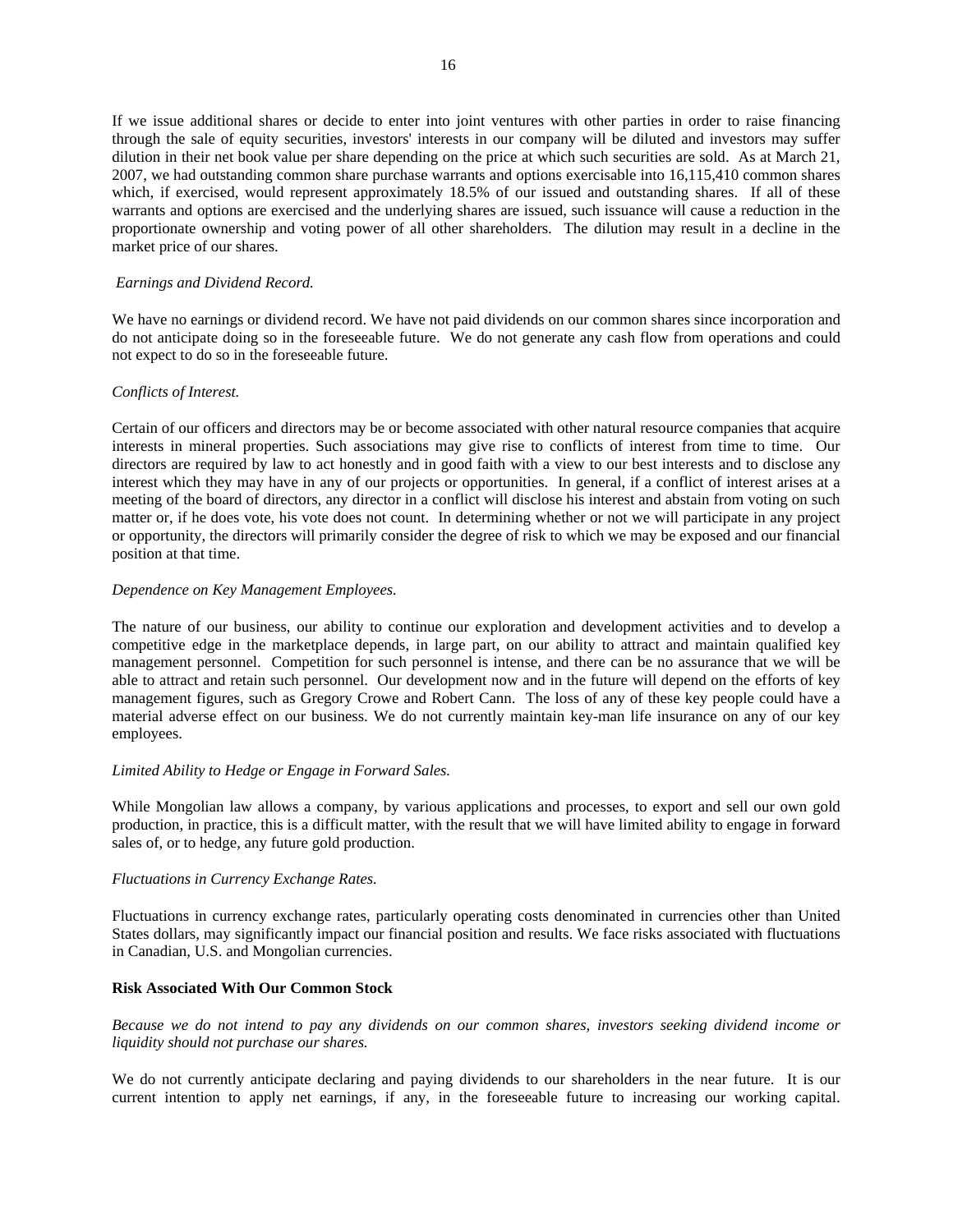Prospective investors seeking or needing dividend income or liquidity should, therefore, not purchase our common stock. We currently have no revenues and a history of losses, so there can be no assurance that we will ever have sufficient earnings to declare and pay dividends to the holders of our shares, and in any event, a decision to declare and pay dividends is at the sole discretion of our board of directors, who currently do not intend to pay any dividends on our common shares for the foreseeable future.

*We believe we were a passive foreign investment company during 2006, which may have a material affect on U.S. holders.* 

We believe we were a "passive foreign investment company" ("PFIC") during the year ended December 31, 2006, which may have a material affect on U.S. Holders. United States income tax legislation contains rules governing PFICs, which can have significant tax effects on U.S. Holders of foreign corporations. A US Holder who holds stock in a foreign corporation during any year in which such corporation qualifies as a PFIC is subject to United States federal income taxation under one of two alternative tax regimes at the election of each such US Holder. The U.S. federal income tax consequences to a U.S. Holder of the acquisition, ownership, and disposition of Common Shares will depend on whether such U.S. Holder makes an election to treat the Company as a "qualified electing fund" or "QEF" under Section 1295 of the Code (a "QEF Election") or a mark-to-market election under Section 1296 of the Code (a "Mark-to-Market Election").

#### **Mineral Properties**

Our wholly-owned Mongolian subsidiary, Entrée LLC, is the registered owner of four mineral exploration licenses (Javhlant, Shivee Tolgoi and Togoot comprising the Lookout Hill property, and the Manlai properties) permitting mineral exploration on four parcels of land located in Mongolia. Three of these parcels, Javhlant, Shivee Tolgoi and Togoot, are contiguous. All four mineral exploration licenses are located in the Gobi Desert.

Each of our exploration licenses was granted by the Mineral Resources and Petroleum Authority of Mongolia for an initial term of three years, subject to a right to renew for two successive 2-year renewals (for a cumulative total of seven years). Mongolian Minerals Law was revised in 2006. Licenses obtained after the changes are now granted for an initial three year term, and two subsequent three year terms (for a cumulative total of nine years). Mongolian exploration licenses are maintained in good standing by payment to the Mineral Resources and Petroleum Authority of Mongolia of set annual fees escalating from \$0.10 to \$1.50 per hectare over the course of the up to nine year tenure. A property can be reduced in size selectively on application to the Cadastre office of the Mineral Resources and Petroleum Authority of Mongolia (the Cadastre is the central registry for land in Mongolia). A Mongolian exploration license can be converted at any time into a mining license upon application and approval by the geological commission of the local government entity of the property reserve. A mining license may be granted for up to 30 years, plus two subsequent 20 year terms (cumulative total of 70 years). Conversion of a Mongolian license to explore for minerals to a license to mine or develop a property in order to exploit mine for minerals is commenced by filing an application, together with an outline of the applicant's plans, and there is requirement that the applicant show that it has defined a mineral resource or reserve. Conversion of an exploration license to a mining license will result in an increase in the yearly fees that we are required to pay to the Mongolian government. After issuance of a mining license, we will be required to pay to the Mongolian government a license fee of \$15.00 per hectare per year.

Two of the three licenses that comprise the Lookout Hill Property were issued April 3, 2001 and were renewed for the second of their two year renewals in March, 2006. The third Lookout Hill license was issued March 30, 2001 and was renewed for the second of its two-year renewals in March, 2006. The Manlai license was issued March 9, 2001 and renewed for the second of its two-year renewals in March, 2006. The Khatsavch license was issued to the original owner on October 31, 2003 and transferred to the Company in August, 2004. The Khatsavch license was returned to the Mongolian government in October 2006.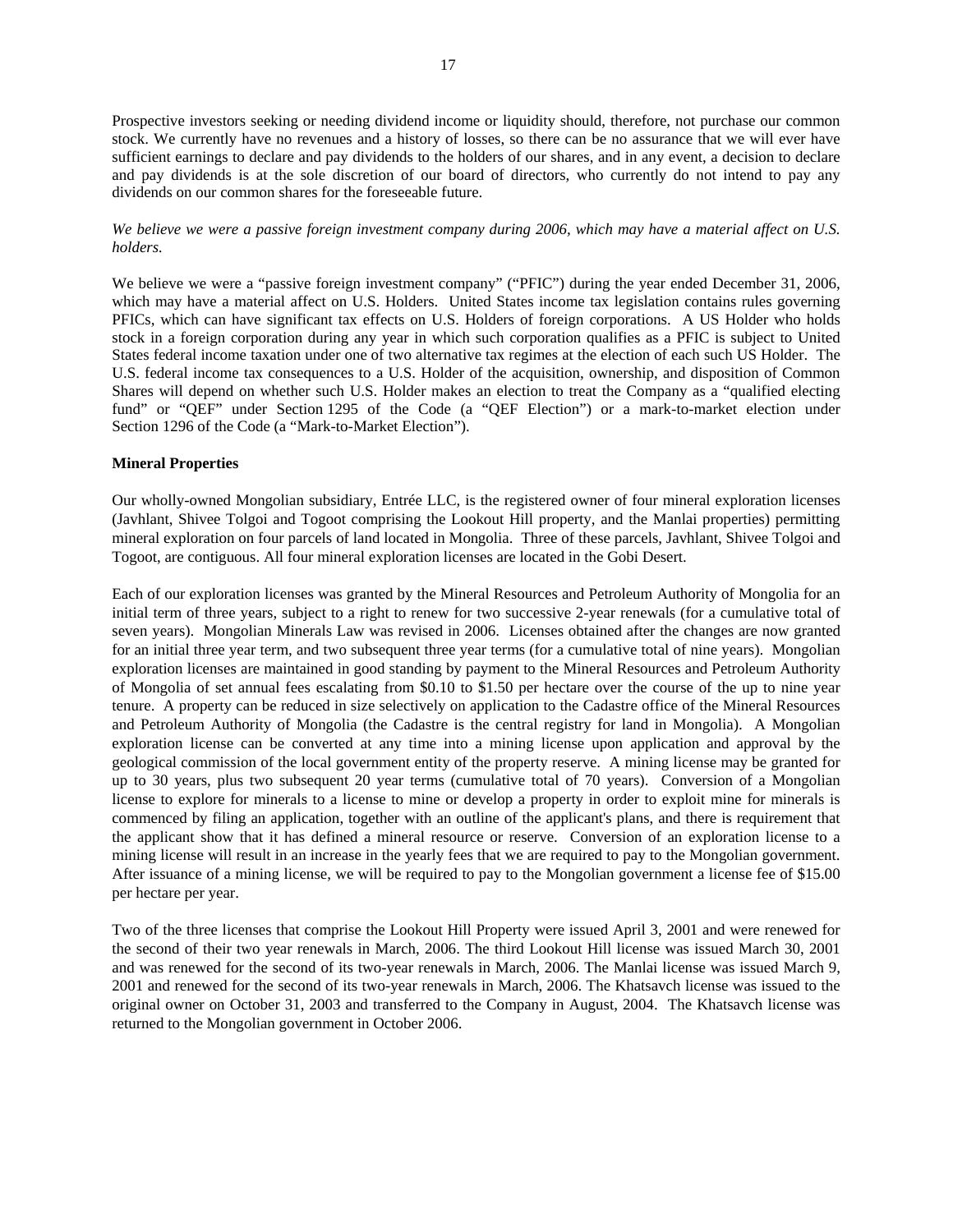| <b>Name of Property</b> | <b>License Number</b> | <b>Date Granted</b> | <b>Date Renewed</b> | <b>Expiration Date</b> |
|-------------------------|-----------------------|---------------------|---------------------|------------------------|
| <b>Javhlant</b>         | 3150X                 | April 3, 2001       | March 14, 2006      | April 3, 2008          |
| <b>Shivee Tolgoi</b>    | 3148X                 | April 3, 2001       | March 14, 2006      | April 3, 2008          |
| <b>Togoot</b>           | 3136X                 | March 30, 2001      | March 14, 2006      | March 30, 2008         |
| <b>Manlai</b>           | 3045X                 | March 9, 2001       | March 14, 2006      | March 9, 2008          |

The following table is a quick summary of our mineral licenses and their renewal status:

1 The Company's exploration licenses expire in March and April, 2008 and may be renewed for a further two years, finally expiring in March or April 2010. The total estimated annual fees in order to maintain these licenses in good standing is approximately \$280,000. All annual fees are current.

## **Lookout Hill Property**

The following is a summary taken from "Lookout Hill Project, Mongolia, NI 43-101 Technical Report", with an effective date of March 29, 2007 (the "Technical Report") prepared by AMEC, a copy of which is filed on SEDAR at www.sedar.com and is incorporated by reference into this AIF.

Entrée Gold Inc. (Entrée) requested that AMEC Americas Limited (AMEC) provide an independent mineral resource estimate and Qualified Person's review for the Lookout Hill Project in Mongolia.

The Lookout Hill Project consists of three exploration licences (Shivee Tolgoi, Javkhlant, and Togoot) which are adjacent to, and surround the Oyu Tolgoi Project, held 100% by Ivanhoe Mines Ltd. (Ivanhoe). On the Oyu Tolgoi Project, there are a series of world-class copper–gold mineralized porphyry deposits grouped into the Southern Oyu and Hugo Dummett Deposits. The most northerly of these, the Hugo Dummett Deposit, is further subdivided into two deposits: Hugo South and Hugo North. The Hugo North Deposit continues north across the Oyu Tolgoi–Lookout Hill Project boundary onto Entrée's Shivee Tolgoi Licence, where it has been traced by drilling over a 750 m strike length. The northern continuation of the Hugo North Deposit on the Lookout Hill Project is referred to as the Hugo North Extension (this mineralization was referred to as the "Copper Flats Deposit" in Entrée's previous Technical Report by S. Blower in March 2006).

The current work by AMEC entailed the preparation of a mineral resource estimate for the Hugo North Extension, in conformance with the Canadian Institute of Mining ,Metallurgy and Petroleum (CIM) Mineral Resource and Mineral Reserve definitions referred to in National Instrument 43-101, Standards of Disclosure for Mineral Projects ("NI 43-101"). The current mineral resource estimate represents an approximately 12% increase in the overall mineral resource inventory since the last resource disclosure in March 2006, and the conversion of more than half of the Inferred mineral resources to an Indicated category. The mineral resource estimate was prepared under the supervision of Dr. Harry Parker, P. Geo, AMEC – Reno. AMEC's scope of work also involved the preparation of a Technical Report as defined in NI 43–101 and in compliance with Form 43-101F1.

Dr. Harry Parker, P. Geo and Robert Cinits, P. Geo., are the Qualified Persons responsible for the preparation of this Technical Report, which has an Effective Date of 29 March 2007.

The Project is located in the Aimag (Province) of Omnogovi, in the South Gobi region of Mongolia, about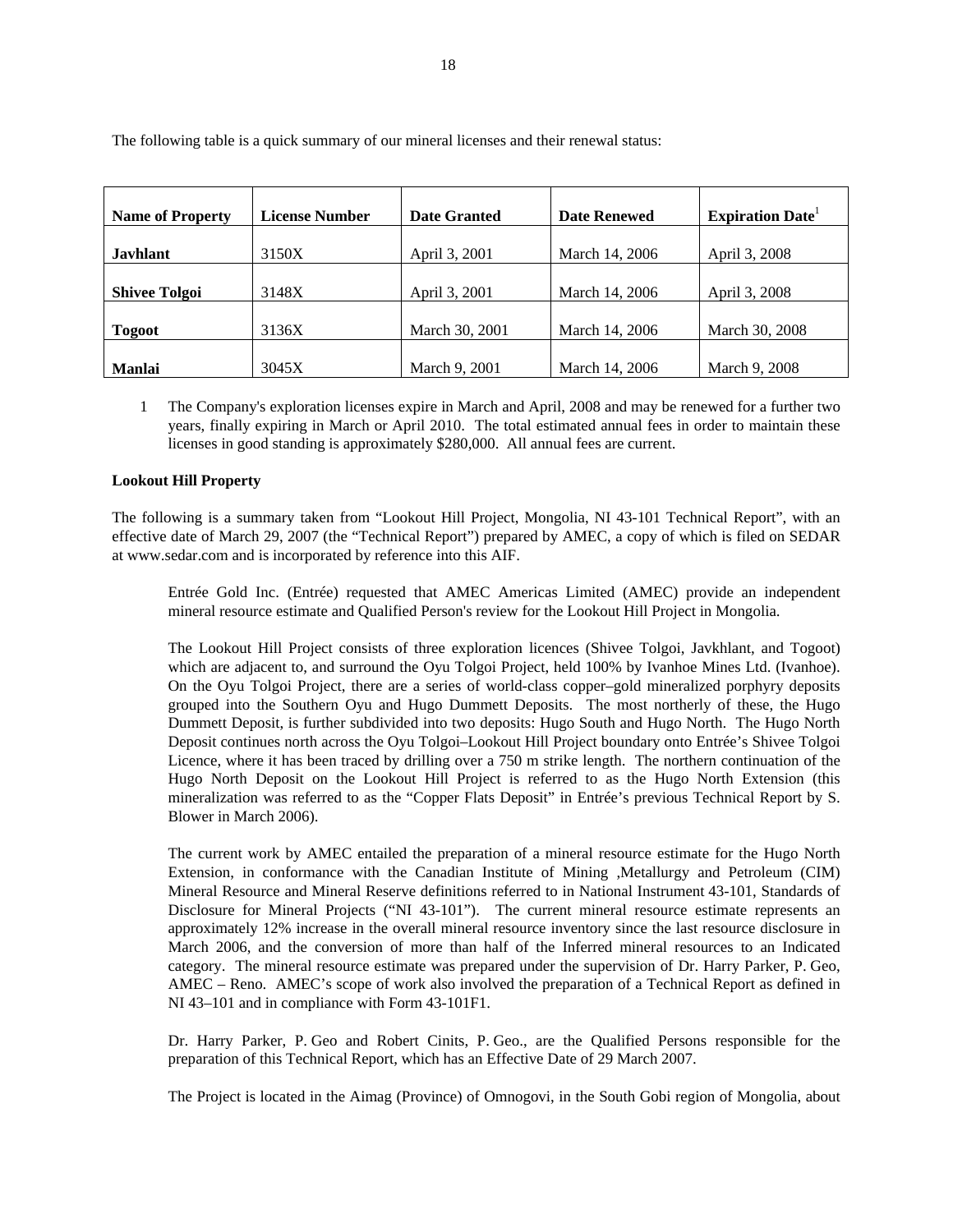530 km south of the capital city of Ulaanbaatar and 80 km north of the border with China.

The Project consists of two contiguous Properties, together comprised of three mineral exploration licences (Shivee Tolgoi, Javkhlant and Togoot), which cover a total of approximately 179,590 ha (the Entrée Licences). The two Properties are as follows:

- The Shivee Tolgoi Earn-in Property: 39,864 ha covering the eastern portion of the Shivee Tolgoi Licence and all of the Javkhlant Licence (the "Earn-in Property"), held in an Earn-in and Equity Participation Agreement (the Earn-in Agreement) with Ivanhoe. The Earn-in Property is contiguous with, and on three sides (to the north, east and south) surrounds, Ivanhoe's Oyu Tolgoi Property. The Earn-in Property hosts the Hugo North Extension Deposit.
- The Western Mineral Exploration Licences (100% Entrée): 139,726 ha covering the western portion of the Shivee Tolgoi Licence and all of the Togoot Licence.

The Earn-In Agreement (the Agreement) between Entrée and Ivanhoe came into effect on November 17, 2004. As part of the Agreement, Ivanhoe, who is the project operator, is entitled to earn up to an 80% interest in minerals below 560 m below surface and a 70% interest in minerals above that elevation. In order for Ivanhoe to earn its full interest in the property, Ivanhoe must expend \$35 million in exploration and development over an eight year period, which commenced in November 2004. The Agreement contains staged exploration expenditure commitments for different earn-in interest phases; Ivanhoe will obtain a 51% interest in the Earn-in Property after expenditure of \$20 million. This minimum expenditure amount is projected to occur during 2007.

Entrée retains 100% of the mineral rights on the western portion of the Shivee Tolgoi Licence and all of the Togoot Licence (collectively the Western Licences). The Entrée licences are current until March and April, 2008, and annual exploration licence fees have been paid to maintain the Entrée licences in good standing until that date. Prior to expiry in 2008, Entrée may apply for a final extension of term for the exploration licences, to March and April, 2010. Before completion of this final term, the exploration licences must be converted to mining licences or they expire.

The Project lies within the Palaeozoic Gurvansayhan Terrane in southern Mongolia, a component of the Altaid orogenic collage, which is a continental-scale belt dominated by compressional tectonic forces. The Gurvansayhan Terrane consists of highly-deformed accretionary complexes and oceanic island arc assemblages. The island arc terrane is dominated by basaltic volcanics and intercalated volcanogenic sedimentary rocks (Upper Devonian Alagbayan Formation), intruded by plutonic-size, hornblende-bearing granitoids of mainly quartz monzodiorite to possibly granitic composition. Carboniferous-age sedimentary rocks (Sainshandhudag Formation) overlie this assemblage.

Major structures in this area include the Gobi–Tien Shan sinistral strike-slip fault system, which splits eastward into a number of splays in the Project area, and the Gobi–Altai Fault system, which forms a complex zone of sedimentary basins overthrust by basement blocks to the north and northwest.

The Hugo North Extension Deposit within the Shivee Tolgoi Earn-in Property contains copper–gold porphyry-style mineralization associated with quartz monzodiorite intrusions, concealed beneath a deformed sequence of Upper Devonian and Lower Carboniferous sedimentary and volcanic rocks. The deposit is highly elongate to the north–northeast. It is the continuation northwards of the Hugo North Deposit on the Ivanhoe wholly-owned adjacent Oyu Tolgoi Property. Within the Lookout Hill Project the top of the mineralization occurs as distances ranging between 900 m and 1,200 m below surface.

The high-grade zone at Hugo North Extension comprises relatively coarse bornite impregnating quartz and disseminated in wall rocks of varying composition, usually intergrown with subordinate chalcopyrite. Bornite is dominant in the highest-grade parts of the deposit (averaging around 3% to 5% Cu) and is zoned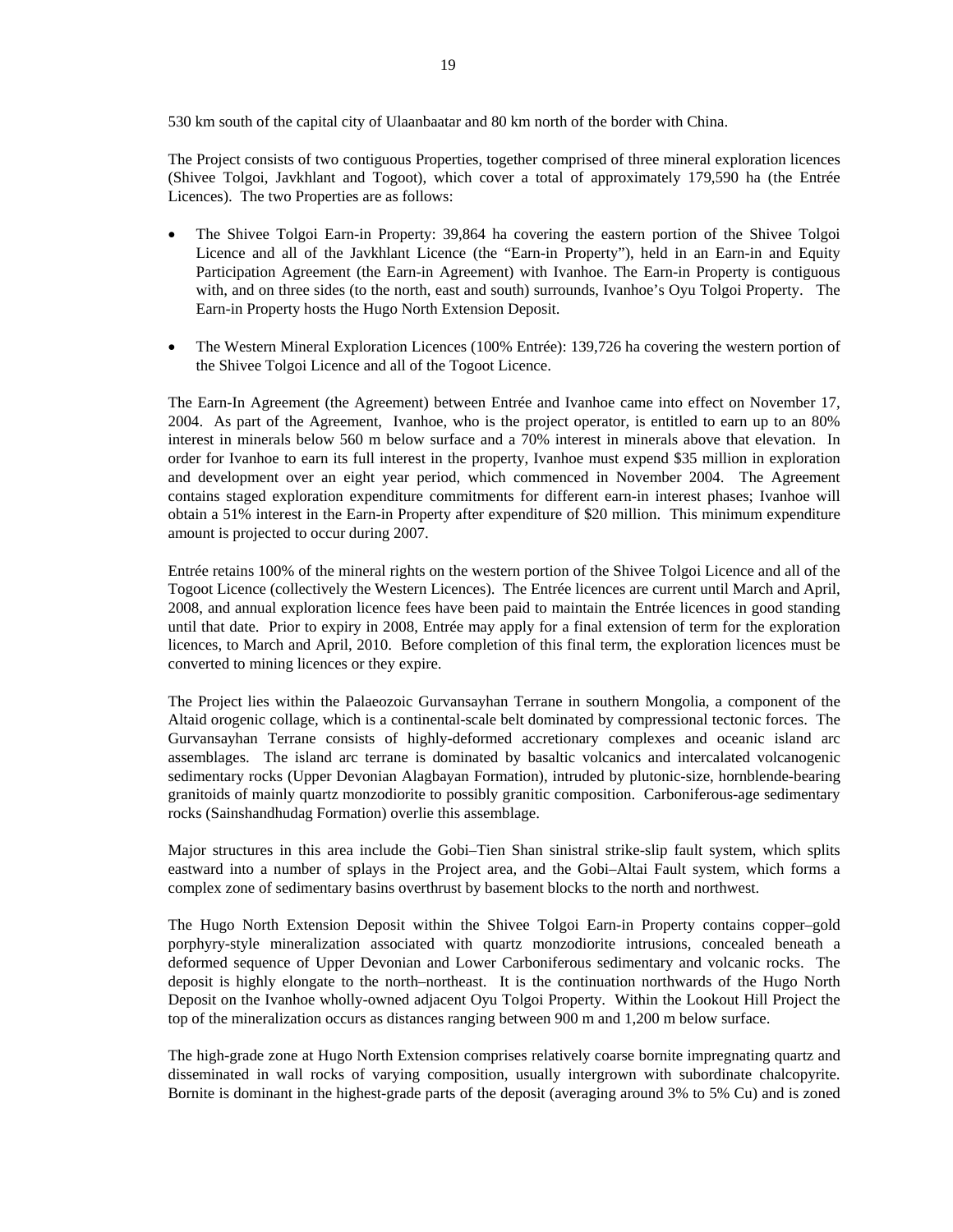outward to chalcopyrite (averaging around 2% Cu for the high–grade chalcopyrite dominant mineralization). At grades of less than 1% Cu, chalcopyrite ± enargite, tennantite, bornite (rare chalcocite, pyrite and covellite) occur. Elevated gold grades in the Hugo North Extension Deposit occur within the intensely-veined high-grade core and within a steeply-dipping lower zone cutting through the western part of the quartz monzodiorite. Quartz monzodiorite in the lower zone exhibits a characteristic pink to buff colour, with a moderate intensity of quartz veining (25% by volume). This zone is characterized by finely disseminated bornite and chalcopyrite, although in hand specimen the chalcopyrite is usually not visible. The sulphides are disseminated throughout the rock in the matrix as well as in quartz veins. The geological knowledge of the deposits is sufficiently well-established to support resource estimation.

To date, no metallurgical test work has been performed on mineralization from the Hugo North Extension Deposit., however an extensive amount of process and metallurgical test work has been completed on the Hugo North Deposit within Ivanhoe's Oyu Tolgoi Project. Since the Hugo North and Hugo North Extension Deposits are part of the same continuous zone of mineralization, AMEC infers that there is reasonable expectation that the gold and copper mineralization at Hugo North Extension can be treated using the currently-proposed metallurgical process methods for the Oyu Tolgoi Project.

There are no resources currently defined on the Javkhlant or Togoot licences.

The Western Licences are underlain by mainly Carboniferous and Devonian volcanic and sedimentary rocks that have been intruded by a number of Devonian to Carboniferous and younger, intrusions. Rocks are heavily weathered and leached at surface. The most important mineralization-related intrusions appear to be a series of small, hydrothermally-altered, fine-grained quartzose stocks, quartz–feldspar porphyries and syenite dykes. Large structurally bounded zones of advanced argillic quartz–alunite alteration grade laterally out into quartz–sericite, sericite–illite, clay and chlorite zones and appear to be associated with the small intrusive bodies. In other areas there are widespread siliceous, leached rocks with sericite and sericite–illite alteration passing outward into peripheral propylitic zones. Pyrite occurs locally. Detailed geological knowledge of the Western Licences is currently restricted to areas of prospect-scale mapping at 1:10,000 scale.

The database used to estimate the mineral resources for the Hugo North and Hugo North Extension Deposits consists of samples and geological information from 307 drill holes, including daughter holes, totalling 371,172 m. Within the Hugo North Extension (on the Lookout Hill Project) there are 37 holes totalling approximately 54,546 m used in support of the mineral resource estimate. A number of the holes were sited in the Oyu Tolgoi mining lease that is held 100% by Ivanhoe, as well as being sited in the Hugo North Extension Deposit area. The drilling program was well-supervised, and data collection procedures were in accordance with industry standards.

AMEC did not review the database for the Western or Javkhlant Licences, as no advanced-stage exploration properties currently exist on the licences.

Samples from the drill programs were prepared for analysis at an on-site facility operated by SGS Mongolia LLC (SGS Mongolia). The samples were then shipped under the custody of Ivanhoe to Ulaanbaatar, where they were assayed at a facility operated by SGS Mongolia.

Ivanhoe, the Earn-in Property operator, employs a comprehensive QA/QC program. All sampling and QA/QC work is overseen on behalf of Ivanhoe by Dale A. Sketchley, P. Geo. Each sample batch of 20 samples contains four or five quality control samples consisting of one duplicate split core sample and one uncrushed field blank, which are inserted prior to sample preparation; a reject or pulp preparation duplicate, which is inserted during sample preparation; and one or two standard reference material (SRM) samples (one <2% Cu and one >2% Cu, if higher-grade mineralization is present based on visual estimates), which are inserted after sample preparation.

Ivanhoe strictly monitors the performance of the SRM samples as the assay results arrive at site. If a batch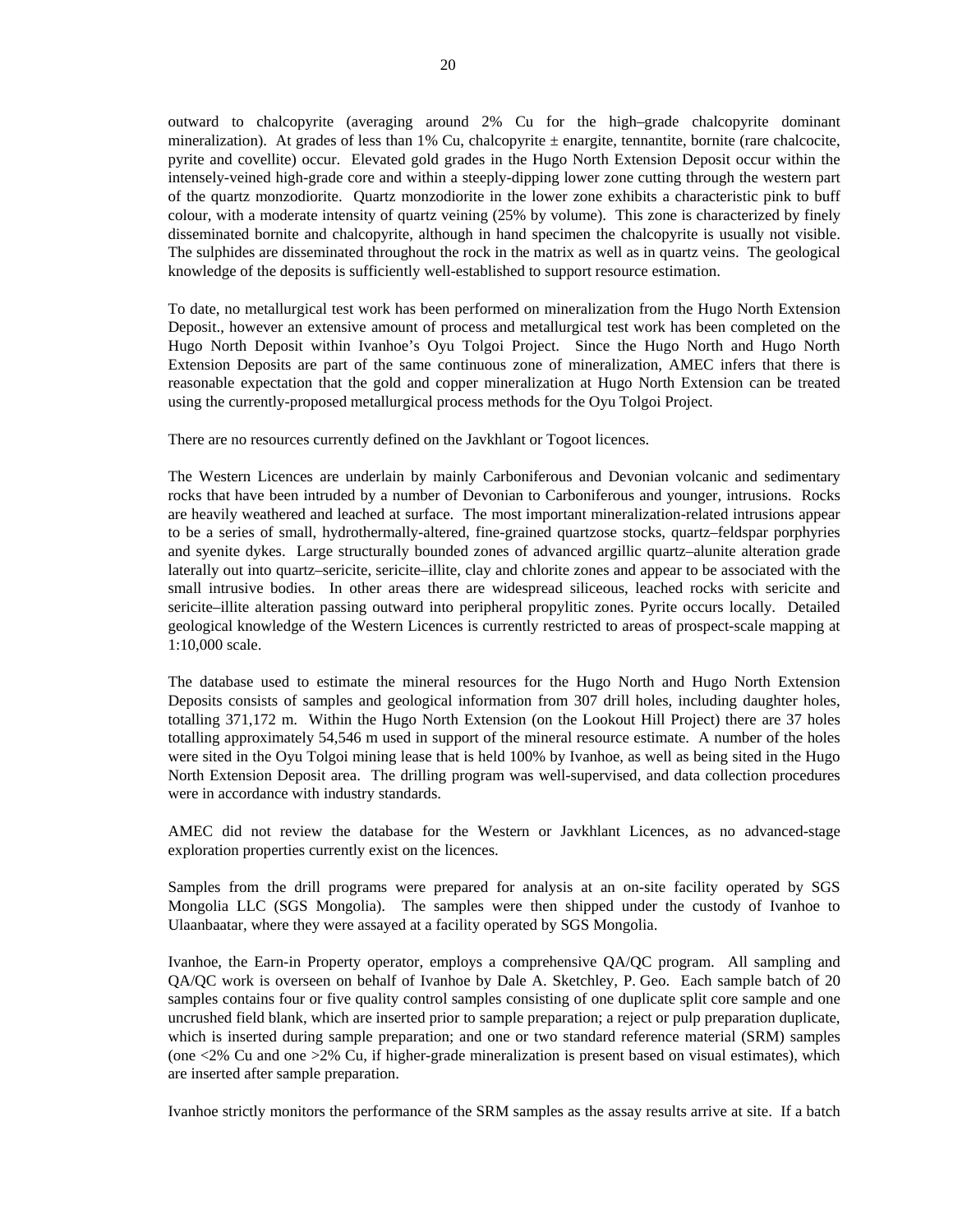fails based on standard reference material and blank sample tolerance limits from round-robin programs, it is re-assayed until it passes, unless the batch is deemed to represent barren intervals.

AMEC reviewed Ivanhoe's QA/QC procedures at site and found them to be strictly followed. Results of field blanks show low incidence of contamination and confirm negligible contamination in the assay process. AMEC also evaluated performance of core, coarse reject, and pulp duplicates, and the results were found to be acceptable. The current Ivanhoe QA/QC program exceeds industry standards and demonstrates that the assay process for the samples taken from the Hugo North Extension Deposit is in control and the results are suitable for use in mineral resource estimation.

AMEC did not review the analytical or QA/QC data for the Western or Javkhlant Licences.

As the Hugo North and Hugo North Extension Deposits are part of a single geological entity, AMEC estimated the resources as a single unit, using new data from infill drilling on the deposits. A close-off date of November 1, 2006 was utilised for drill hole data. Following estimation, the resources for Hugo North Extension were cut at the property boundary (approximately 4768100N) and the tonnes and grades attributable to the Hugo North Extension were reported accordingly.

Geological models were constructed by Ivanhoe using geological and structural interpretations completed in late 2006. AMEC checked the lithological and structural shapes for interpretational consistency on section and plan, and found them to have been properly constructed. The shapes honoured the drill data and appear well constructed. To constrain grade interpolation in each of the zones, Ivanhoe created 3D grade shells. Threshold values for the shells were determined by inspection of histograms and probability curves. The shells were based on a copper or gold grade. Two copper shells were used; one at a 0.6% Cu threshold and the second based on a quartz-vein-15%-by-volume threshold. The quartz vein shell replaced the use of a 2% Cu shell in the March 2006 resource estimate to constrain the higher-grade copper shell.

AMEC checked the grade and mineralized shapes for interpretational consistency on section and plan, and found them to have been properly constructed. The shapes honoured the drill data and interpreted geology, and appear well constructed.

Resource estimates were undertaken using MineSight® commercial mine planning software. Industryaccepted methods were used to create interpolation domains based on mineralized geology, and grade estimation based on ordinary kriging. Bulk density was interpolated using an inverse distance to the third power methodology. The assays were composited into 5 m down-hole composites; block sizes were 20 x 20 x 15 m. The compositing honoured the domain zones by breaking the composites on the domain code values.

The estimation plan, or sets of parameters used for estimating blocks, was designed using a philosophy of restricting the number of samples for local estimation. AMEC has found this to be an effective method of reducing smoothing and of producing estimates that match the Discrete Gaussian change-of-support model and ultimately the actual recovered grade–tonnage distributions. Reasonableness of grade interpolation was reviewed by visual inspection of sections and plans displaying block model grades, drill hole composites, and geology. Good agreement was observed. A review of the effective amount of metal removed by outlier restriction indicated that the quantities of copper  $(0.2\% -1.7\%)$  and gold  $(2\% -9\%)$  were reasonable for the deposit type.

The mineral resources were classified using logic consistent with the CIM definitions required by NI 43– 101. Inspection of the model and drill hole data on plans and sections showed geological and grade continuity. When taken together with spatial statistical evaluation and investigation of confidence limits in predicting planned annual production, AMEC determined that blocks should be assigned as Indicated Resources if they fell within the current drill hole spacing, which is on 125 x 70 m centres. Blocks were assigned to the Inferred resource category if they fell within 150 m of a drill hole composite.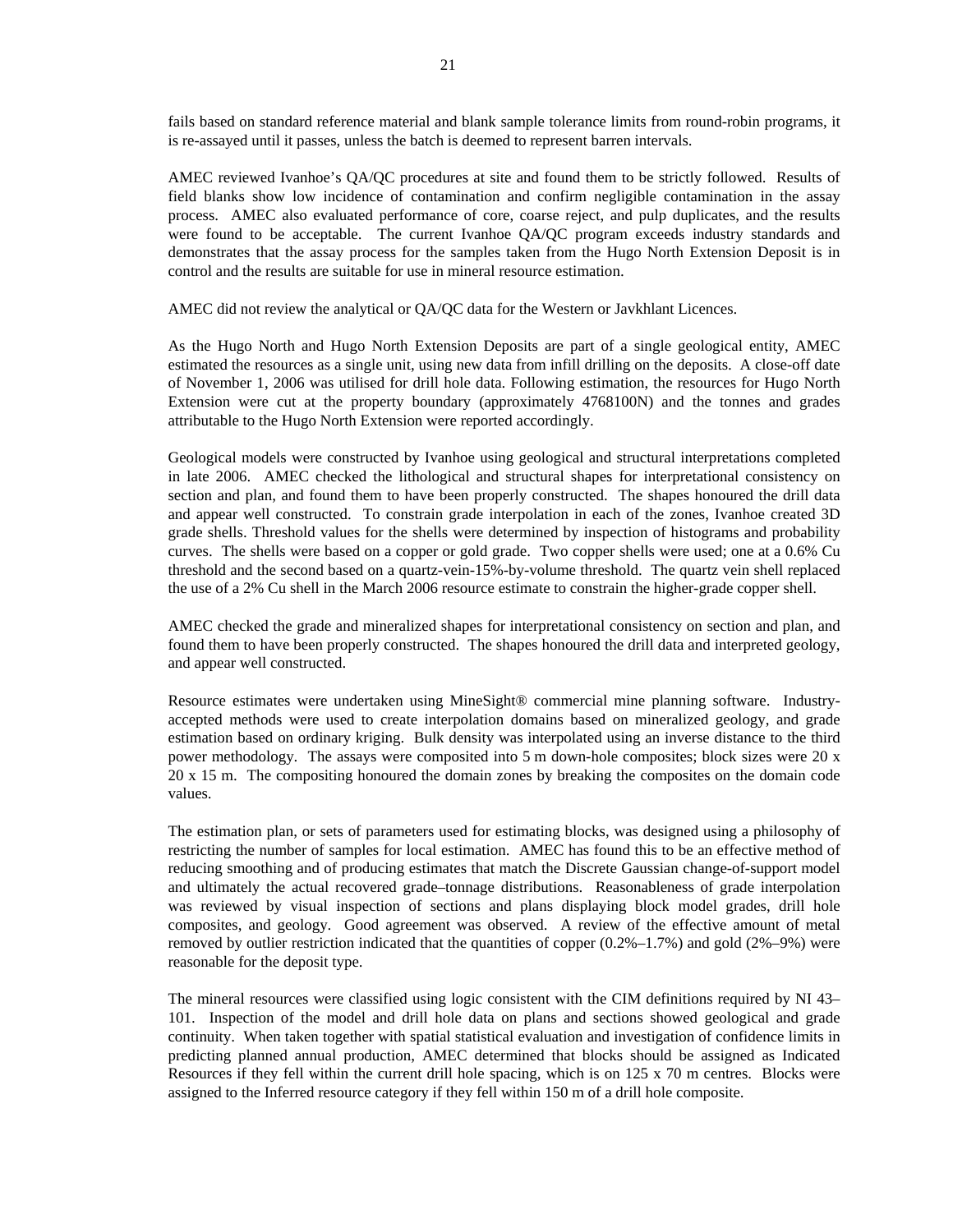The mineralization within the Hugo North Extension Deposit as of February 20, 2007 is classified as Indicated and Inferred mineral resource. The total project mineral resources are shown in Table 1-1, and are reported at copper equivalent cut-off grades of above 0.6%. The equivalent grade was calculated using assumed metal prices of US\$0.80/lb for copper and US\$350/oz for gold (AMEC's long-term metal price assumptions for copper is \$1.20 per pound, and for gold is \$475 per ounce).

For convenience the formula is:

#### **CuEq = %Cu + (g/t Au\*11.25)/17.64**

The contained gold and copper estimates in Table 1-1 have not been adjusted for metallurgical recoveries. The base case CuEq cut-off grade assumptions for the Hugo North Extension deposit was determined using operating cost estimates from similar deposits.

| Table 1-1: | Hugo North Extension Mineral Resources, Based on Drilling Completed to |
|------------|------------------------------------------------------------------------|
|            | 01 November 2006 (0.6% CuEq Cut-off); Effective Date 20 February 2007  |

|           | Tonnage     | Cu   | Au    | CuEa | <b>Contained Metal</b> |           |                       |
|-----------|-------------|------|-------|------|------------------------|-----------|-----------------------|
| Category  | (t)         | (%)  | (q/t) | (%)  | Cu ('000 lb)           | Au (oz)   | <b>CuEg ('000 lb)</b> |
| Indicated | 117,000,000 | 1.80 | 0.61  | 2.19 | 4.643.000              | 2,290,000 | 5.649,000             |
| Inferred  | 95,500,000  | 1.15 | 0.31  | 1.35 | 2.421,000              | 950,000   | 2,842,000             |

Exploration by Entrée since 2002 on the Western Licences of the Lookout Hill Project has identified ten main early-stage exploration Prospects. These are a variety of porphyry Cu-Mo and high and low sulphidation epithermal targets, hosted within a sequence of mainly Devonian volcanic and sedimentary rocks cut by a number of Devonian to Carboniferous and younger, intrusions.

Since starting exploration, Entree's program of geophysics, geological mapping, soil sampling have advanced these exploration targets. Some of these have seen diamond and/or RC drilling (73 holes totalling 29,855 m), which have intersected several anomalously mineralized zones at depth. Drill spacing most of the Targets is wide-spaced and drilling is still at early, reconnaissance stages.

Based on the work completed to date the most significant targets are at the Zone III, Western Grid and Ring Dyke Prospects.

Continued exploration is recommended for the Lookout Hill Project. The program is divided into the Shivee Tolgoi Earn-in Property where exploration costs are attributed to Ivanhoe's budget; and the Western Licences, the costs of which are attributed to Entrée's budget. The overall cost (including 10% contingency) for the recommended exploration programs over both Properties (the Earn-in Property and the Western Licences) of the Lookout Hill Project is US\$6.4 million.

Work on the Earn-in Property proposed by Ivanhoe consists of sterilization drilling along the axis of the proposed new concrete airport runway, and exploration drilling to test the Sparrow South, Castle Rock and the South West Magnetic geophysical anomalies in the Javkhlant Licence. The budget allocation of US\$2.8 million also includes contingency planning for additional drilling and geophysical surveys should mineralization be encountered during the program. AMEC has reviewed the proposed exploration, delineation and condemnation drilling program for the Shivee Tolgoi Earn-in Property during 2007 and concurs with the location of the drilling, and estimated costs of the program.

The recommended exploration program for the Western Licences incorporates regional interpretation based on remote sensing imagery regional and prospect-scale geological mapping accompanied rock chip sampling, soil and induced polarization surveys, and drilling. The approximate cost to complete this exploration program is US\$3.8 million, of which Entrée has allocated about \$1.8 million for on-ground exploration, and the remaining US\$2 million to exploration support.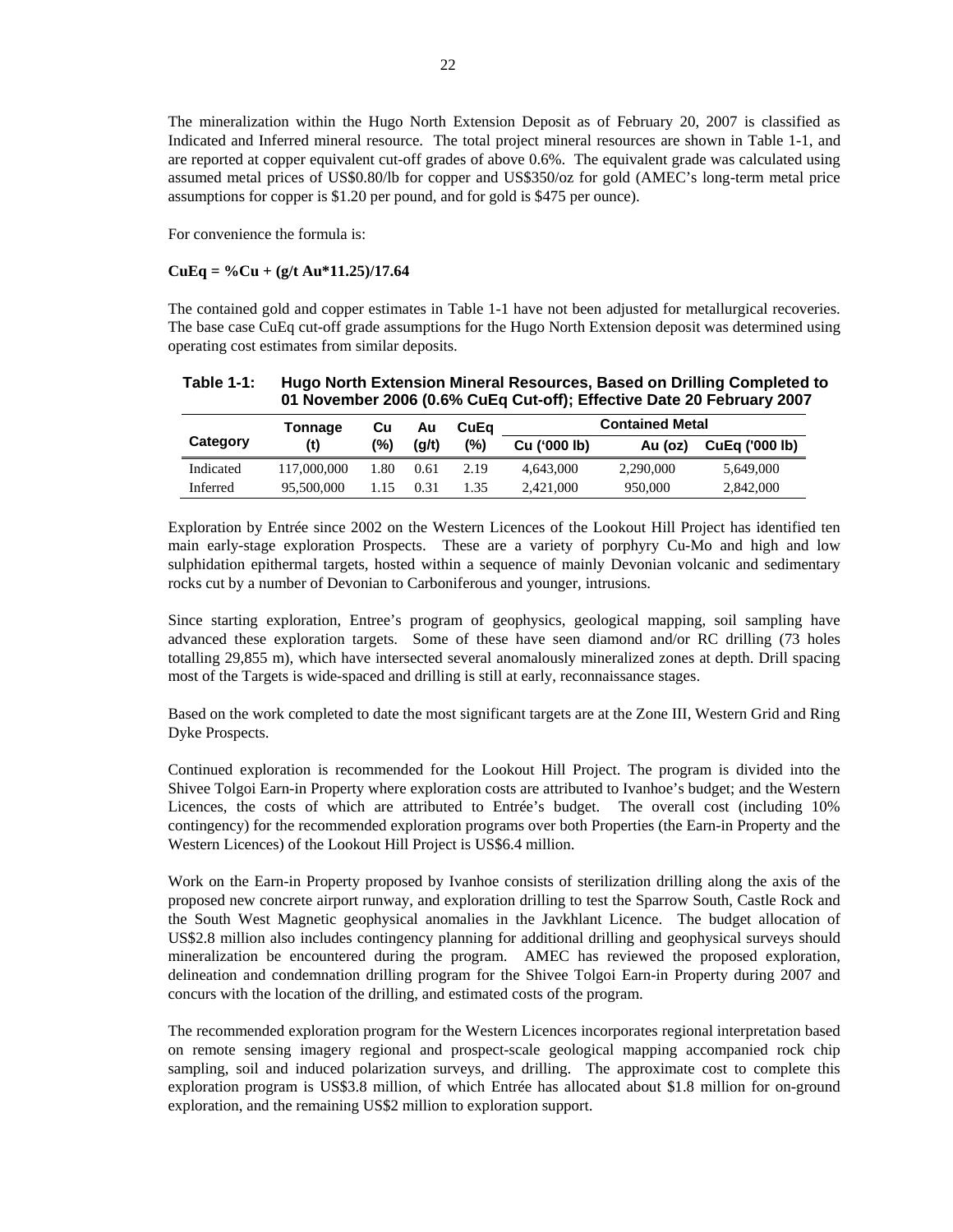#### **Manlai Property, Kharmagtai Area**

#### *Project Description and Location*

The property comprises one exploration concession totalling 6,924 hectares and granted on March 9, 2001 and the current term expires March 9, 2008. The concession is located in southern Mongolia approximately 40 kilometres due west of the Manlai village and 420 kilometres due south of the capital city of Ulaanbaatar within Manlai and Tsogt Tsetsii Soums, Omnogovi Aimag.

#### *Accessibility, Climate, Local Resources, Infrastructure and Physiography*

Manlai property is accessible by mainly unimproved dirt roads from Ulaanbaatar with final access to the property is via dirt roads that branch off the Dalanzadgad-Manlai main access route. The roads are generally in very poor condition and require the use of 4 wheel drive vehicles. Closest scheduled air access is via Oyu Tolgoi (120 kilometres south) or via Dalanzadgad, 160 kilometres to the southwest.

The south Gobi region has a continental, semi-desert climate with cool springs and autumns, hot summers, and cold winters. The average annual precipitation is approximately 80 mm, 90% of which falls in the form of rain with the remainder as snow. Snowfall accumulations rarely exceed 50 mm. Temperatures range from an extreme maximum of about 36°C to an extreme minimum of about minus 31°C. The air temperature in wintertime fluctuates between - 5°C and -31°C. Wind is usually present at the site. Very high winds are accompanied by sand storms that often severely reduce visibility for several hours at a time. Winter snowstorms and blizzards with winds up to 40 m/s occur in the Gobi region between 5 and 8 days a year. Spring dust storms are far more frequent, and these can continue through June and July.

Basic supplies such fuel, minor groceries and unskilled labourers are available from the village of Manlai. There is no industrial power available in the area. Water, such as required for camp or drilling use, is available from numerous local shallow wells.

Topography in the area varies from being quite hilly and rugged at the Eastern Zone to rolling sandy plains at the Western Zone. The hills of the Eastern Zone are cut by relatively deeply incised linear drainages/canyons having steep walls (fault controlled?). Drainages in the Western Zone are almost non-existent being choked by drifting sand. Relief on the property varies up to 145 metres with the mean elevation being approximately 1,325 metres.

The operating season at Manlai normally runs from April through November, depending on weather and the defined work program.

#### *History*

Entrée acquired the title to the Manlai Property in September 2003, and began exploration in 2004. In 2004 Entrée completed preliminary prospecting and analysed 200 rock samples, 30 line-kilometres of 50 metre spaced soil sampling, 34.2 line-kilometres of IP survey, 55.1 line-kilometres of magnetometer survey, 38 channel samples and mapping in 6 trenches/pits, 66 kilometres of grid installation and collection and analyses of 42 stream sediment samples.

This work was followed in 2005 by installing 240.1 line-kilometres of surveyed grid, collecting and analyzing 2,047 soil samples on 50 metre spaced soil sampling over 90.2 line-kilometres, 178.8 line-kilometres of gradient IP, and resisistivity, and magnetometer surveys, followed by 32.6 line-kilometres of Titan, deep-penetrating IP and resisitivity, collection and analyses of 336 rock samples from surface and 900 metres of hand-dug trenchs (56 channel samples) and four diamond drill holes totaling 2,513.6 metres, resulting in the analyses of 1,550 1 to 2 metre long, halved core samples.

#### *Geological Setting*

The project area is bisected by a major NE-trending fault that separates the volcanic and volcaniclastic sections (which includes "Manlai" hill) in the south-eastern block from the argillite, phyllite, and large Cu-bearing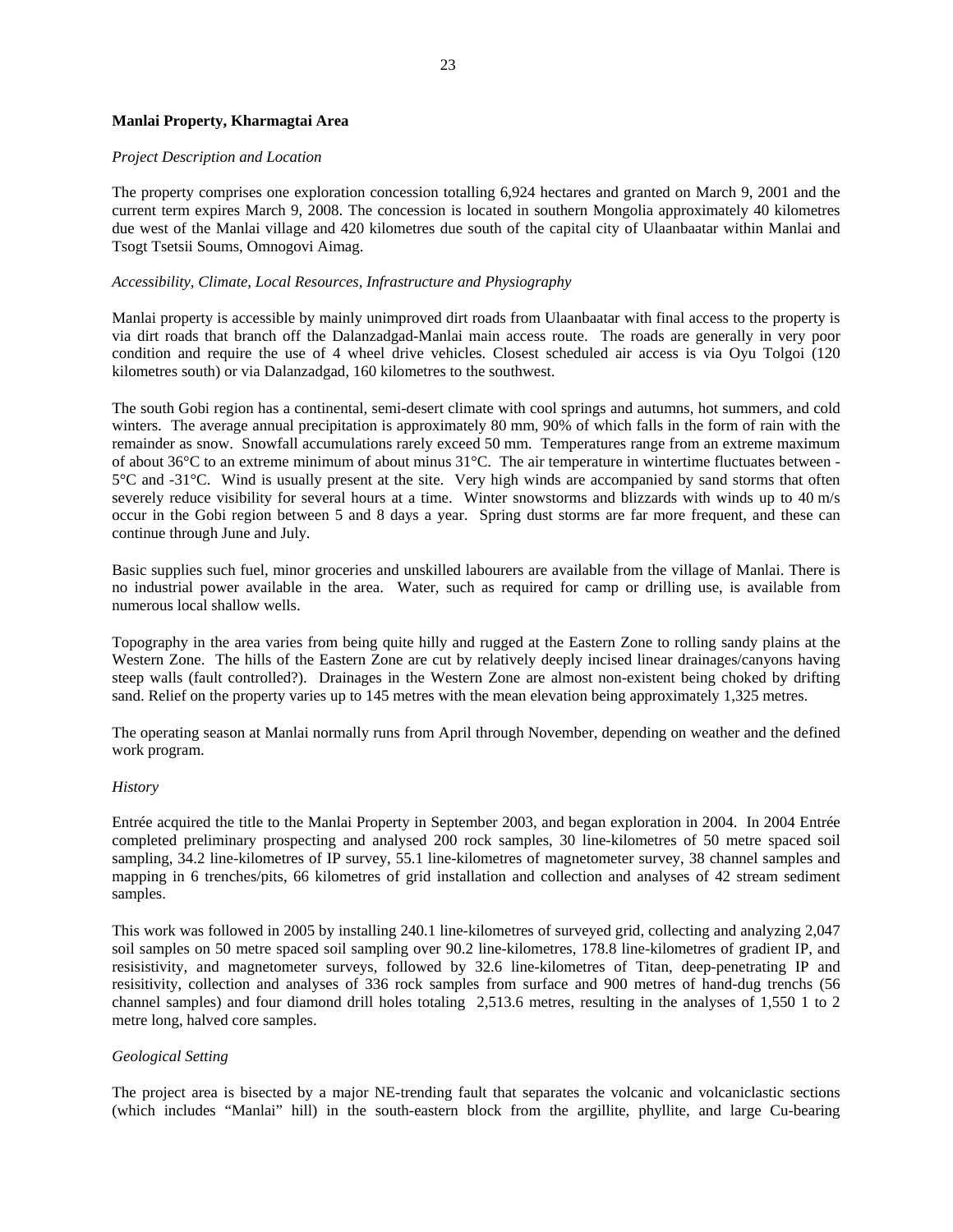granodiorite stock in the north-western block. The SE block appears to have been significantly down-dropped relative to the NW block and tilted northward between 30 and 40 degrees based on the dips noted along a major angular unconformity that is exposed over 4 kilometres of strike length. This unconformity is significant because it represents the eruptive surface (paleo-surface) for a bi-modal volcanic system (rhyolitic and basaltic-andesitic lavas and volcaniclastics) that is genetically related to the intrusive-dominated alteration and Cu-mineralization in the Eastern Target area. The northward dip on the paleo-surface implies around 1000 metres of denudation has occurred over the East Target area.

The igneous rocks mapped in the East Target area appear unrelated to the western granodiorite and can be divided into biotite-rich and hornblende-rich series. Both series are coeval, which suggests magmas were derived from two different sources. Intrusive/extrusive activity can also be divided into at least two periods based on the angular unconformity described above. More detailed mapping and sampling is required before the Cu paragenesis can be clearly established in relation to the various igneous events.

## *Exploration*

Exploration at the Company's Manlai project focused on following up targets defined by the field program in 2005.The most recent program consisted of a 13 kilometres infill time domain IP survey, 8 diamond drill holes, and additional geological mapping. The drilling and mapping have greatly enhanced the Company's understanding of the geological setting. The drilling was successful in partially defining a mineralized, porphyry-style stockwork over an area approximately 250 metres by 500 metres. This zone is still open along strike and to depth.

## *Mineralization*

Drilling at Manlai in 2006 concentrated in the area of a large (1.5 kilometre x 1.5 kilometre) IP chargeability  $$ magnetometer anomaly, with associated porphyry-style alteration and associated copper mineralization.

## *Drilling*

Drilling at Manlai in 2006 consisted of 8 diamond drill holes totaling 4,270 metres.

- Hole EGU06-005, a zone of moderate to strong pervasive potassic (K-feldspar+/-magnetite) alteration was encountered from 130 to 650 metres (end of hole). Elevated copper values (>250 ppm) occur throughout this zone of potassic alteration with narrower intervals hosting strongly anomalous copper values.
- Holes EGU06-006 and EGU06-007 were collared approximately 500 metres to the east of hole EGU06-005 and hole EGU06-008 was collared approximately 750 metres north-northeast of hole EGU05-005. These holes are now interpreted to be too far north and east of the trend of mineralization outlined in holes 005, 009 and 010.
- EGU06-009 returned 259.1 metres (from 299.9 metres to 559.0 metres) of 821 parts per million ("ppm") Cu, including 70 metres (from 386.0 metres to 456.0 metres) of 1,330 ppm Cu.
- EGU06-010 returned 202 metres (333.0 metres to 535.0 metres) of 857 ppm Cu, including 89 metres (378 metres to 465 metres) of 1,174 ppm Cu.
- Hole EGU06-011 tested an IP chargeability target located 3 kilometres to the west of the East Target. The area was drilled in 2005 by diamond holes EGU05-002 and EGU05-004 and is defined by a strong IP anomaly and by zones of quartz veining. No significant copper mineralization was encountered.
- EGU06-012, located in the East Target area was a 500 metre step-out to the northwest from EGU06-009. The hole did not intersect significant visible mineralization and encountered only weak alteration and quartz stock veining with weakly elevated copper values (i.e. 37 m of 160 ppm Cu).. Either a fault is present between EGU06-009 and EGU06-012, as interpreted by geophysics, surface mapping and drill results, or hole EGU06-012 was collared too far south to intersect the more northwesterly-trending system,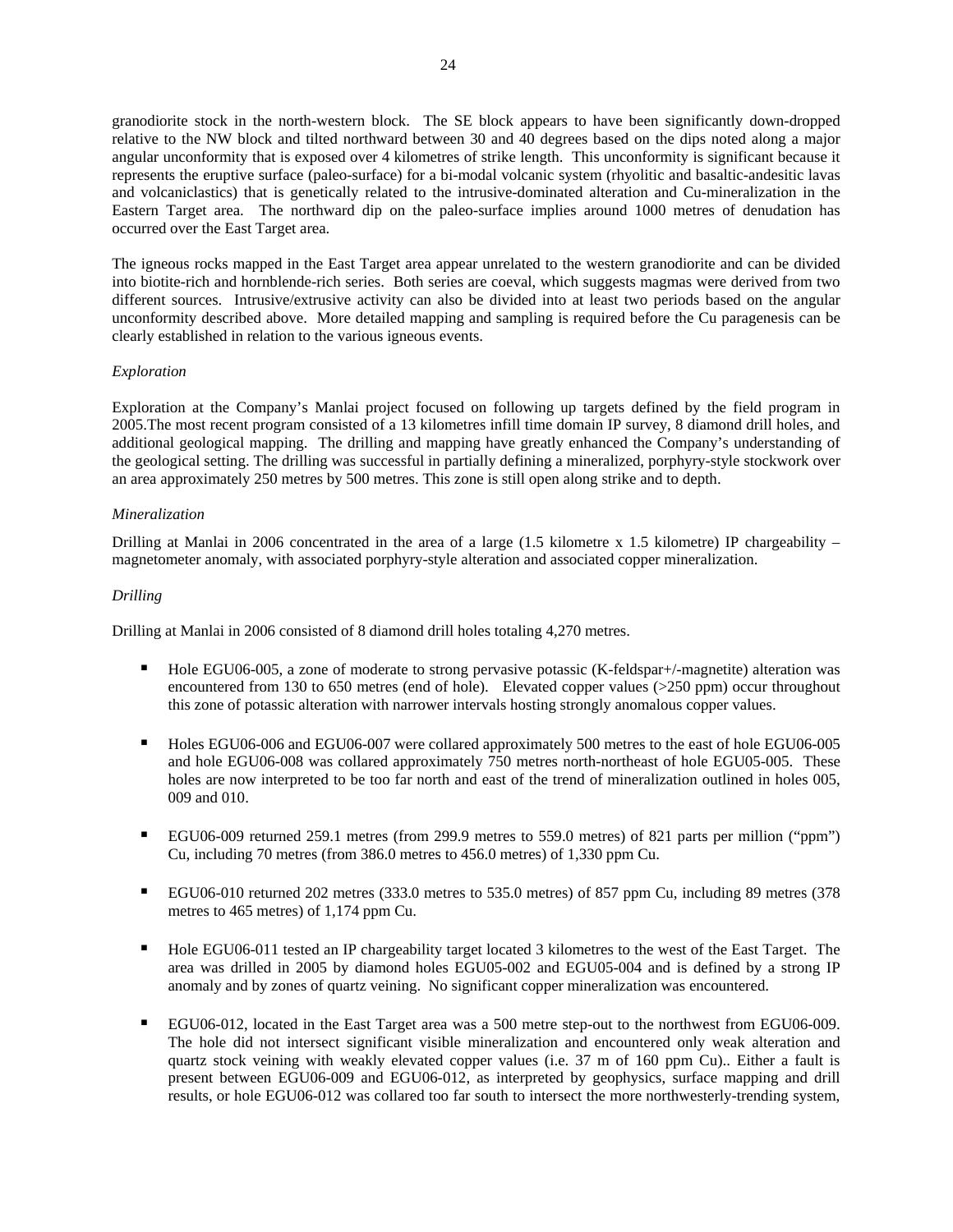as defined in holes EGU06-005, EGU06-009, and EGU06-010 (see map on www.entreegold.com). This system of porphyry-style quartz stockwork, with associated k-feldspar alteration and copper-gold+/ molybdenum mineralization, remains open along strike and to depth.

#### *Sampling and Analysis*

Drill core was cut on site using a diamond saw and one-half the core (1 to 2 metre samples) sent to SGS Mongolia in Ulaanbaatar for Au, Ag, Cu, Pb, Zn, Mo geochemical analysis. Standards, blanks and duplicates were inserted on a regular basis to monitor analytical quality.

#### *Security of Samples*

Core is stored and sampled in a fenced area segregated from the main camp and with restricted access. Core samples are placed in plastic bags and then in sealed rice sacks for shipment to SGS in a locked box. Chain of custody forms are used to track shipment and delivery.

#### *Mineral Resource and Mineral Reserve Estimates*

The Manlai property has no mineral resource or reserve estimates.

#### *Mining Operations*

The Manlai property has no mining operations.

#### **Khatsavch Property, Khanbogd and Bayan Ovoo Soums, Omnogovi**

The Khatsavch property (Licence #6500X) covers an area of 632 hectares located approximately 45 kilometres to the south-southwest of Lookout Hill and approximately 580 kilometres south of the capital city of Ulaanbaatar. The property was acquired on April 20, 2004. We returned the license for Khatsavch to the Mongolian government in October 2006.

#### **Sol Dos Option**

The Company secured an option to acquire the Sol Dos copper prospect, located in the prolific Safford district, of south-east Arizona in May 2006. The early-stage Sol Dos property is located strategically, near the intersection of two major mineral-bearing structural trends. The northwest trend defines one of the premier copper districts in the world, hosting Phelps Dodge's Lone Star, Dos Pobres, San Juan and Sanchez deposits, which collectively are reported to contain over 2 billion tons of leachable copper resources. The northeast-trending, Morenci lineament hosts Phelps Dodge's Morenci Mine, which is reported to contain in excess of 16 billion pounds of copper.

Under the terms of the option agreement, the Company may earn a 100% interest in the Sol Dos property by spending \$4 million on exploration over four years, and by making staged payments totalling \$1 million in cash and 250,000 shares. The Company's interest would be subject to a 2% NSR royalty, one half of which it may purchase.

In late 2006, Entrée completed a 20 line kilometre program of deep probing induced polarization ("IP") and magnetic surveys on the property. Drilling will test a (2 by 1.5 kilometre IP chargeability anomaly, which is coincidental with historic drilling that encountered low-grade copper values associated with altered intrusives. The prospect is modeled as a large porphyry copper target, similar to the Safford open-pit copper mine (San Juan and Dos Pobres deposits) being developed by Phelps Dodge, approximately 14 kilometres to the northwest, and to the deep, high-grade Resolution porphyry copper deposit, being evaluated by Rio Tinto and BHP Billiton, approximately 100 kilometres to the west-northwest.

Phelps Dodge's proposed Safford project was permitted for development in 2006 and is expected to commence production in late 2008. The Company's Sol Dos property lies along the main southeast trending structural system that hosts several porphyry copper deposits (including the San Juan and Dos Pobres) estimated to contain in excess of 7 billion pounds of copper.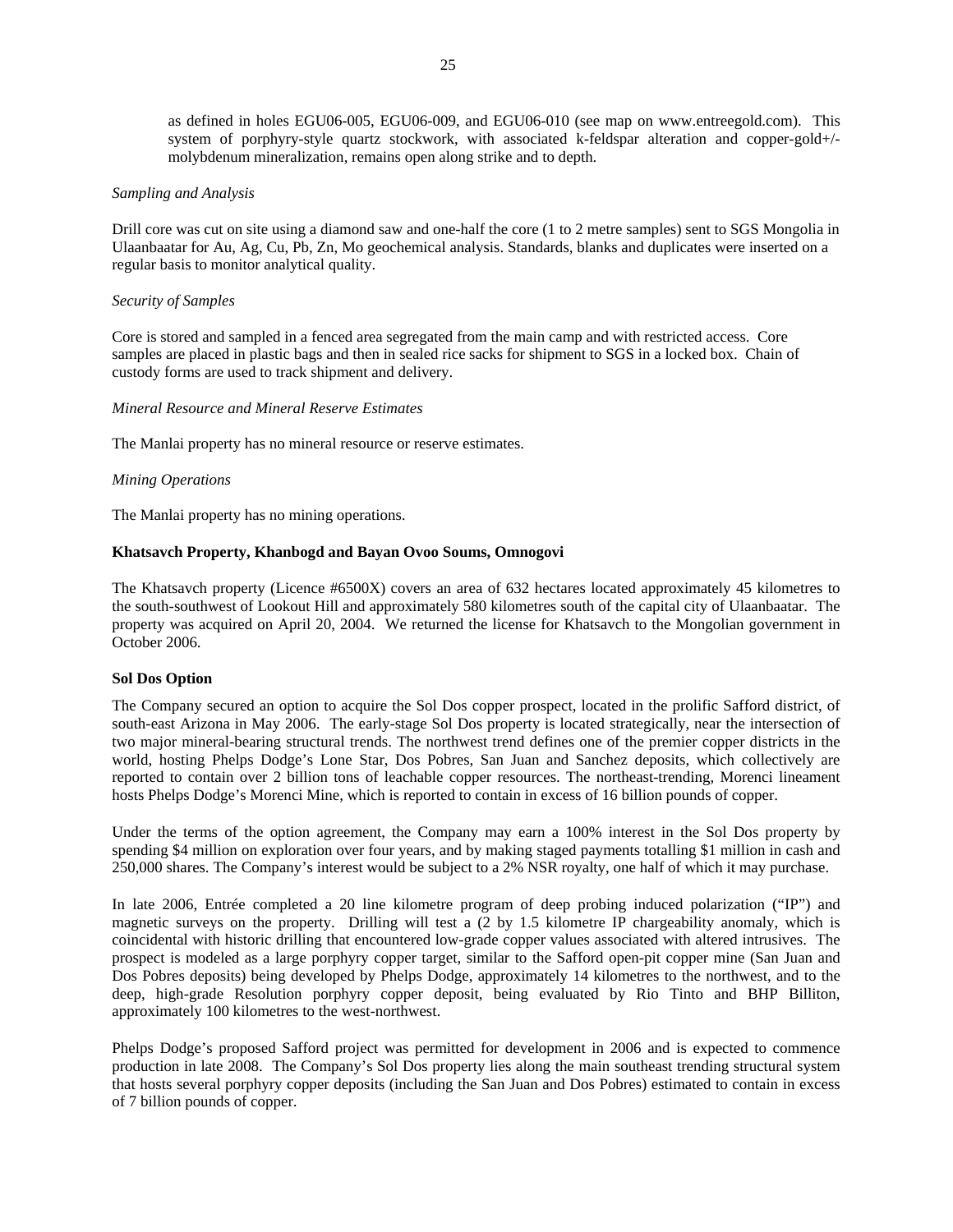#### **DIVIDENDS**

We have not declared any dividends on our common stock since the inception of our company on July 19, 1995. There is no restriction in our Bylaws that will limit our ability to pay dividends on our common stock. However, we do not anticipate declaring and paying dividends to our shareholders in the near future.

#### **CAPITAL STRUCTURE**

The Company is authorized to issue an unlimited number of common shares without par value, of which 70,913,093 are issued and outstanding at March 30, 2007. Each common share is entitled to one vote. All common shares of the Company, both issued and unissued, rank equally as to dividends, voting power and participation in assets. No shares have been issued subject to call or assessment. There are no pre-emptive or conversion rights and no provision for redemption, purchase for cancellation, surrender or sinking or purchase funds. Provisions as to modification, amendments or variation of such rights or such provisions are contained in the British Columbia Business Corporations Act.

#### **MARKET FOR SECURITIES**

Our common shares were traded on the TSX Venture Exchange until April 24, 2006. On April 24, 2006 we began trading on the Toronto Stock Exchange. Our symbol is "ETG" and our CUSIP number is 29383-100. Our common shares are also traded on the American Stock Exchange under the symbol EGI and on the Frankfurt Stock Exchange under the symbol EKA (WKN:121411).

#### **Trading history**

The following quotations reflect the high, low and closing bids, volume and number of trades on the Toronto Stock Exchange for the Company's common shares for each of the past 15 months, starting with the most recent month:

| <b>Month</b>      | <b>High</b> | Low    | <b>Close</b> | Volume    |
|-------------------|-------------|--------|--------------|-----------|
| To March 21, 2007 | \$2.01      | \$1.54 | \$1.80       | 1,171,975 |
| February 2007     | \$2.03      | \$1.65 | \$1.68       | 2,992,490 |
| January 2007      | \$1.94      | \$1.59 | \$1.80       | 1,647,329 |
| December 2006     | \$1.98      | \$1.60 | \$1.80       | 2,079,281 |
| November 2006     | \$2.05      | \$1.50 | \$1.73       | 2,573,838 |
| October 2006      | \$2.10      | \$0.95 | \$1.98       | 6,753,543 |
| September 2006    | \$1.32      | \$0.99 | \$1.13       | 2,495,184 |
| August 2006       | \$1.45      | \$1.17 | \$1.26       | 997,250   |
| <b>July 2006</b>  | \$1.50      | \$1.09 | \$1.33       | 879,521   |
| June 2006         | \$1.30      | \$0.86 | \$1.05       | 2,131,468 |
| <b>May 2006</b>   | \$2.75      | \$1.14 | \$1.26       | 4,366,227 |
| April 2006        | \$2.95      | \$2.25 | \$2.70       | 2,811,191 |
| March 2006        | \$2.80      | \$1.90 | \$2.79       | 5,495,520 |
| February 2006     | \$2.44      | \$2.09 | \$2.32       | 5,566,808 |
| January 2006      | \$2.30      | \$1.68 | \$2.30       | 3,559,152 |

*Name of Market: Toronto Stock Exchange (CDN\$)* 

The price of the Company's common shares as reported by the Toronto Stock Exchange at the close of the business on December 31, 2006 was C\$1.80 per share and on March 21, 2007 was C\$1.80 per share.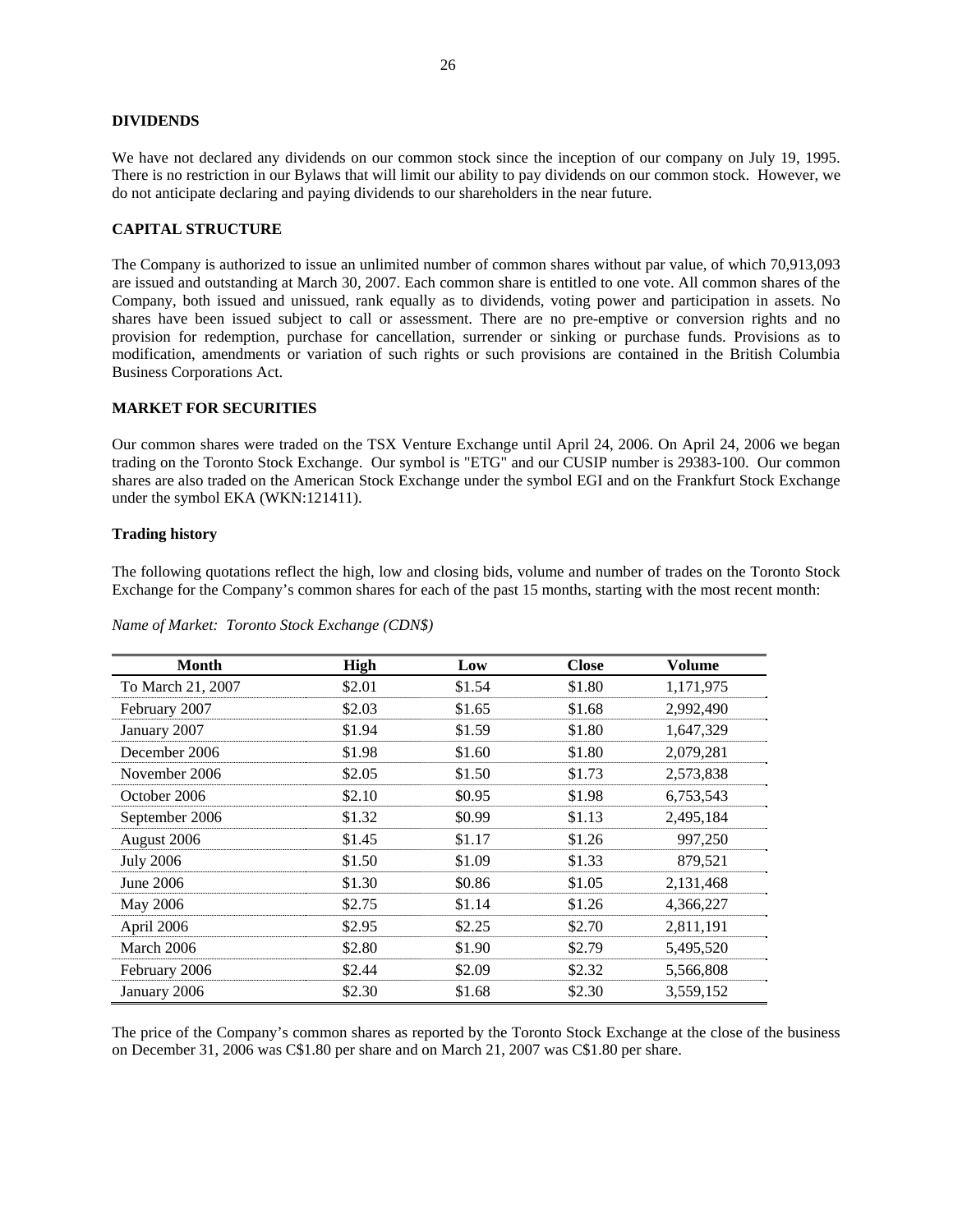Our common shares are issued in registered form. Pacific Corporate Trust Company is the registrar and transfer agent for our common shares. Their address is 3<sup>rd</sup> Floor, 510 Burrard Street, Vancouver, BC Telephone: (604) 689-9853, Facsimile: (604) 689-8144.

On March 30, 2007 the shareholders' list for our common shares showed 12 registered shareholders and 70,913,093 common shares outstanding. No securities were sold during the most recently completed fiscal year.

## **ESCROWED SECURITIES**

There were no escrowed securities at December 31, 2006 (See Note 5 to the audited consolidated financial statements for the year ended December 31, 2006).

#### **DIRECTORS AND OFFICERS**

The Company's current Board of Directors consists of five directors. The term of office for each director expires at the annual general meeting subsequent to that at which he or she was elected. The following is a brief account of the education and business experience of each director and executive officer during the last five years, indicating each person's principal occupation during the period, and the name and principal business of the organization by which he was employed or with which he is/was involved as an officer, director or beneficial owner of securities with more than a 10% voting position.

## *Gregory G. Crowe, President, Chief Executive Officer and Director*

Mr. Crowe has been a director and President of the Company since July 3, 2002 and has been Chief Executive Officer of the Company since July 16, 2003.

Mr. Crowe was self-employed from 1997 to 2002, providing exploration and management services for junior resource companies. Mr. Crowe is currently a director of Acrex Ventures Ltd. and Centrasia Mining Corp..

Mr. Crowe is a professional geologist with more than 20 years of exploration, business and entrepreneurial experience throughout North America, Latin America, Africa and Southeast Asia. Prior to joining the Company, Mr. Crowe was a senior executive with Acrex Ventures Ltd., a junior resource company active in Ontario, and cofounder and President of Azimuth Geological Inc., a private consulting company specializing in exploration and management services for junior and major mining companies such as Rio Algom Ltd., the Prime Group and Westmin Resources Limited. Mr. Crowe also worked for Yuma Copper Corp. from 1994 to 1997, where he was instrumental in transforming Yuma Copper Corp. from a junior exploration company into a copper producer with two mines in Chile.

Mr. Crowe obtained a Bachelor of Geology degree from Carlton University and a Master of Geology degree from the University of Calgary. He is a member of the Association of Professional Engineers and Geoscientists of British Columbia, the Alberta Professional Engineers, Geologists and Geophysicists Association, and the Prospectors and Developers Association of Canada.

#### *Mark H. Bailey, Director*

Mr. Bailey has been a director of the Company since June 28, 2002.

Mr. Bailey is an exploration geologist with more than 27 years of industry experience. Since 1995, he has been the President and Chief Executive Officer of Minefinders Corporation Ltd. ("Minefinders"), a precious metals exploration and development company whose shares are listed for trading on the Toronto Stock Exchange and the American Stock Exchange. Minefinders has discovered more than 4 million ounces of gold and 165 million ounces of silver over the past six years. Before joining Minefinders, Mr. Bailey held senior positions with Equinox Resources Inc. and Exxon Minerals. Since 1984, Mr. Bailey has worked as a consulting geologist with Mark H. Bailey & Associates LLC. Mr. Bailey is a highly respected industry veteran, renowned for his technical competence and strong ability to maximize exploration programs and budgets.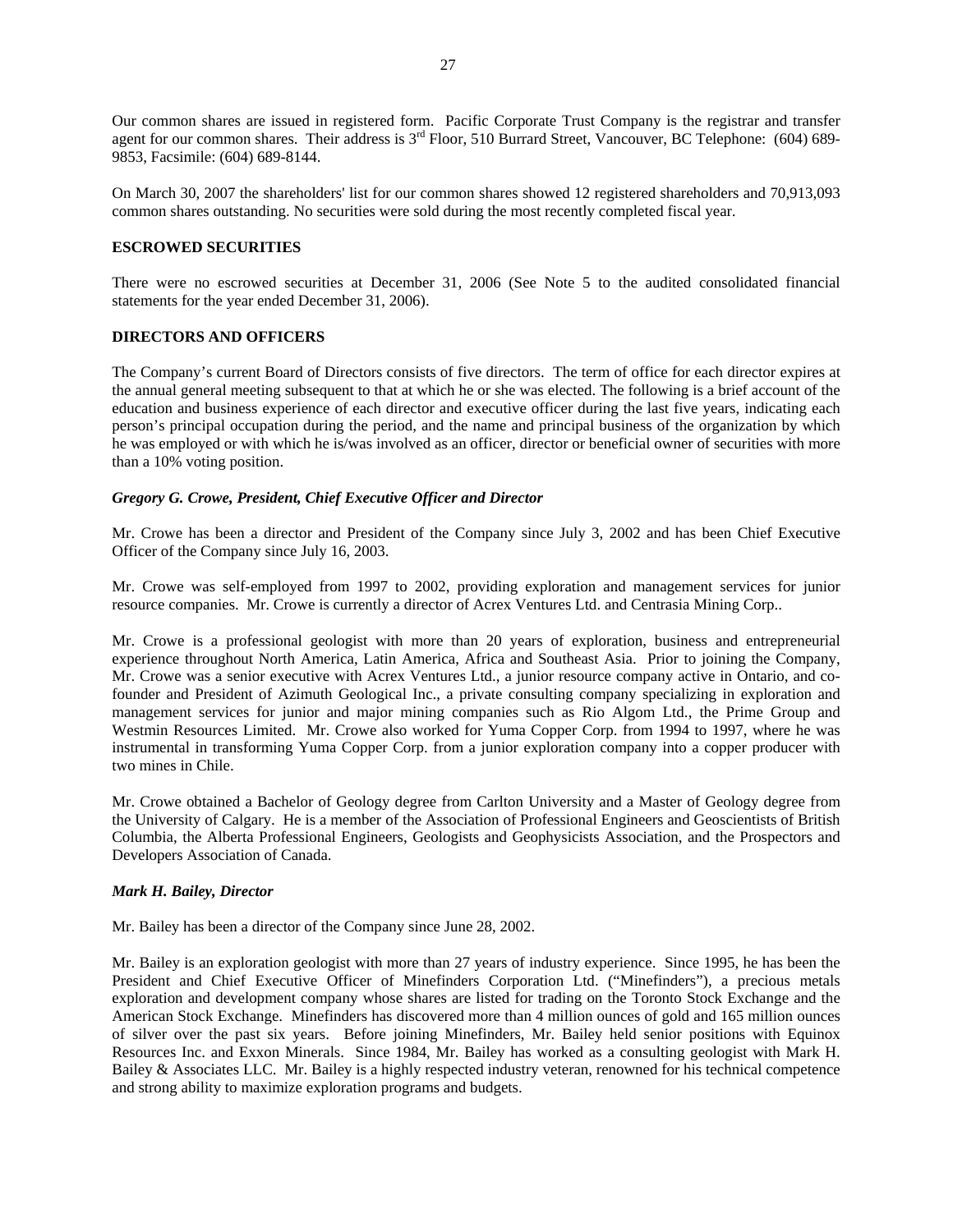#### *Lindsay Richard Bottomer, Vice-President, Corporate Development and Director*

Mr. Bottomer has been a director of the Company on June 28, 2002 and hired as Vice-President, Corporate Development on October 16, 2005.

Mr. Bottomer is a professional geologist with more than 33 years experience in global mineral exploration and development with major and junior mining companies, the last 16 years based in Vancouver, BC. Currently, he is Vice-President, Corporate Development with Entrée Gold Inc. He was formerly President and Chief Executive Officer of Silver Quest Resources Ltd., a public company focused on gold and silver exploration in Canada. Mr. Bottomer has also served as Vice-President Exploration with IMA Exploration Inc., Director of Canadian Exploration with Echo Bay Mines Ltd., and Vice-President of New Projects with Prime Equities International.

Mr. Bottomer obtained a Bachelor of Science (Honours) degree in geology from the University of Queensland and a Master of Applied Science degree from McGill University. Mr. Bottomer is a member of the Association of Professional Engineers and Geoscientists of British Columbia and the Australasian Institute of Mining and Metallurgy. He is also past President of the British Columbia and Yukon Chamber of Mines and currently an elected councillor on the Association of Professional Engineers and Geoscientists of British Columbia.

#### *James L. Harris, Chairman and Director*

Mr. Harris has been a director of the Company since January 29, 2003 and was appointed Chairman on March 15, 2006.

Mr. Harris is a corporate, securities and business lawyer with over 20 years' experience in British Columbia and internationally. He has extensive experience with the acquisition and disposition of assets, corporate structuring and restructuring, regulatory requirements and corporate filings, and corporate governance. Clients have included public companies listed on the TSX Venture Exchange, the Toronto Stock Exchange, the OTC Bulletin Board and NASDAQ. Involved in a number of professional and community activities, Mr. Harris has been an instructor at the Professional Legal Training Course for articling students sponsored by the Law Society of British Columbia on the subject of corporate and securities law. Mr. Harris was also a Founding Member of the Legal Advisory Committee of the Vancouver Stock Exchange. Apart from his legal education, Mr. Harris has also completed a graduate course in business at the London School of Economics.

### *Peter G. Meredith, Director*

Mr. Meredith has been a director of the Company since November 24, 2004. He was nominated by Ivanhoe Mines Ltd. as its representative on the Company's Board, as per the terms of an Equity Participation and Earn-in Agreement effective November 9, 2004, between the Company and Ivanhoe Mines Ltd.

He is Ivanhoe's former Chief Financial Officer (CFO) and assumed the position of Deputy Chairman in May, 2006, overseeing the company's business development and corporate relations. Mr. Meredith was Ivanhoe's CFO from May, 2004, to May, 2006, and from June, 1999, to November, 2001. Mr. Meredith has been the CFO of Ivanhoe Capital Corporation since June, 1996. Prior to joining Ivanhoe, Mr. Meredith, a Chartered Accountant and a Certified Management Accountant, was a partner and director of Deloitte & Touche, one of the largest accounting and management consulting firms in the world. Mr. Meredith has over 35 years of experience as a business advisor, specializing in regulatory compliance and corporate finance. He is a member of the Canadian Institute of Chartered Accountants.

#### *Hamish Malkin, Chief Financial Officer and Secretary*

Mr. Malkin has been Chief Financial Officer of the Company since July 16, 2003 and Corporate Secretary since August 7, 2003.

Mr. Malkin has been self-employed since April 2003, providing Chief Financial Officer services on a contract basis. Prior to being self-employed, Mr. Malkin was the Chief Financial Officer of Trivalence Mining Corporation from January 1997 to March 2003. Mr. Malkin is a Chartered Accountant and a member of the Canadian Institute of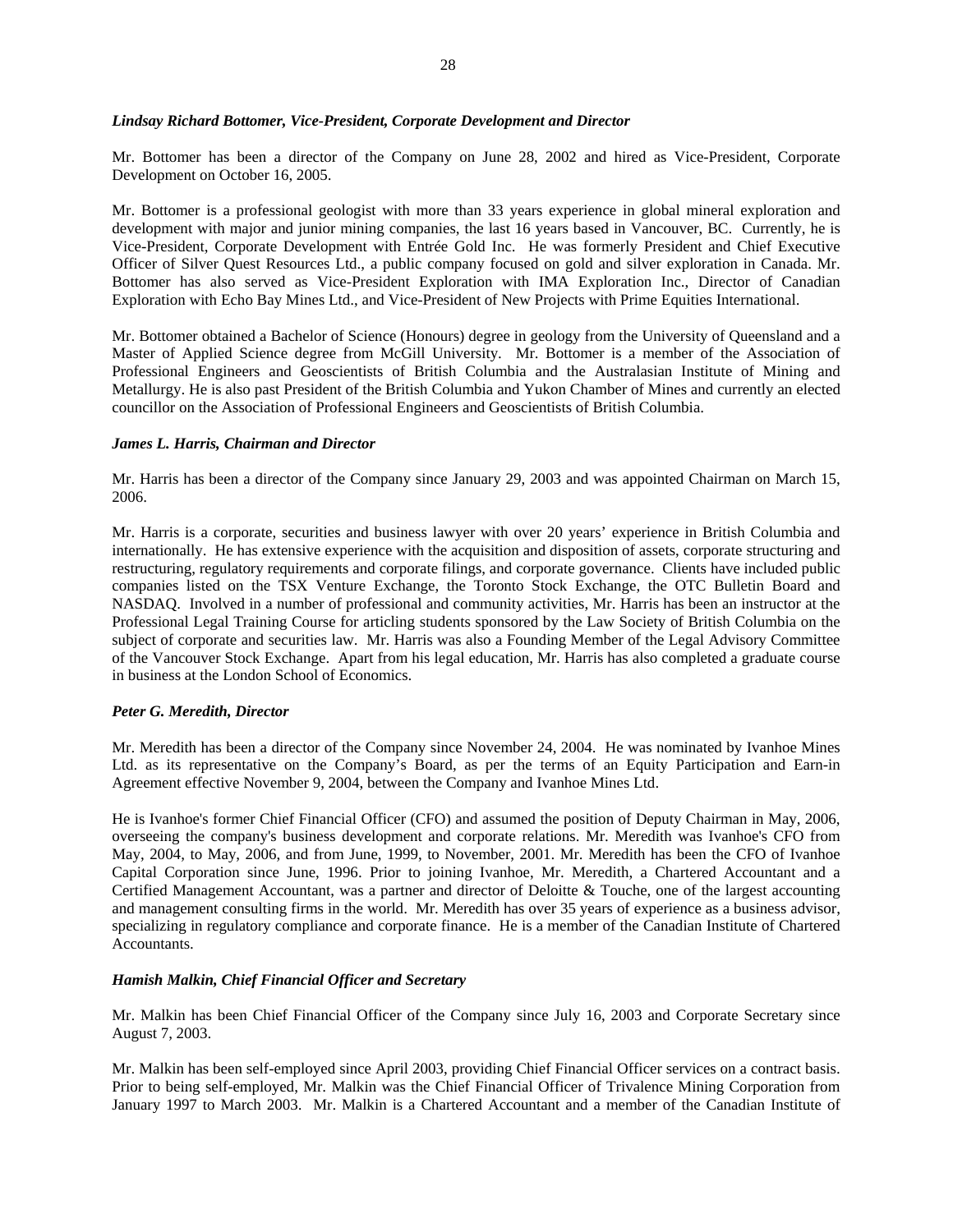Chartered Accountants and the Institute of Chartered Accountants of British Columbia. Prior to 1997, Mr. Malkin held senior financial positions in the entertainment and commercial real estate industries.

#### *Robert M. Cann, Vice-President, Exploration*

Mr. Cann has been the Company's Exploration Manager since July, 2002 and was appointed to the position of Vice-President, Exploration on August 11, 2005.

Mr. Cann has been in charge of the startup and management of all of the Company's support operations and exploration projects in Mongolia since July, 2002. He has extensive experience in project management, geological consulting and office management. Prior to joining the Company, Mr. Cann was Exploration Manager for Spokane/Sand River Resources in Chihuahua, Mexico, from 1999 to 2000. From 1995 through 1999, Mr. Cann worked as an independent consulting geologist for various companies contemplating property acquisitions in Honduras, Mexico, Peru and Nevada. Mr. Cann holds a Master of Science degree in Economic Geology from the University of British Columbia and is a member of the Geological Association of Canada, the Association of Professional Engineers and Geoscientists (BC) – P. Geo., the Canadian Institute of Mining and Metallurgy (CIMM) and the Canadian Information Processing Society.

#### **Mona M. Forster, Corporate Secretary**

Ms. Forster joined the Company as Business Manager in October 2003 and was appointed Corporate Secretary in May 2006. She has over 20 years of experience in administration and management, primarily in the mining industry. She holds an MBA from Simon Fraser University and is currently a director of the Association for Mineral Exploration British Columbia.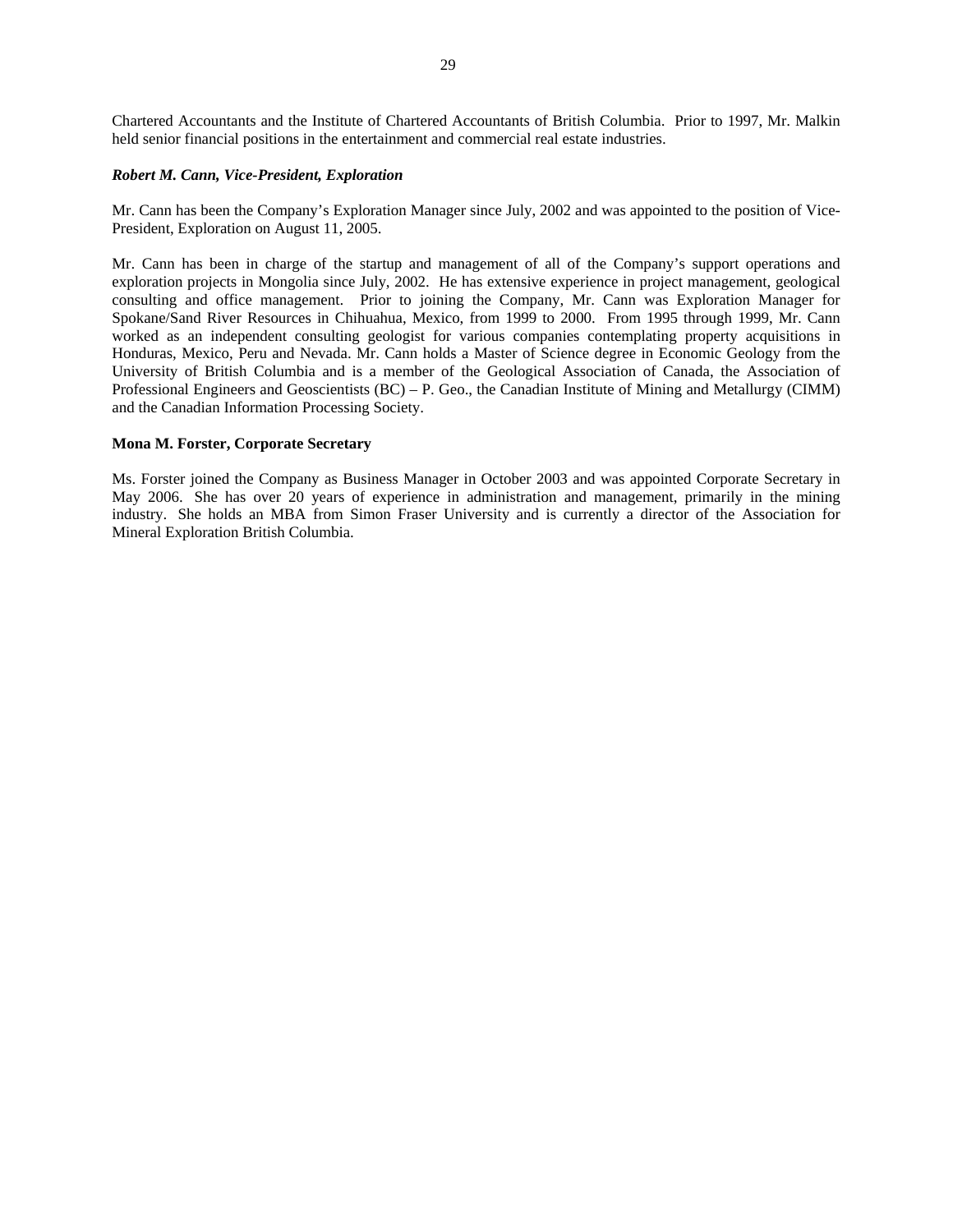| Name and municipality of<br>residence                                           | No. of common<br>shares<br>beneficially<br>owned, directly or<br>indirectly, or<br>controlled. | No. of securities held on a<br>fully-diluted basis $(1)$ |                                             |
|---------------------------------------------------------------------------------|------------------------------------------------------------------------------------------------|----------------------------------------------------------|---------------------------------------------|
| <b>Gregory Crowe</b><br>Bowen Island,<br>British Columbia, Canada               | 1,018,000                                                                                      | Shares:<br>Warrants:<br>Stock options:<br>Total:         | 1,018,000<br>0<br>1,325,000<br>2,343,000    |
| Mark H. Bailey<br>Bellingham, Washington, U.S.A.                                | 322,500                                                                                        | Shares:<br>Warrants:<br>Stock options:<br>Total:         | 322,500<br>$\theta$<br>850,000<br>1,172,500 |
| <b>Lindsay Richard Bottomer</b><br>North Vancouver, British Columbia,<br>Canada | 235,000                                                                                        | Shares:<br>Warrants:<br>Stock options:<br>Total:         | 235,000<br>$\Omega$<br>850,000<br>1,085,000 |
| James L. Harris<br>West Vancouver, British Columbia,<br>Canada                  | 330,000                                                                                        | Shares:<br>Warrants:<br>Stock options:<br>Total:         | 330,000<br>$\Omega$<br>800,000<br>1,130,000 |
| Peter Meredith<br>Vancouver, British Columbia,<br>Canada                        | N <sub>il</sub>                                                                                | Shares:<br>Warrants:<br>Stock options:<br>Total:         | 0<br>$\Omega$<br>325,000<br>325,000         |
| Hamish Malkin<br>Bowen Island,<br>British Columbia, Canada                      | N <sub>il</sub>                                                                                | Shares:<br>Warrants<br>Stock options<br>Total:           | 0<br>$\Omega$<br>350,000<br>350,000         |
| Robert M. Cann<br>Nanaimo, British Columbia<br>Canada                           | 32,000                                                                                         | Shares:<br>Warrants:<br>Stock options:<br>Total:         | 32,000<br>$\Omega$<br>485,000<br>517,000    |
| Mona M. Forster<br>Vancouver, British Columbia<br>Canada                        | 48,800                                                                                         | Shares:<br>Warrants:<br>Stock options:<br>Total:         | 48,800<br>$\Omega$<br>385,000<br>433,800    |

The table below sets out further particulars (stated as of December 31, 2006) required to be disclosed in this item:

(1) As at December 31, 2006.

(2) Meaning an officer of the issuer, or a director or senior officer that has direct or indirect beneficial ownership of, control or direction over, or a combination of direct or indirect beneficial ownership of and control or direction over securities of the issuer carrying more than 10% of the voting rights attached to all the issuer's outstanding securities.

To the best of the Company's knowledge as at March 30, 2007, directors and officers, as a group, beneficially owned, directly or indirectly, or exercised control over 1,985,300 common shares (not including common shares issuable upon exercise of stock options) representing 2.80% of the then outstanding common shares.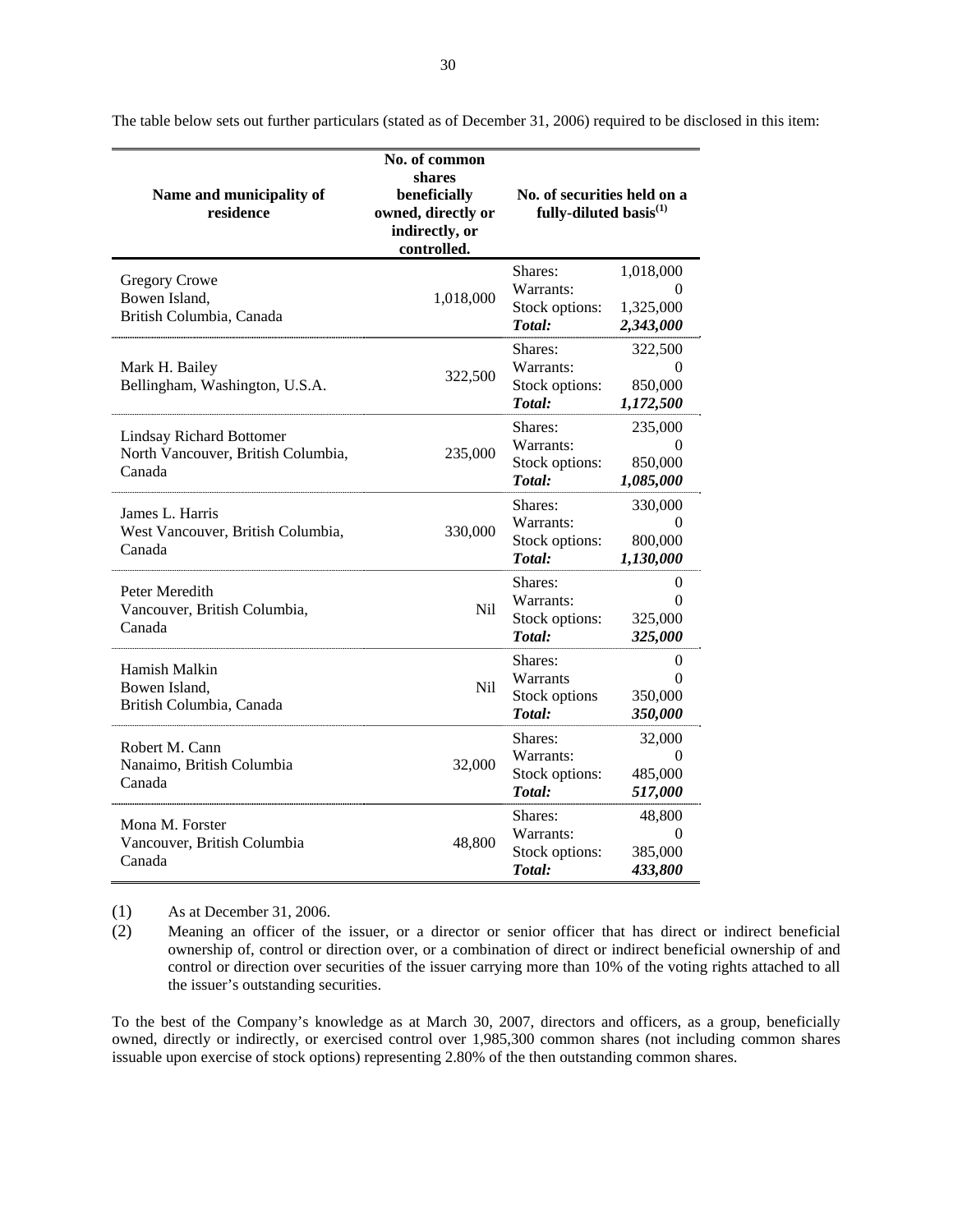#### **Committees of the Board of Directors**

The committees of the Board are the Audit Committee, the Compensation Committee, the Nominating Committee and the Technical Committee.

#### *Audit Committee*

The Audit Committee is comprised of three directors, each of whom, in the judgement of the Board, meets the independence requirements of applicable securities legislation and policies for audit committee members. The members of the Audit Committee are Mark Bailey, James L. Harris and Peter G. Meredith (chairman). All members of the Audit Committee are financially literate. Relevant education and experience for members of the Audit Committee is listed on Pages 29-30.

The mandate of the Audit Committee is to oversee the Company's financial reporting obligations, systems and disclosure, including monitoring the integrity of the Company's financial statements, monitoring the independence and performance of the Company's external auditors and acting as a liaison between the board and the Company's auditors. The activities of the Audit Committee typically include reviewing interim financial statements and annual financial statements, management discussion and analysis and news releases with respect to the Company's financial performance before they are publicly disclosed, ensuring that internal controls over accounting and financial systems are maintained and that accurate financial information is disseminated to shareholders. Other responsibilities include reviewing the results of internal and external audits and any change in accounting procedures or policies, and evaluating the performance of the Company's auditors. The Audit Committee communicates directly with the Company's external auditors in order to discuss audit and related matters whenever appropriate.

The full text of the Audit Committee Charter is attached to this AIF as an Appendix.

#### *Audit Fees*

The following table shows the aggregate fees billed to the Company by its external auditor in each of the last two years.

| <b>Audit Fees</b>                                                                                                                                                                                                                                                                           | 2006     | 2005     |
|---------------------------------------------------------------------------------------------------------------------------------------------------------------------------------------------------------------------------------------------------------------------------------------------|----------|----------|
| Audits of the Company's consolidated financial statements,<br>meetings with the Audit Committee and management with<br>respect of quarterly filings, consulting and accounting<br>standards and transactions, issuance of consent in connection<br>With Canadian and US securities filings. | \$59,925 | \$77,012 |
| Tax Fees                                                                                                                                                                                                                                                                                    |          |          |
| Tax compliance, taxation advice and tax planning for<br>international operations.                                                                                                                                                                                                           | \$4.569  |          |
| All other fees                                                                                                                                                                                                                                                                              |          |          |
|                                                                                                                                                                                                                                                                                             |          |          |
|                                                                                                                                                                                                                                                                                             | \$64,494 | \$77,012 |

#### **Compensation Committee**

The Compensation Committee is comprised of three members of the Board: Mark Bailey (chairman), James Harris and Peter G. Meredith.

The primary objective of the Compensation Committee is to discharge the Board's responsibilities relating to compensation and benefits of the executive officers and directors of the Company to ensure that such compensation realistically reflecting the responsibilities and risks of such positions. In addition, the Compensation Committee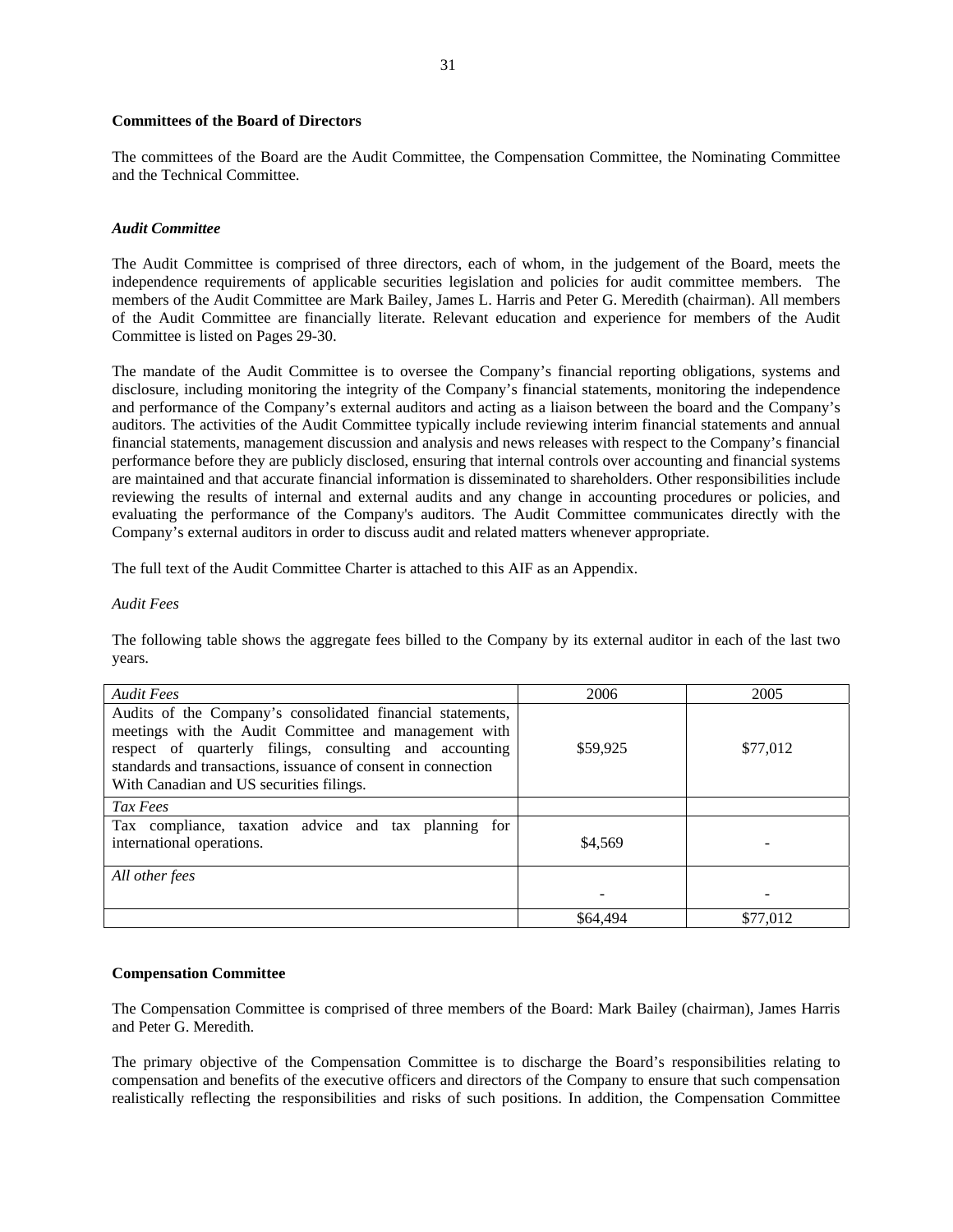makes recommendations for grants made under the Company's Stock Option Plan, determines the recipients of, and the nature and size of share compensation awards granted from time to time, and determines any bonuses to be awarded from time to time.

### **Nominating Committee**

The Nominating Committee is appointed by the Board of Directors to: (1) assist the Board, on an annual basis, by identifying individuals qualified to become Board members, and to recommend to the Board the director nominees for the next annual meeting of shareholders; (2) to assist the Board in the event of any vacancy on the Board by identify individuals qualified to become Board members, and to recommend to the Board qualified individuals to fill any such vacancy; and (3) to recommend to the Board, on an annual basis, director nominees for each Board committee. The members of the Nominating Committee are Mark Bailey, James L. Harris (chairman) and Peter G. Meredith.

## **Technical Committee**

The Technical Committee consists of Mark Bailey, Lindsay Bottomer and Gregory Crowe, each of whom is a professional geologist. Neither Mr. Crowe, the President and Chief Executive of the Company, nor Mr. Bottomer, the Vice-President, Corporate Development of the Company, is an independent director. The mandate of the Technical Committee is to exercise all the powers of the Board (except those powers specifically reserved by law to the Board of Directors itself) during intervals between meetings of the Board of Directors pertaining to the Company's mining properties, programs, budgets, and other related activities and the administration thereof.

## **PROMOTERS**

Not applicable

### **LEGAL PROCEEDINGS**

Not applicable

## **INTEREST IN MANAGEMENT AND OTHERS IN MATERIAL TRANSACTIONS**

Not applicable

#### **TRANSFER AGENTS AND REGISTRARS**

Pacific Corporate Trust Company is both the transfer agent and registrar for the Company. Pacific Corporate Trust Company's Toronto branch, Pacific Corporate Services Ltd., has been appointed as the Co-Transfer Agent and Registrar.

#### **MATERIAL CONTRACTS**

*1. Equity Participation Agreement dated 17th June, 2005, between Entrée Gold Inc. and Kennecott Canada Exploration Inc. ("Kennecott")* 

Pursuant to this agreement, Kennecott acquired 6,306,921 units of Entrée at a price of \$2.20 per unit. Each unit comprises one common share, one share purchase warrant A ("A Warrant') and one share purchase warrant B ("B Warrant"). Two A Warrants entitles Kennecott to acquire an additional share for two years at a price of \$2.75. Two B Warrants entitles Kennecott to acquire an additional share for two years at a price of \$3.00.

The agreement includes provisions pursuant to which Kennecott will be entitled to maintain its proportional equity interest in future financings by Entrée and will vote its shares in support of certain matters at meetings of Entrée's shareholders.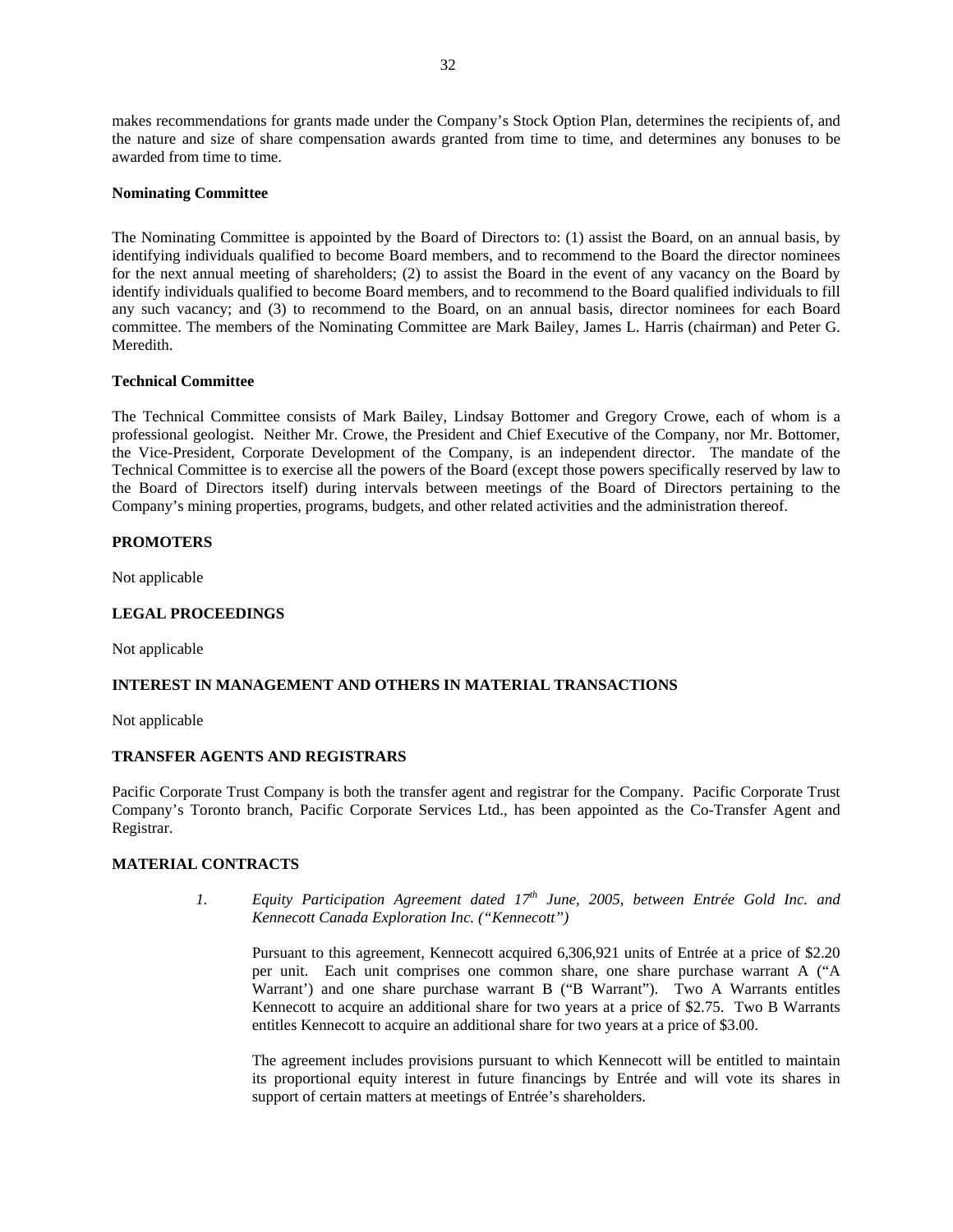In addition, Entrée agreed to give Kennecott or its affiliates a right of first refusal on its 100% owned Manlai property in southern Mongolia.

*2. Amendment, dated the 9th day of November, 2004, to the Equity Participation and Earn-in Agreement, between Ivanhoe Mines Ltd. and Entrée Gold Inc.* 

This agreement provides a form of joint-venture agreement to be entered into by Ivanhoe and Entrée pursuant to the Equity Participation and Earn-in Agreement dated  $15<sup>th</sup>$  October, 2004 between Ivanhoe and Entrée.

*3. Equity Participation and Earn-in Agreement dated October 15, 2004, between Ivanhoe Mines Ltd. And Entrée Gold Inc.* 

Under this agreement, the Company granted Ivanhoe the right to earn an interest in approximately 40,000 hectares of the 179,500 hectares, Lookout Hill Property, Mongolia (the "Project Property"). Under the agreement, Ivanhoe must spend a minimum of \$20 million within five years in order to earn a 51% interest in the Project Property. Thereafter, Ivanhoe can increase its interest to 60% by spending \$7,500,000 within the following 1.5 years, and to 70% in mineralization above a depth of 560 metres, and 80% in mineralization below that depth, by spending a final \$7,500,000 million by the end of eight years. Thereafter, the Company has the right to require Ivanhoe to fund its share of subsequent joint venture costs through to production, to be recovered from production cash flow.

Ivanhoe also agreed to subscribe to a C\$4,600,000 million equity private placement by the Company, comprising 4.6 million units at a price of C\$1.00 per unit, each unit consisting of one common share of the Company and the right to purchase one additional common share, exercisable for two years at a price of \$1.10.

Under the agreement, Ivanhoe was granted a first right of refusal in the remaining 75% of the Company's Lookout Hill Property.

Other terms of the agreement include a binding obligation on Ivanhoe to spend an initial \$3 million on the immediate exploration of agreed targets, and minimum expenditure requirements of \$5,000,000 in each of the first three years. Should Ivanhoe not elect to earn an additional interest after it earns its minimum of 51%, the Company may purchase the controlling 2% interest for \$400,000 in cash or exploration expenditures, thus becoming the operator of the project. The agreement also provides Ivanhoe with the use of surface rights for the construction of development and mining facilities, subject to the condemnation of the underlying areas by drilling.

While Ivanhoe is still earning an interest in the Project Property, it will have the right to participate in future financings by the Company, so as to maintain its proportional equity interest in the Company. Ivanhoe will have the right to nominate a director for appointment to the Company's Board.

#### **INTEREST OF EXPERTS**

Entrée's auditor is Davidson & Company, Chartered Accountants, in Vancouver, BC. The Corporation's audited consolidated financial statements as at and for the years ended December 31, 2006 and 2005 have been filed under National Instrument 51-102 in reliance on the report of Davidson & Company, independent registered chartered accountants, given on their authority as experts in auditing and accounting.

AMEC Americas Ltd. ("AMEC") has prepared the Lookout Hill Project, Mongolia, NI 43-101 Technical Report, with an effective date of March 29, 2007, that forms the basis of the scientific and technical disclosure regarding the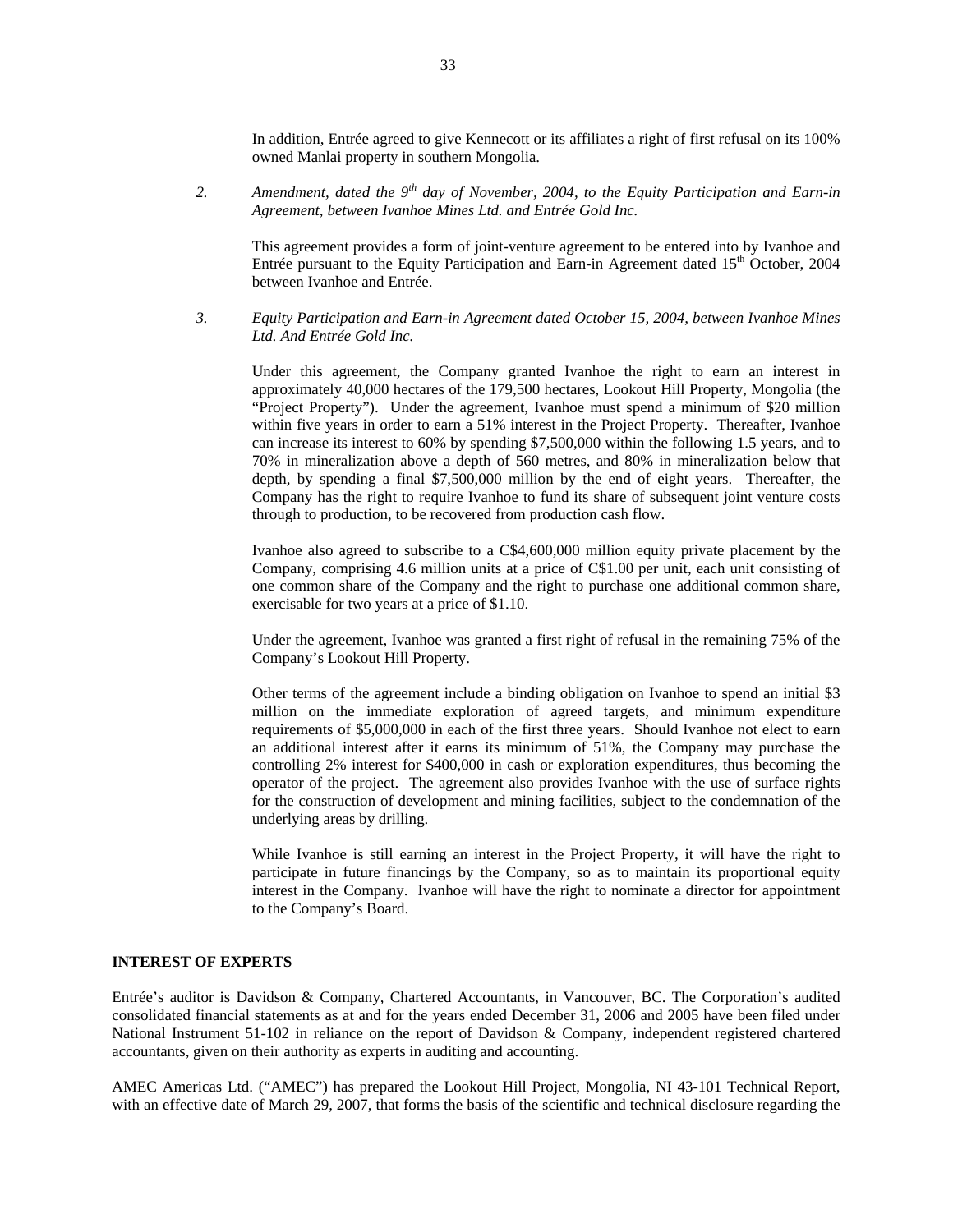Lookout Hill Property a copy of which is available on SEDAR at www.sedar.com. To the knowledge of the Company, AMEC and the principals of AMEC as a group beneficially own, directly or indirectly, less than one percent of the outstanding Common Shares.

Robert M. Cann, M.Sc., P.Geo. and Entrée's Vice-President, Exploration, is a "qualified person" as defined in National Instrument 43-101. Mr. Cann is responsible for the preparation of technical information in Entrée's news releases and other disclosure documents. Mr. Cann owns 32,000 common shares of Entrée and 485,000 options to purchase common shares.

### **ADDITIONAL INFORMATION**

Additional information, including directors' and officers' remuneration and indebtedness, principal holders of the Corporation's securities, options to purchase the Corporation's Common Shares and interests of insiders in material transactions is contained in the management information circular for the annual general meeting of the Corporation to be held on May 16, 2007, which will be made available on SEDAR concurrent with the delivery of the document to the Corporation's shareholders. Additional financial information is contained in the Corporation's comparative financial statements and MD&A as at and for the years ended December 31, 2006 and 2005. Copies of the information circular (when filed), financial statements and MD&A are available on SEDAR, and may also be obtained upon request from the Company at 1201-1166 Alberni Street, Vancouver, BC V6E 3Z3.

Additional information relating to Entrée Gold Inc. may be found on SEDAR at www.sedar.com.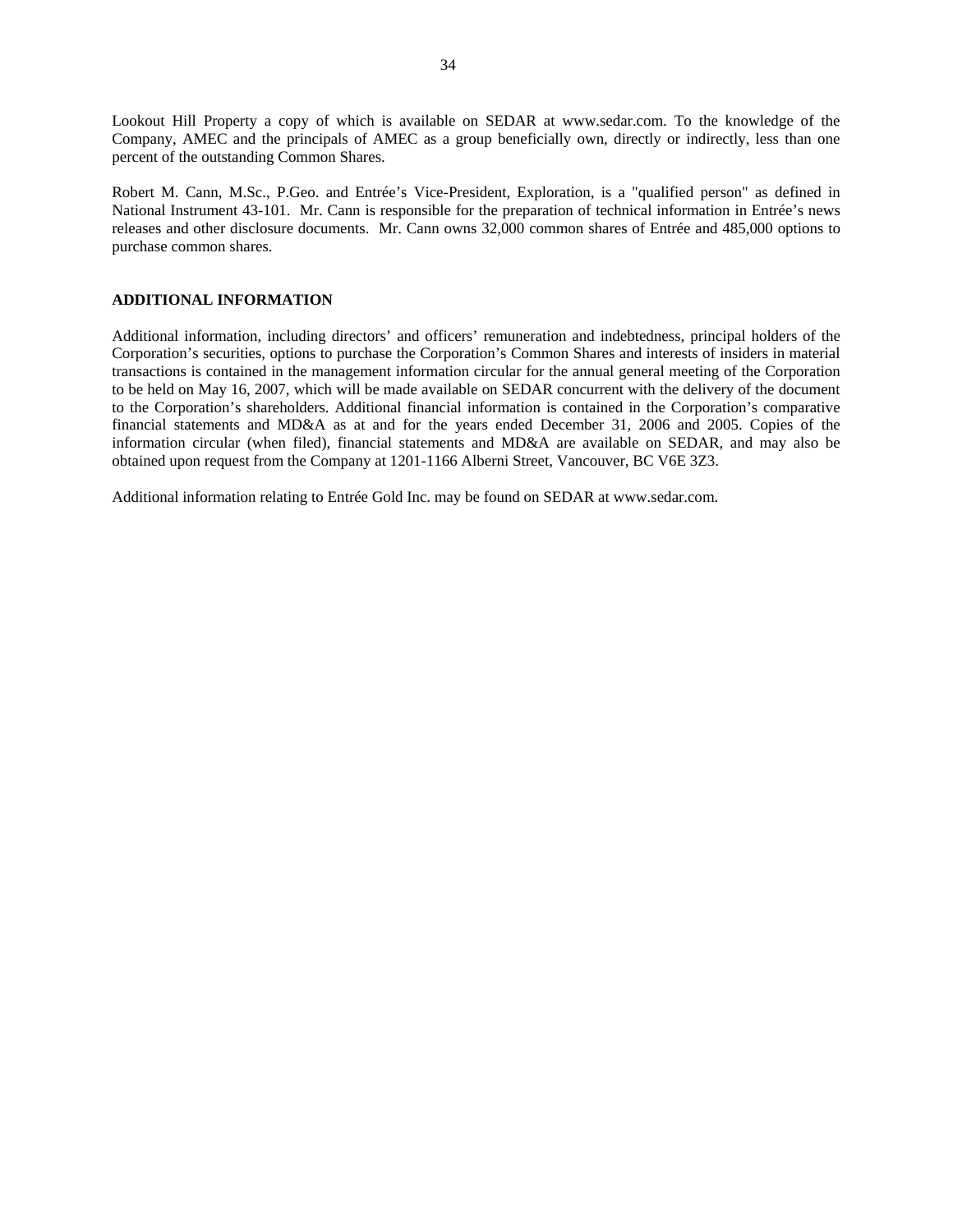## **APPENDIX**

## **TO ANNUAL INFORMATION FORM DATED MARCH 30, 2007**

## **ENTRÉE GOLD INC. AUDIT COMMITTEE CHARTER**

## **Purpose of Audit Committee of Entrée Gold Inc. (the "Company")**

The purpose of the Audit Committee (the "Committee") is to:

- 1. Assist the Board of Directors of the Company (the "Board") in fulfilling its oversight responsibilities relating to:
	- (a) the quality and integrity of the Company's financial statements, financial reporting process and systems of internal controls and disclosure controls regarding risk management, finance, accounting, and legal and regulatory compliance;
	- (b) the independence and qualifications of the Company's independent accountants and review of the audit efforts of the Company's independent accountants; and
	- (c) the development and implementation of policies and processes regarding corporate governance matters.
- 2. Provide an open avenue of communication between the independent accountants, the Company's financial and senior management and the Board.
- 3. Prepare any reports required to be prepared by the Committee pursuant to the rules of any stock exchange on which the Company's shares are listed and pursuant to the rules of any securities commission or other regulatory authority having jurisdiction, whether for inclusion in the Company's annual proxy statement or otherwise.

The Committee will primarily fulfill these responsibilities by carrying out the activities enumerated in Section VII below of this Charter.

While the Committee has the responsibilities and powers set forth in this Charter, it is not the duty of the Committee to plan or conduct audits, or to determine that the Company's financial statements are complete and accurate or are in accordance with generally accepted accounting principles, accounting standards, or applicable laws and regulations. This is the responsibility of management of the Company and the Company's independent accountants. Because the primary function of the Committee is oversight, the Committee shall be entitled to rely on the expertise, skills and knowledge of management and the Company's independent accountants and the integrity and accuracy of information provided to the Committee by such persons in carrying out its oversight responsibilities. Nothing in this Charter is intended to change the responsibilities of management and the independent accountants.

## **Composition**

The Committee shall be composed of at least three directors, each of whom shall, in the judgment of the Board, meet (i) the independence requirements of the relevant rules and regulations of any and all regulatory authorities having jurisdiction over the Company; (ii) the independence requirements of the rules of any stock exchange upon which the Company's securities are listed (the "Exchange Rules") for audit committee members as in effect from time to time. One or more members of the Committee shall be, in the judgment of the Board, an "audit committee financial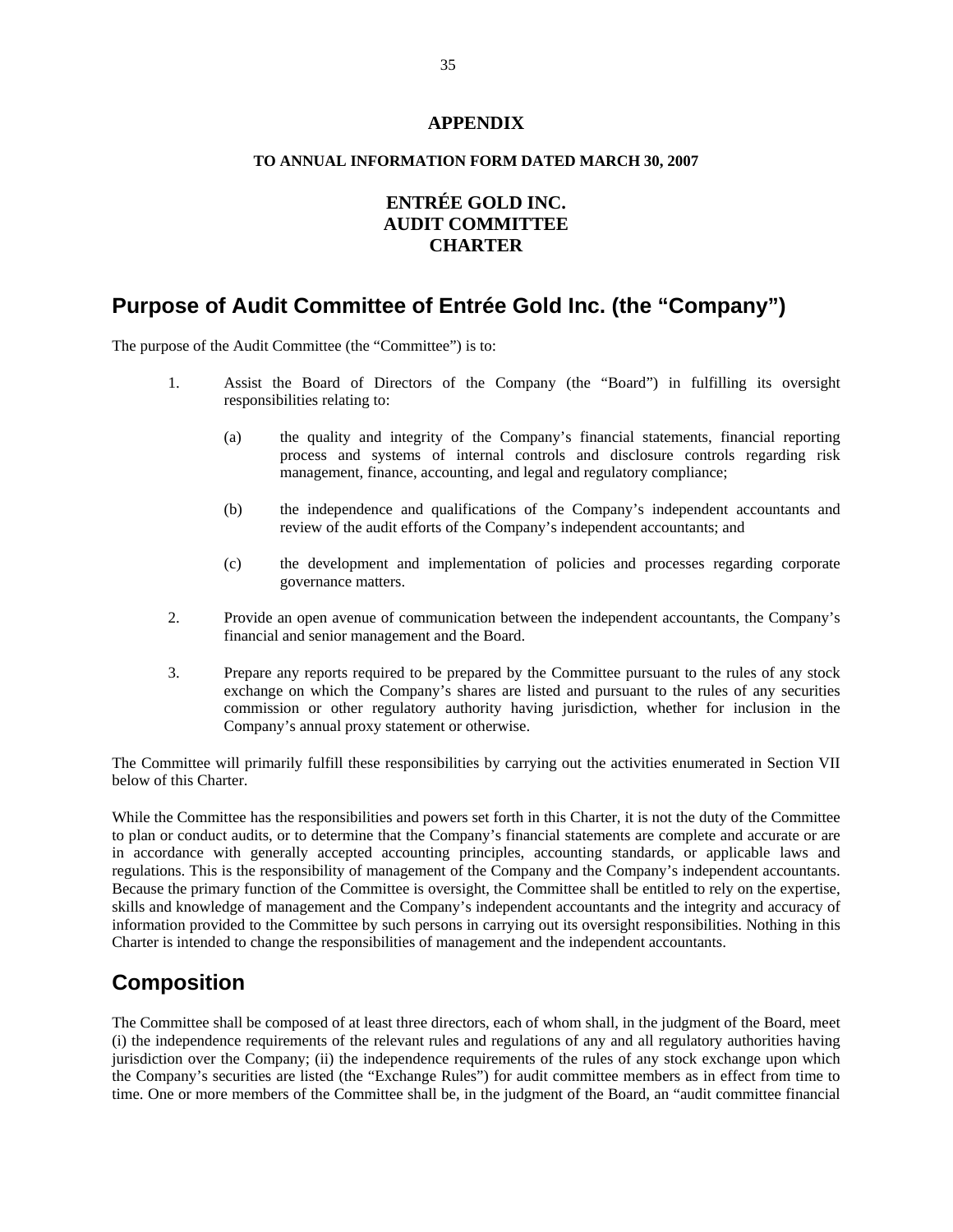expert," as such term is defined by applicable rules and regulations, and be able to read and understand fundamental financial statements, including the Company's balance sheet, income statement, and cash flow statement as required by the Exchange Rules.

## **Authority**

The Committee shall have the authority to (i) retain (at the Company's expense) its own legal counsel, accountants and other consultants that the Committee believes, in its sole discretion, are needed to carry out its duties and responsibilities; (ii) conduct investigations that it believes, in its sole discretion, are necessary to carry out its responsibilities; and (iii) take whatever actions that it deems appropriate to foster an internal culture that is committed to maintaining quality financial reporting, sound business risk practices and ethical behaviour within the Company. In addition, the Committee shall have the authority to request any officer, director, employee or consultant of the Company, the Company's outside legal counsel and the independent accountants to meet with the Committee and any of its advisors and to respond to their inquiries. The Committee shall have full access to the books, records and facilities of the Company in carrying out its responsibilities. Finally, the Board shall adopt resolutions which provide for appropriate funding, as determined by the Committee, for (i) services provided by the independent accountants in rendering or issuing an audit report, (ii) services provided by any adviser employed by the Committee which it believes, in its sole discretion, are needed to carry out its duties and responsibilities, or (iii) ordinary administrative expenses of the Committee that are necessary or appropriate in carrying out its duties and responsibilities.

The Committee, in its capacity as a committee of the Board, is directly responsible for the appointment, compensation, retention and oversight of the work of the independent accountants engaged (including resolution of disagreements between the Company's management and the independent accountants regarding financial reporting) for the purpose of preparing and issuing an audit report or performing other audit, review or attest services for the Company.

The independent accountants shall submit to the Company annually a formal written statement delineating all relationships between the independent accountants and the Company and its subsidiaries, addressing the non-audit services provided to the Company or its subsidiaries and the matters set forth in or required by the rules and regulations of all relevant regulatory authorities.

The independent accountants shall submit to the Company annually a formal written statement of the fees billed for each of the following categories of services rendered by the independent accountants: (i) the audit of the Company's annual financial statements for the most recent fiscal year and any reviews of the financial statements; (ii) information technology consulting services for the most recent fiscal year, in the aggregate and by each service (and separately identifying fees for such services relating to financial information systems design and implementation); and (iii) all other services rendered by the independent accountants for the most recent fiscal years, in the aggregate and by each service.

## **Appointing Members**

The members of the Committee shall be appointed or re-appointed by the Board on an annual basis. Each member of the Committee shall continue to be a member thereof until such member's successor is appointed, unless such member shall resign or be removed by the Board or such member shall cease to be a director of the Company. Where a vacancy occurs at any time in the membership of the Committee, it may be filled by the Board and shall be filled by the Board if the membership of the Committee is less than three directors as a result of the vacancy or the Committee no longer has a member who is an "audit committee financial expert" as a result of the vacancy.

## **Chairperson**

The Board, or in the event of its failure to do so, the members of the Committee, must appoint a Chairperson from the members of the Committee. If the Chairperson of the Committee is not present at any meeting of the Committee, an acting Chairperson for the meeting shall be chosen by majority vote of the Committee from among the members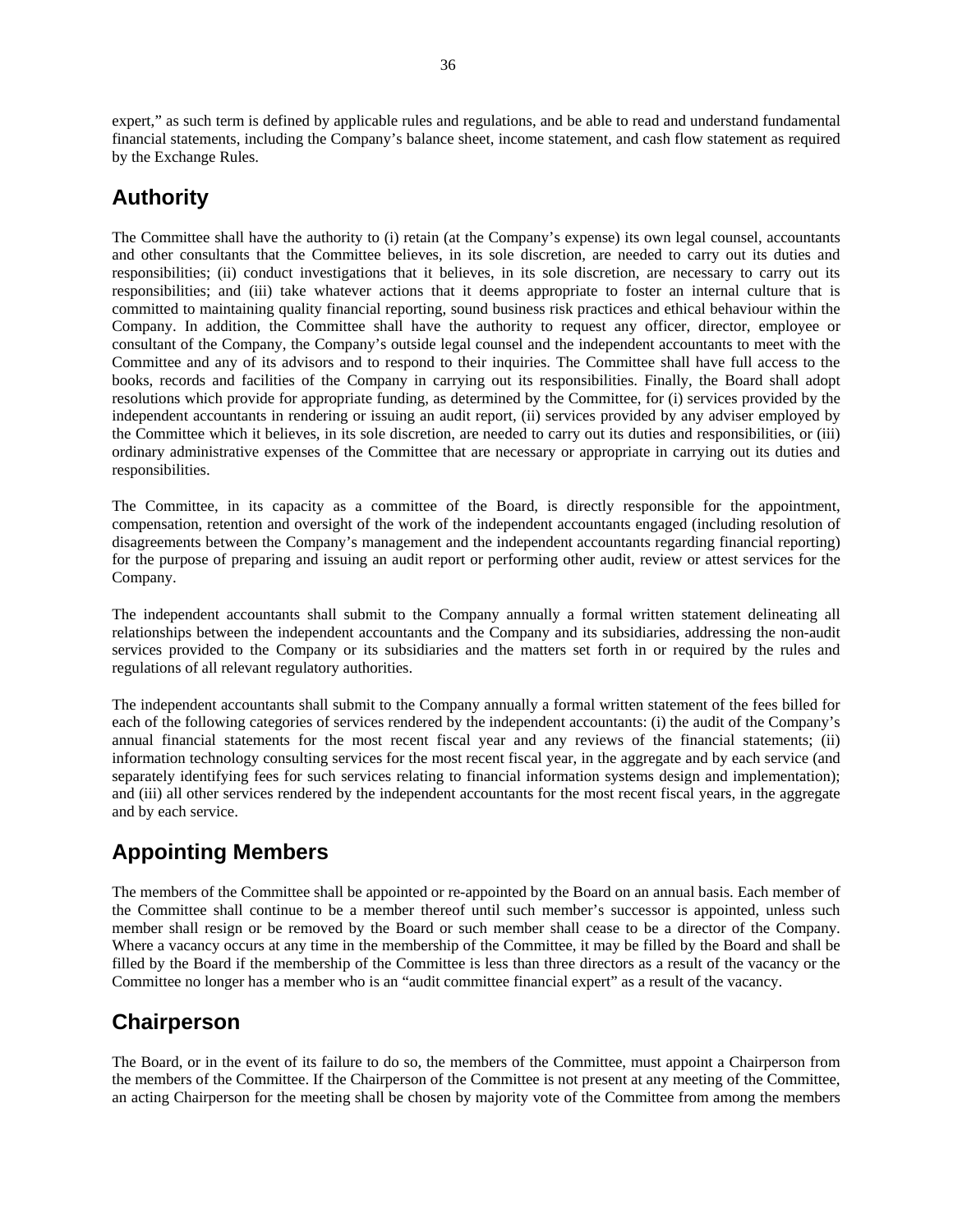present. In the case of a deadlock on any matter or vote, the Chairperson shall refer the matter to the Board. The Committee may also appoint a Secretary who need not be a director. All requests for information from the Company or the independent accountants shall be made through the Chairperson.

## **Meetings**

The time and place of meetings of the Committee and the procedure at such meetings shall be determined from time to time by the members thereof provided that:

- 4. A quorum for meetings shall be two members, present in person or by telephone or other telecommunication device that permit all persons participating in the meeting to speak and hear each other.
- 5. The Committee shall meet at least quarterly (or more frequently as circumstances dictate).
- 6. Notice of the time and place of every meeting shall be given in writing or facsimile communication to each member of the Committee and the external auditors of the Company at least 48 hours prior to the time of such meeting.

While the Committee is expected to communicate regularly with management, the Committee shall exercise a high degree of independence in establishing its meeting agenda and in carrying out its responsibilities. The Committee shall submit the minutes of all meetings of the Committee to, or discuss the matters discussed at each Committee meeting with, the Board.

## **Specific Duties**

In meeting its responsibilities, the Committee is expected to:

- 7. Select the independent accountants, considering independence and effectiveness, approve all audit and non-audit services in advance of the provision of such services and the fees and other compensation to be paid to the independent accountants, and oversee the services rendered by the independent accountants (including the resolution of disagreements between management and the independent accountants regarding preparation of financial statements) for the purpose of preparing or issuing an audit report or related work, and the independent accountants shall report directly to the Committee.
- 8. Review the performance of the independent accountants, including the lead partner of the independent accountants, and, in its sole discretion, approve any proposed discharge of the independent accountants when circumstances warrant, and appoint any new independent accountants.
- 9. Periodically review and discuss with the independent accountants all significant relationships the independent accountants have with the Company to determine the independence of the independent accountants, including a review of service fees for audit and non-audit services.
- 10. Inquire of management and the independent accountants and evaluate the effectiveness of the Company's process for assessing significant risks or exposures and the steps management has taken to monitor, control and minimize such risks to the Company. Obtain annually, in writing, the letters of the independent accountants as to the adequacy of such controls.
- 11. Consider, in consultation with the independent accountants, the audit scope and plan of the independent accountants.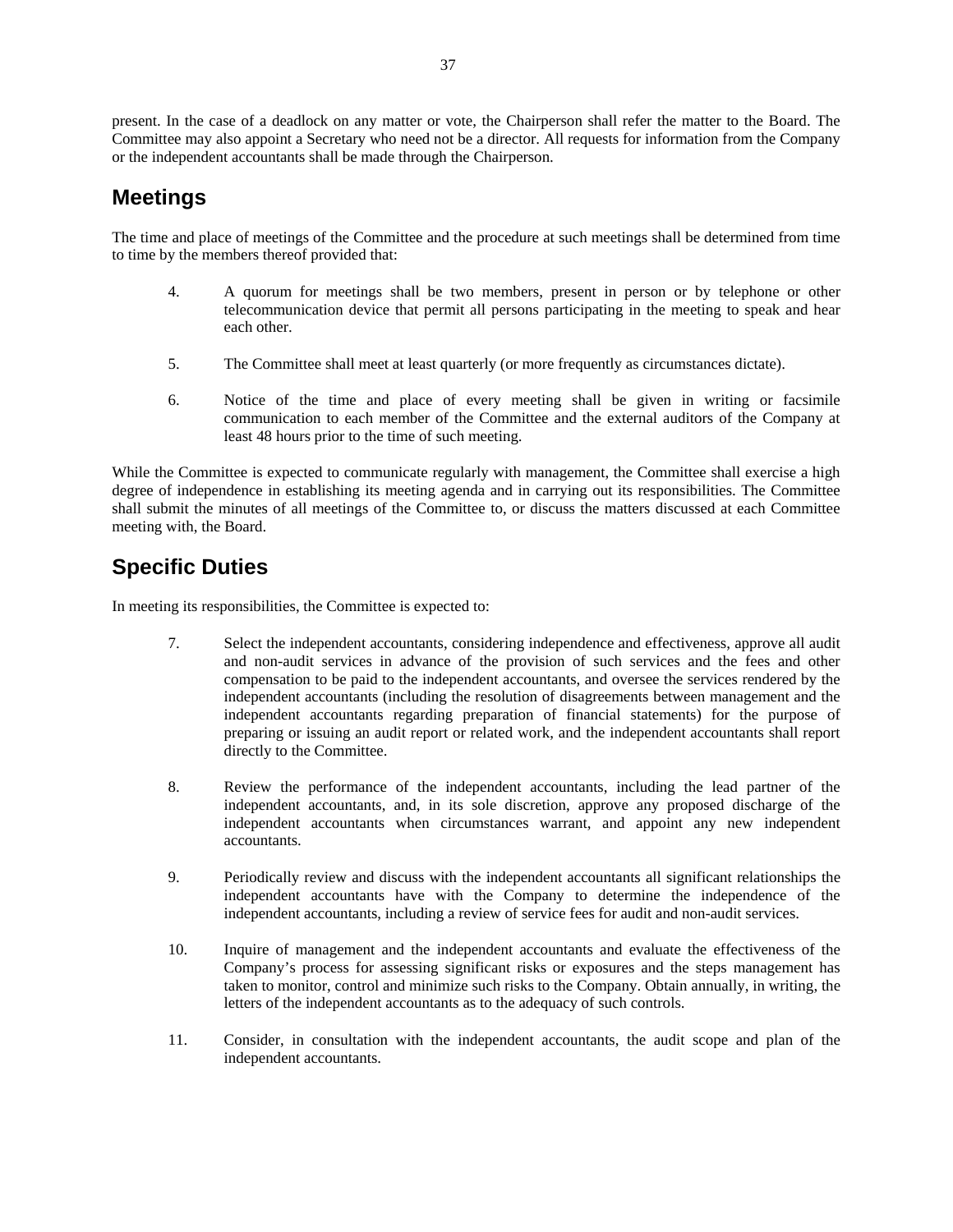- 12. Review with the independent accountants the coordination of audit effort to assure completeness of coverage, and the effective use of audit resources.
- 13. Consider and review with the independent accountants, out of the presence of management:
	- (a) the adequacy of the Company's internal controls and disclosure controls including the adequacy of computerized information systems and security;
	- (b) the truthfulness and accuracy of the Company's financial statements; and
	- (c) any related significant findings and recommendations of the independent accountants together with management's responses thereto.
- 14. Following completion of the annual audit, review with management and the independent accountants:
	- (a) the Company's annual financial statements and related footnotes;
	- (b) the independent accountants' audit of the financial statements and the report thereon;
	- (c) any significant changes required in the independent accountants' audit plan; and
	- (d) other matters related to the conduct of the audit which are to be communicated to the committee under generally accepted auditing standards.
- 15. Following completion of the annual audit, review separately with each of management and the independent accountants any significant difficulties encountered during the course of the audit, including any restrictions on the scope of work or access to required information.
- 16. Establish regular and separate systems of reporting to the Committee by each of management and the independent accountants regarding any significant judgments made in management's preparation of the financial statements and the view of each as to appropriateness of such judgments.
- 17. In consultation with the independent accountants, review any significant disagreement among management and the independent accountants in connection with the preparation of the financial statements, including management's responses.
- 18. Consider and review with management:
	- (a) significant findings during the year and management's responses thereto; and
	- (b) any changes required in the planned scope of their audit plan.
- 19. Review filings with all regulatory authorities having jurisdiction and other published documents containing the Company's financial statements, including any certification, report, opinion or review rendered by the independent accountants, or any press releases announcing earnings (especially the use of "pro forma" or "adjusted" information not prepared in compliance with generally accepted accounting principles) and all financial information and earnings guidance intended to be provided to analysts and the public or to rating agencies, and consider whether the information contained in these documents is consistent with the information contained in the financial statements.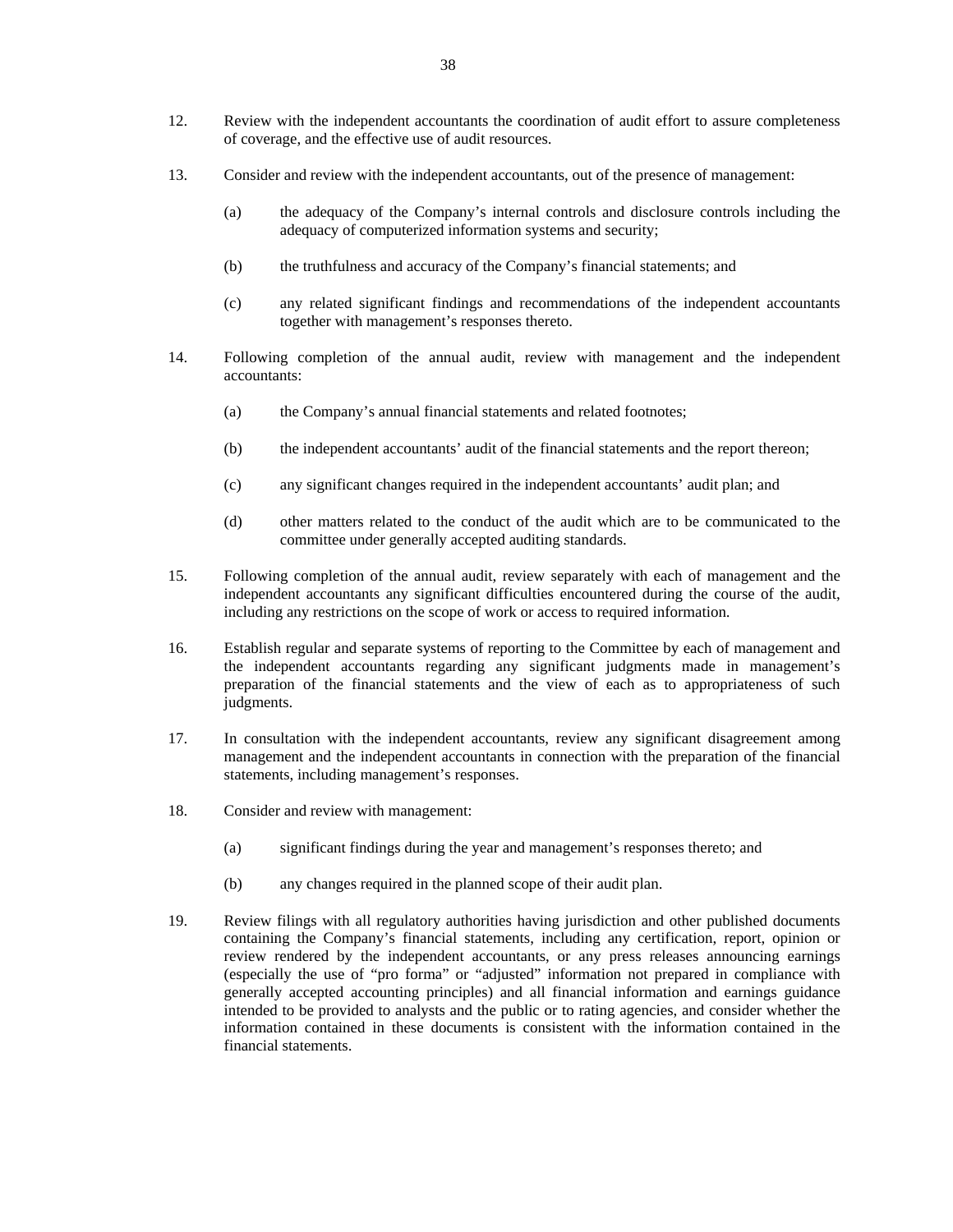- 20. Prepare and include in the Company's annual proxy statement or other filings of all regulatory authorities having jurisdiction any report from the Committee or other disclosures as required by applicable laws and regulations.
- 21. Review with management the adequacy of the insurance and fidelity bond coverages, reported contingent liabilities, and management's assessment of contingency planning. Review management's plans regarding any changes in accounting practices or policies and the financial impact of such changes, any major areas in management's judgment that have a significant effect upon the financial statements of the Company, and any litigation or claim, including tax assessments, that could have a material effect upon the financial position or operating results of the Company.
- 22. Review with management and the independent accountants each annual, quarterly and other periodic report prior to its filing with the relevant regulators or prior to the release of earnings.
- 23. Review policies and procedures with respect to officers' expense accounts and perquisites, including their use of corporate assets, and consider the results of any review of these areas by the independent accountants.
- 24. Establish, review and update periodically a Code of Business Conduct and Ethics for employees, consultants, officers and directors of the Company and ensure that management has established a system to enforce this Code of Business Conduct and Ethics.
- 25. Review management's monitoring of the Company's compliance with the Company's Code of Business Conduct and Ethics.
- 26. Review, with the Company's counsel, any legal, tax or regulatory matter that may have a material impact on the Company's financial statements, operations, related Company compliance policies, and programs and reports received from regulators.
- 27. Evaluate and review with management the Company's guidelines and policies governing the process of risk assessment and risk management.
- 28. Consider questions of possible conflicts of interest of Board members and of the corporate officers and approve in advance all related party transactions.
- 29. Provide advice on changes in Board compensation.
- 30. Meet with the independent accountants and management in separate executive sessions to discuss any matters that the Committee or these groups believe should be discussed privately with the Committee.
- 31. Report Committee actions to the Board with such recommendations as the Committee may deem appropriate.
- 32. Maintain, review and update the procedures for (i) the receipt, retention and treatment of complaints received by the Company regarding accounting, internal accounting controls or auditing matters and (ii) the confidential, anonymous submission by employees of the Company of concerns regarding questionable accounting or auditing matters, as set forth in Annex A attached to this Charter.
- 33. Review and update this Charter periodically and recommend any proposed changes to the Board for approval, in accordance with the requirements of the all applicable laws.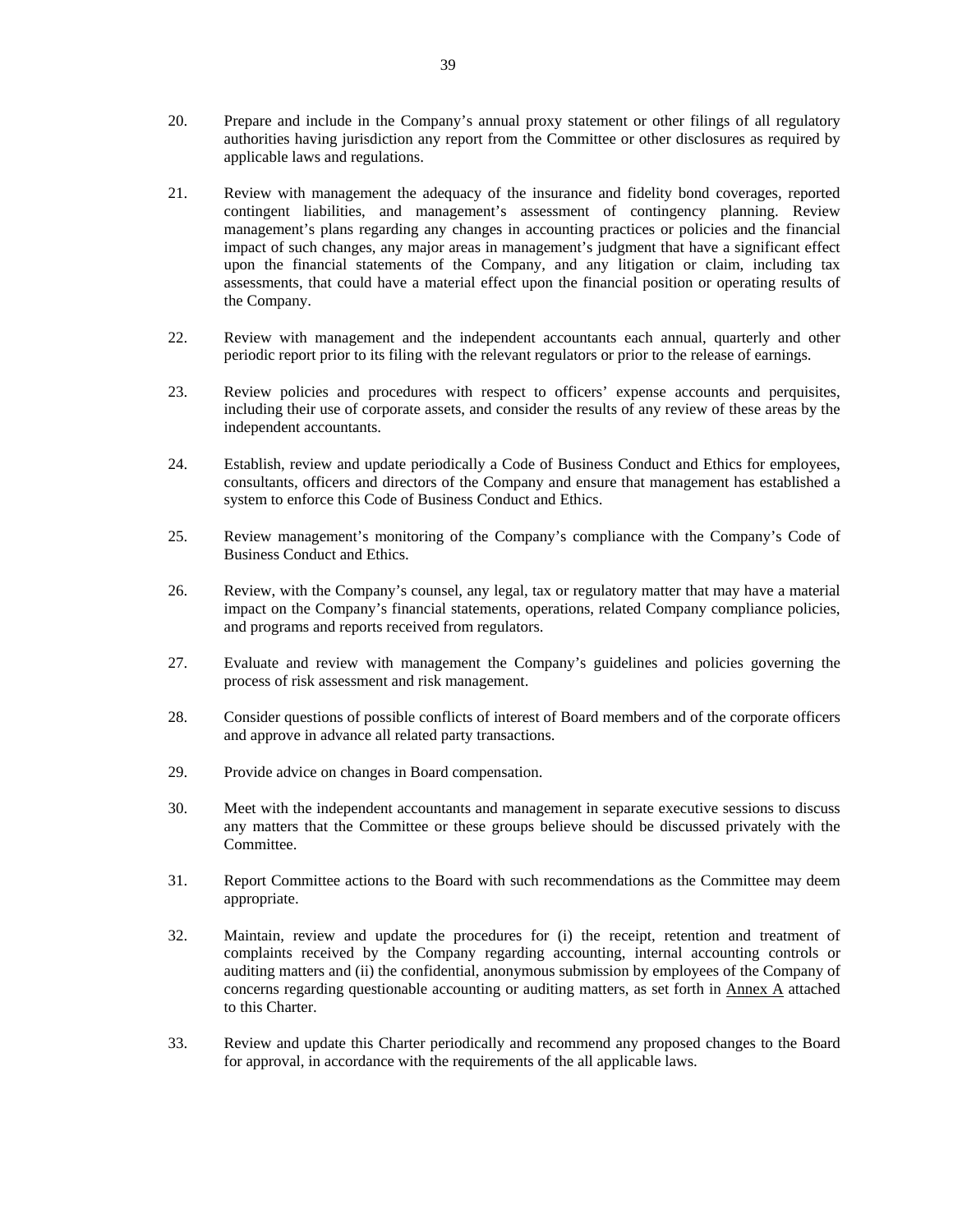34. Perform such other functions consistent with this Charter, the Company's Articles and governing law, as the Committee deems necessary or appropriate.